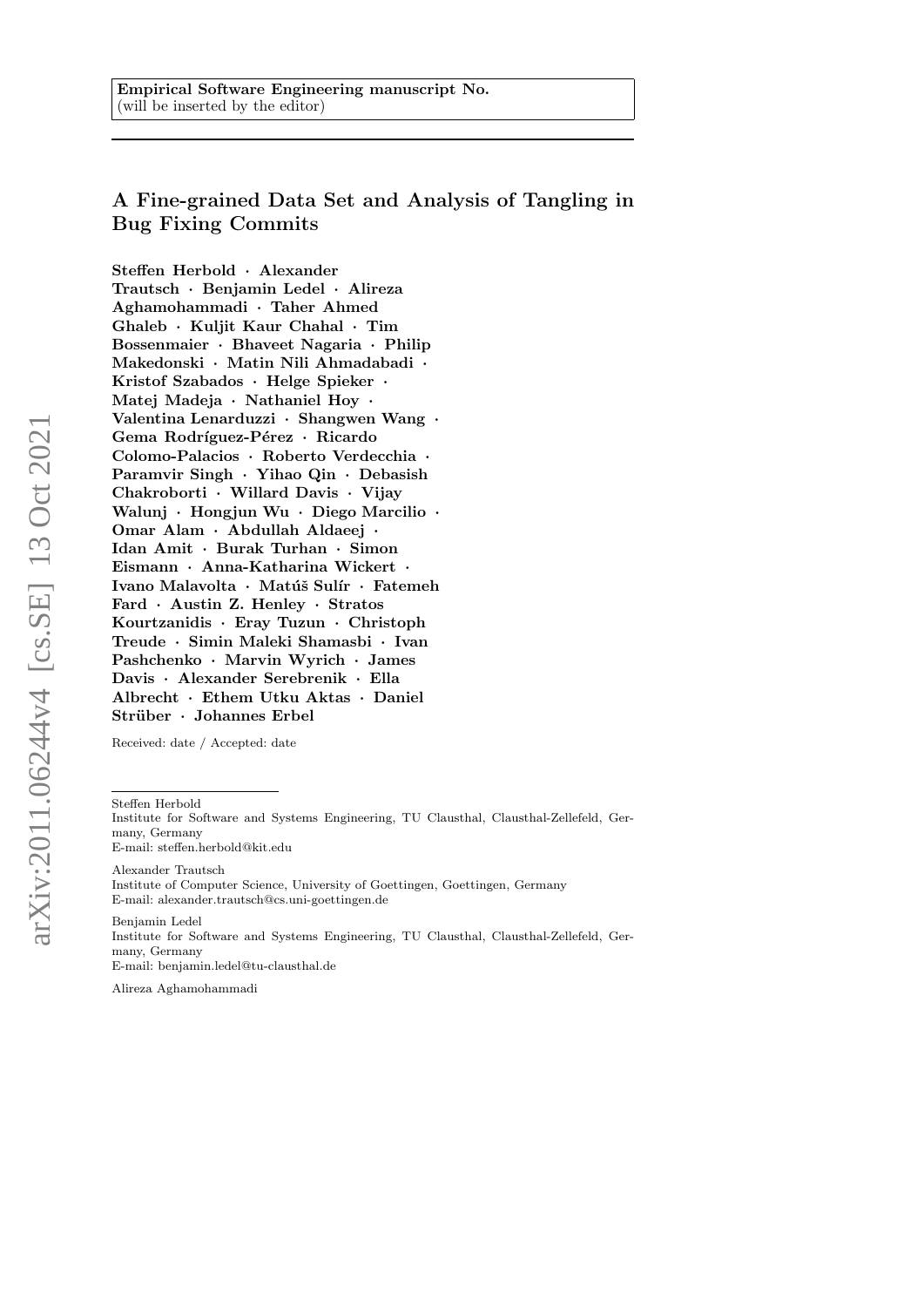Department of Computer Engineering, Sharif University of Technology, Tehran, Iran E-mail: aaghamohammadi@ce.sharif.edu

Taher Ahmed Ghaleb School of Computing, Queen's University, Kingston, Canada E-mail: taher.ghaleb@queensu.ca

Kuljit Kaur Chahal, Department of Computer Science, Guru Nanak Dev University, Amritsar, India E-mail: kuljitchahal.cse@gndu.ac.in

Tim Bossenmaier Karlsruhe Institute of Technology (KIT), Karlsruhe, Germany

E-mail: udeho@student.kit.edu Bhaveet Nagaria Brunel University London, Uxbridge, United Kingdom

Philip Makedonski Institute of Computer Science, University of Goettingen, Germany E-mail: makedonski@cs.uni-goettingen.de

Matin Nili Ahmadabadi University of Tehran, Tehran, Iran E-mail: matin nili@alumni.ut.ac.ir

E-mail: bhaveet.nagaria@brunel.ac.uk

Kristóf Szabados Ericsson Hungary ltd., Budapest, Hungary E-mail: kristof.szabados@ericsson.com

Helge Spieker Simula Research Laboratory, Fornebu, Norway E-mail: helge@simula.no

Matej Madeja Technical University of Košice, Košice, Slovakia E-mail: matej.madeja@tuke.sk

Nathaniel G. Hoy Brunel University London, Uxbridge, United Kingdom E-mail: nathaniel.hoy2@brunel.ac.uk

Valentina Lenarduzzi LUT University, Finland E-mail: valentina.lenarduzzi@lut.fi

Shangwen Wang National University of Defense Technology, Changsha, China E-mail: wangshangwen13@nudt.edu.cn

Gema Rodríguez-Pérez University of British Columbia, Kelowna, Canada E-mail: gema.rodriguezperez@ubc.ca

Ricardo Colomo-Palacios Østfold University College, Halden, Norway E-mail: ricardo.colomo-palacios@hiof.no

Roberto Verdecchia Vrije Universiteit Amsterdam, Amsterdam, The Netherlands E-mail: r.verdecchia@vu.nl

Paramvir Singh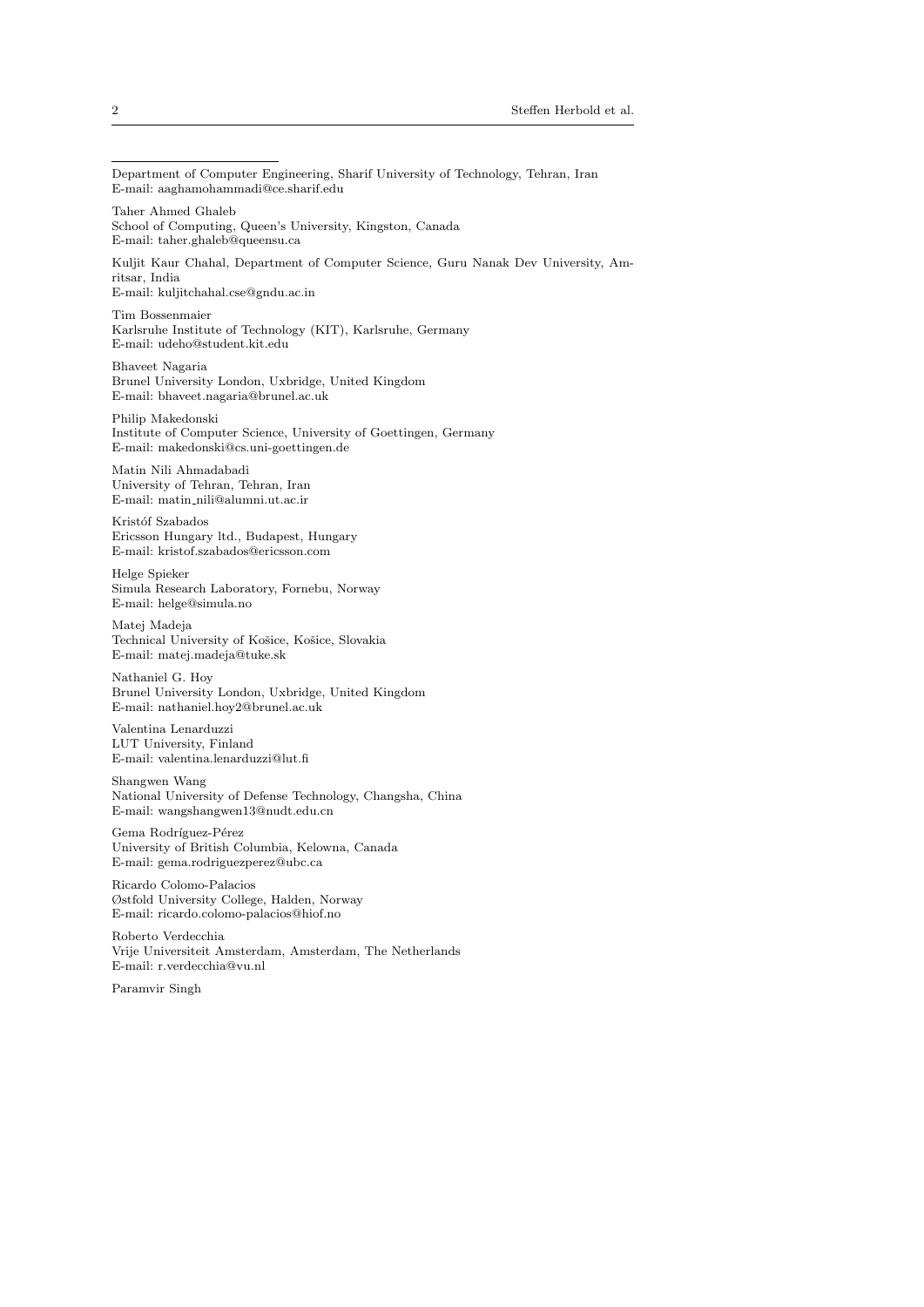University of Auckland, Auckland, New Zealand E-mail: p.singh@auckland.ac.nz

Yihao Qin National University of Defense Technology, Changsha, China E-mail: yihaoqin@nudt.edu.cn

Debasish Chakroborti University of Saskatchewan, Saskatoon, Canada E-mail: debasish.chakroborti@usask.ca

Willard Davis IBM, Boulder, USA E-mail: wdavis@us.ibm.com

Vijay Walunj University of Missouri-Kansas City, Kansas City, USA E-mail: vbwgh6@umsystem.edu

Hongjun Wu National University of Defense Technology, Changsha, China E-mail: wuhongjun15@nudt.edu.cn

Diego Marcilio Universit`a della Svizzera italiana, Lugano, Switzerland E-mail: diego.marcilio@usi.ch

Omar Alam Trent University, Peterborough, Canada E-mail: omaralam@trentu.ca

Abdullah Aldaeej University of Maryland Baltimore County, United States and Imam Abdulrahman Bin Faisal University, Saudi Arabia E-mail: aldaeej1@umbc.edu

Idan Amit The Hebrew University/Acumen, Jerusalem, Israel E-mail: idan.amit@mail.huji.ac.il

Burak Turhan University of Oulu, Oulu, Finland and Monash University, Melbourne, Australia E-mail: burak.turhan@oulu.fi

Simon Eismann University of Würzburg, Würzburg, Germany E-mail: simon.eismann@uni-wuerzburg.de

Anna-Katharina Wickert Technische Universität Darmstadt, Darmstadt, Germany E-mail: wickert@cs.tu-darmstadt.de

Ivano Malavolta Vrije Universiteit Amsterdam, Amsterdam, The Netherlands E-mail: i.malavolta@vu.nl

Matúš Sulír Technical University of Košice, Košice, Slovakia E-mail: matus.sulir@tuke.sk

Fatemeh Fard University of British Columbia, Kelowna, Canada E-mail: Fatemeh.fard@ubc.ca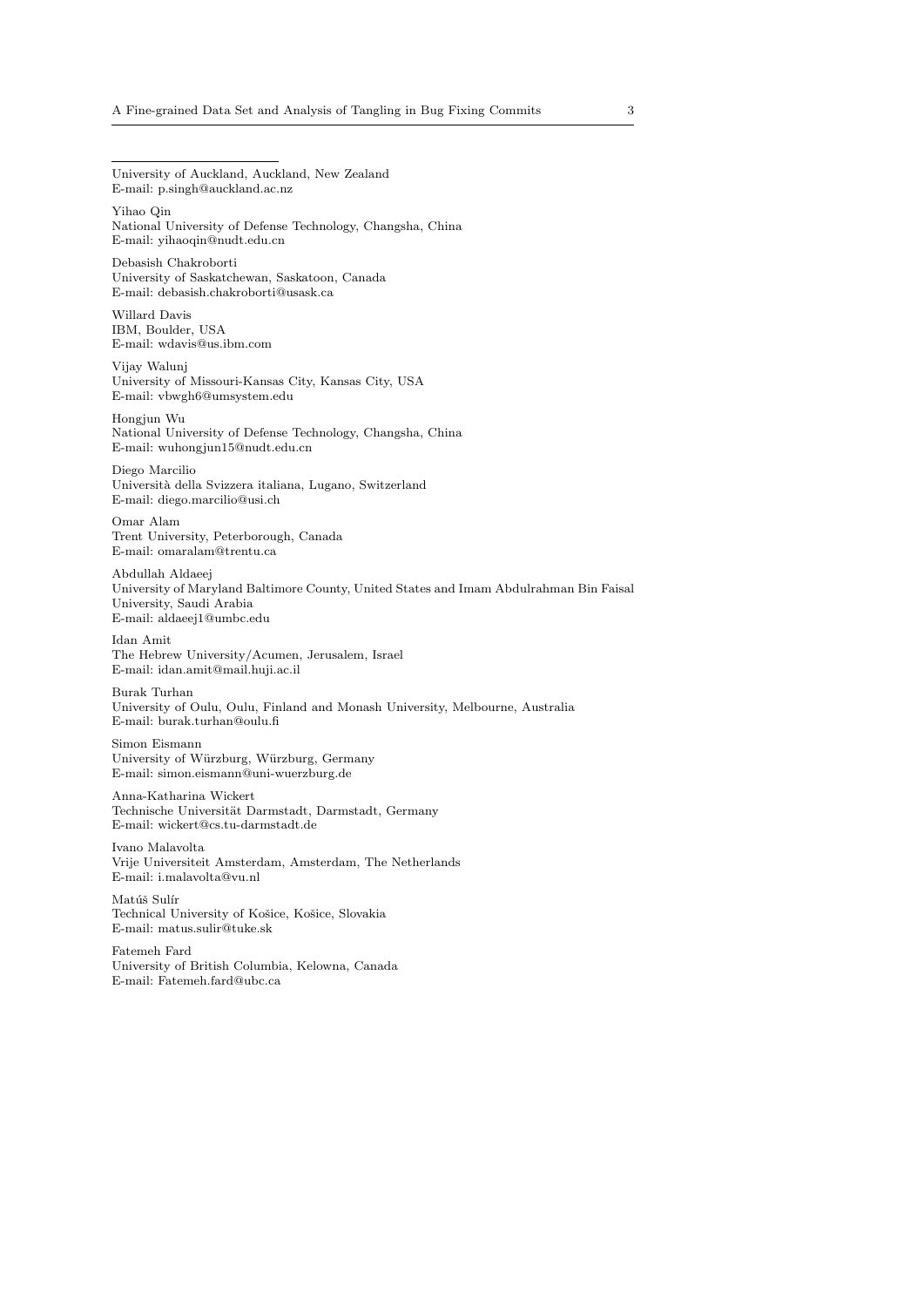Abstract Context: Tangled commits are changes to software that address multiple concerns at once. For researchers interested in bugs, tangled commits mean that they actually study not only bugs, but also other concerns irrelevant for the study of bugs.

Objective: We want to improve our understanding of the prevalence of tangling and the types of changes that are tangled within bug fixing commits.

Methods: We use a crowd sourcing approach for manual labeling to validate which changes contribute to bug fixes for each line in bug fixing commits. Each

Austin Z. Henley University of Tennessee, Knoxville, USA E-mail: azh@utk.edu

Stratos Kourtzanidis University of Macedonia, Thessaloniki, Greece E-mail: ekourtzanidis@uom.edu.gr

Eray Tüzün Department of Computer Engineering, Bilkent University, Ankara, Turkey E-mail: eraytuzun@cs.bilkent.edu.tr

Christoph Treude University of Melbourne, Melbourne, Australia E-mail: christoph.treude@unimelb.edu.au

Simin Maleki Shamasbi Independent Researcher, Tehran, Iran E-mail: simin.maleki@gmail.com

Ivan Pashchenko University of Trento, Trento, Italy E-mail: ivan.pashchenko@unitn.it

Marvin Wyrich University of Stuttgart, Stuttgart, Germany E-mail: marvin.wyrich@iste.uni-stuttgart.de

James C. Davis Purdue University, West Lafayette, IN, USA E-mail: davisjam@purdue.edu

Alexander Serebrenik Eindhoven University of Technology, Eindhoven, The Netherlands E-mail: a.serebrenik@tue.nl

Ella Albrecht Institute of Computer Science, University of Goettingen, Germany E-mail: ella.albrecht@cs.uni-goettingen.de

Ethem Utku Aktas Softtech Inc., Research and Development Center, 34947 Istanbul, Turkey E-mail: utku.aktas@softtech.com.tr

Daniel Strüber Radboud University, Nijmegen, Netherlands E-mail: d.strueber@cs.ru.nl

Johannes Erbel Institute of Computer Science, University of Goettingen, Germany E-mail: johannes.erbel@cs.uni-goettingen.de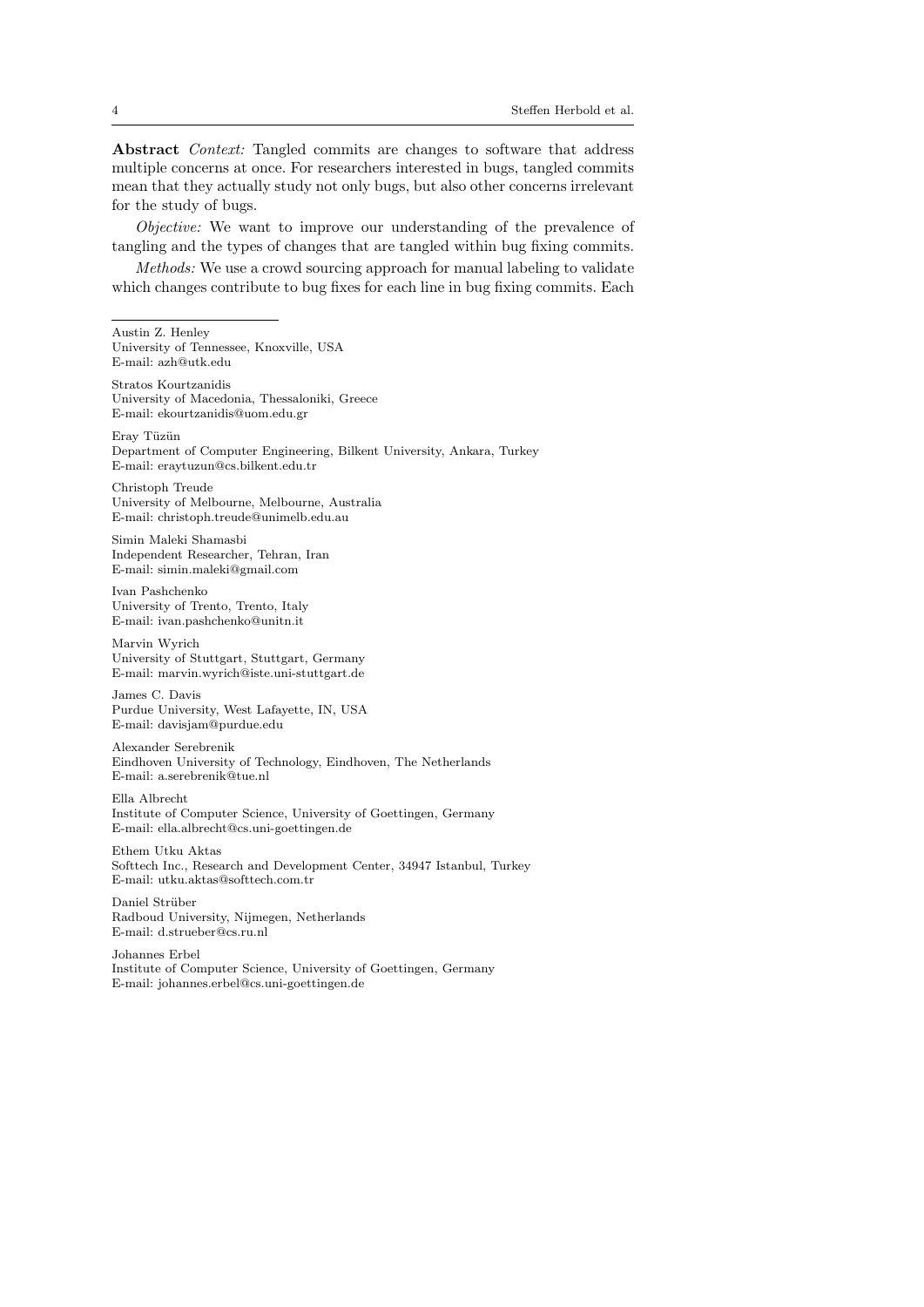line is labeled by four participants. If at least three participants agree on the same label, we have consensus.

Results: We estimate that between 17% and 32% of all changes in bug fixing commits modify the source code to fix the underlying problem. However, when we only consider changes to the production code files this ratio increases to 66% to 87%. We find that about 11% of lines are hard to label leading to active disagreements between participants. Due to confirmed tangling and the uncertainty in our data, we estimate that 3% to 47% of data is noisy without manual untangling, depending on the use case.

Conclusion: Tangled commits have a high prevalence in bug fixes and can lead to a large amount of noise in the data. Prior research indicates that this noise may alter results. As researchers, we should be skeptics and assume that unvalidated data is likely very noisy, until proven otherwise.

**Keywords** tangled changes  $\cdot$  tangled commits  $\cdot$  bug fix  $\cdot$  manual validation  $\cdot$ research turk · registered report

### 1 Introduction

Detailed and accurate information about bug fixes is important for many different domains of software engineering research, e.g., program repair [\(Gazzola](#page-47-0) [et al., 2019\)](#page-47-0), bug localization [\(Mills et al., 2018\)](#page-49-0), and defect prediction [\(Hos](#page-47-1)[seini et al., 2019\)](#page-47-1). Such research suffers from mislabeled data, e.g., because commits are mistakenly identified as bug fixes [\(Herzig et al., 2013\)](#page-47-2) or because not all changes within a commit are bug fixes [\(Herzig and Zeller, 2013\)](#page-47-3). A common approach to obtain information about bug fixes is to mine software repositories for bug fixing commits and assume that all changes in the bug fixing commit are part of the bug fix, e.g., with the SZZ algorithm [\(Sliwerski](#page-50-0) [et al., 2005\)](#page-50-0). Unfortunately, prior research showed that the reality is more com-plex. The term tangled commit<sup>[1](#page-4-0)</sup> was established by [Herzig and Zeller](#page-47-3) [\(2013\)](#page-47-3) to characterize the problem that commits may address multiple issues, together with the concept of untangling, i.e., the subsequent separation of these concerns. Multiple prior studies established through manual validation that tangled commits naturally occur in code bases. For example, [Herzig and Zeller](#page-47-3) [\(2013\)](#page-47-3), [Nguyen et al.](#page-49-1) [\(2013\)](#page-49-1), [Kirinuki et al.](#page-48-0) [\(2014\)](#page-48-0), [Kochhar et al.](#page-48-1) [\(2014\)](#page-48-1), [Kirinuki et al.](#page-48-2) [\(2016\)](#page-48-2), [Wang et al.](#page-50-1) [\(2019\)](#page-50-1), and [Mills et al.](#page-49-2) [\(2020\)](#page-49-2). Moreover, [Nguyen et al.](#page-49-1) [\(2013\)](#page-49-1), [Kochhar et al.](#page-48-1) [\(2014\)](#page-48-1), [Herzig et al.](#page-47-4) [\(2016\)](#page-47-4), and [Mills](#page-49-2) [et al.](#page-49-2) [\(2020\)](#page-49-2) have independently shown that tangling can have a negative effect on experiments, e.g., due to noise in the training data that reduces model performance as well as due to noise in the test data which significantly affects performance estimates.

However, we identified four limitations regarding the knowledge on tangling within the current literature.The first and most common limitation of prior

<span id="page-4-0"></span><sup>1</sup> [Herzig and Zeller](#page-47-3) [\(2013\)](#page-47-3) actually used the term tangled change. However, we follow Rodríguez-Pérez et al. [\(2020\)](#page-49-3) and use the term commit to reference observable groups of changes within version control systems (see Section [3.1\)](#page-11-0).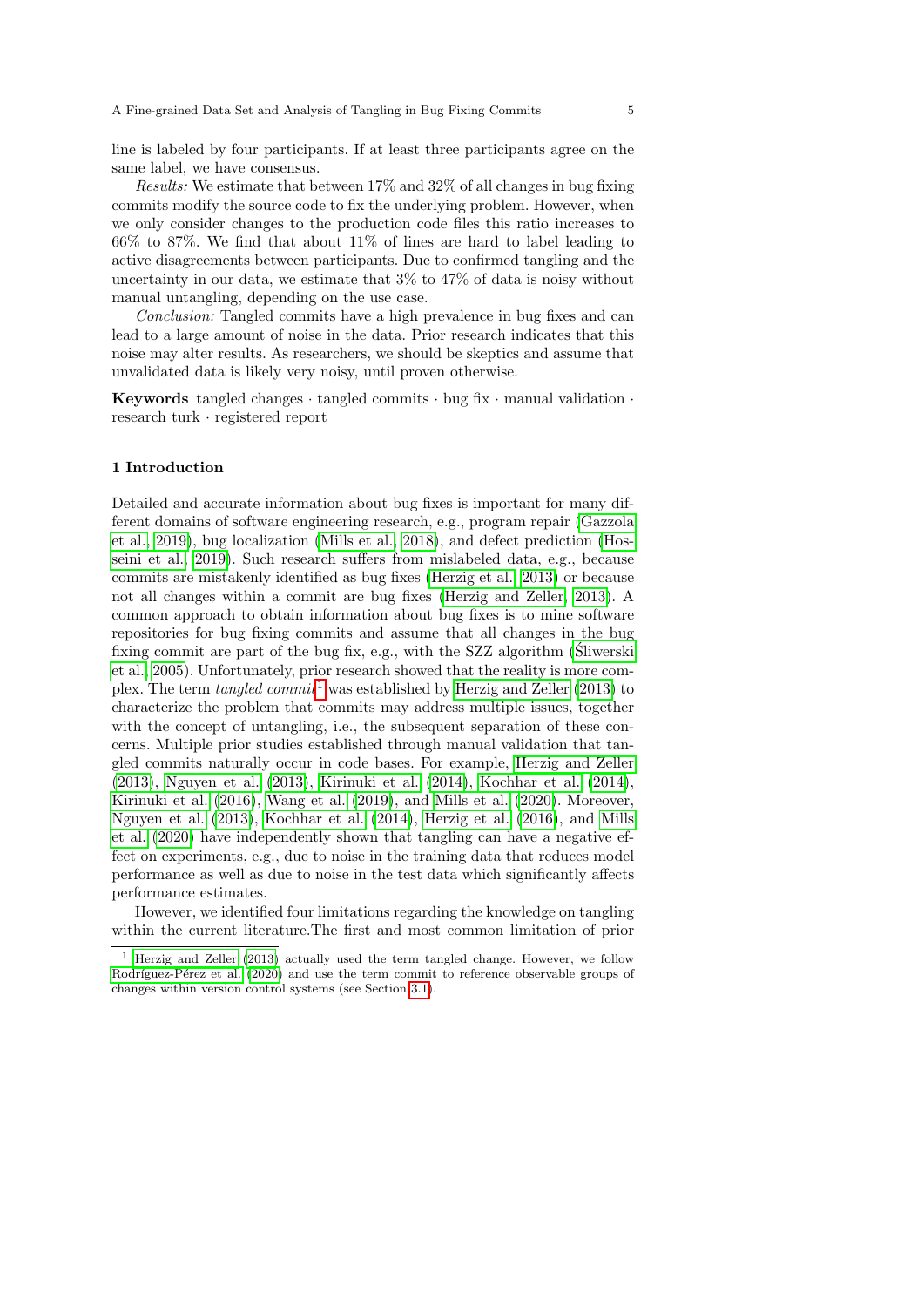work is that it either only considered a sample of commits, or that the authors failed to determine whether the commits were tangled or not for a large proportion of the data.[2](#page-5-0) Second, the literature considers this problem from different perspectives: most literature considers tangling at the commit level, whereas others break this down to the file-level within commits. Some prior studies focus on all commits, while others only consider bug fixing commits. Due to these differences, in combination with limited sample sizes, the prior work is unclear regarding the prevalence of tangling. For example, [Kochhar et al.](#page-48-1) [\(2014\)](#page-48-1) and [Mills et al.](#page-49-2) [\(2020\)](#page-49-2) found a high prevalence of tangling within file changes, but their estimates for the prevalence of tangling varied substantially with 28% and 50% of file changes affected, respectively. Furthermore, how the lower boundary of 15% tangled commits that [Herzig and Zeller](#page-47-3) [\(2013\)](#page-47-3) estimated relates to the tangling of file changes is also unclear. Third, there is little work on what kind of changes are tangled. [Kirinuki et al.](#page-48-0) [\(2014\)](#page-48-0) studied the type of code changes that are often tangled with other changes and found that these are mostly logging, checking of pre-conditions, and refactorings. [Nguyen et al.](#page-49-1) [\(2013\)](#page-49-1) and [Mills et al.](#page-49-2) [\(2020\)](#page-49-2) provide estimations on the types of tangled commits on a larger scale, but their results contradict each other. For example, [Mills et al.](#page-49-2) [\(2020\)](#page-49-2) estimate six times more refactorings in tangled commits than [Nguyen et al.](#page-49-1) [\(2013\)](#page-49-1). Fourth, these studies are still relatively coarse-grained and report results at the commit and file level.

Despite the well established research on tangled commits and their impact on research results, their prevalence and content is not yet well understood, neither for commits in general, nor with respect to bug fixing commits. Due to this lack of understanding, we cannot estimate how severe the threat to the validity of experiments due to the tangling is, and how many tools developed based on tangled commits may be negatively affected.

Our lack of knowledge about tangled commits notwithstanding, researchers need data about bug fixing commits. Currently, researchers rely on three different approaches to mitigate this problem: (i) seeded bugs; (ii) no or heuristic untangling; and (iii) manual untangling. First, we have data with seeded bugs, e.g., the SIR data [\(Do et al., 2005\)](#page-46-0), the Siemens data [\(Hutchins et al., 1994\)](#page-47-5), and through mutation testing [\(Jia and Harman, 2011\)](#page-48-3). While there is no risk of noise in such data, it is questionable whether the data is representative for real bugs. Moreover, applications like bug localization or defect prediction cannot be evaluated based on seeded bugs.

The second approach is to assume that commits are either not tangled or that heuristics are able to filter tangling. Examples of such data are Many-Bugs [\(Le Goues et al., 2015\)](#page-48-4), Bugs.jar [\(Saha et al., 2018\)](#page-49-4), as well as all defect prediction data sets [\(Herbold et al., 2019\)](#page-47-6). The advantage of such data sets is that they are relatively easy to collect. The drawback is that the impact of noise due to tangled commits is unclear, even though modern variants of the

<span id="page-5-0"></span><sup>2</sup> Failing to label a proportion of the data also results in a sample, but this sample is highly biased towards changes that are simple to untangle.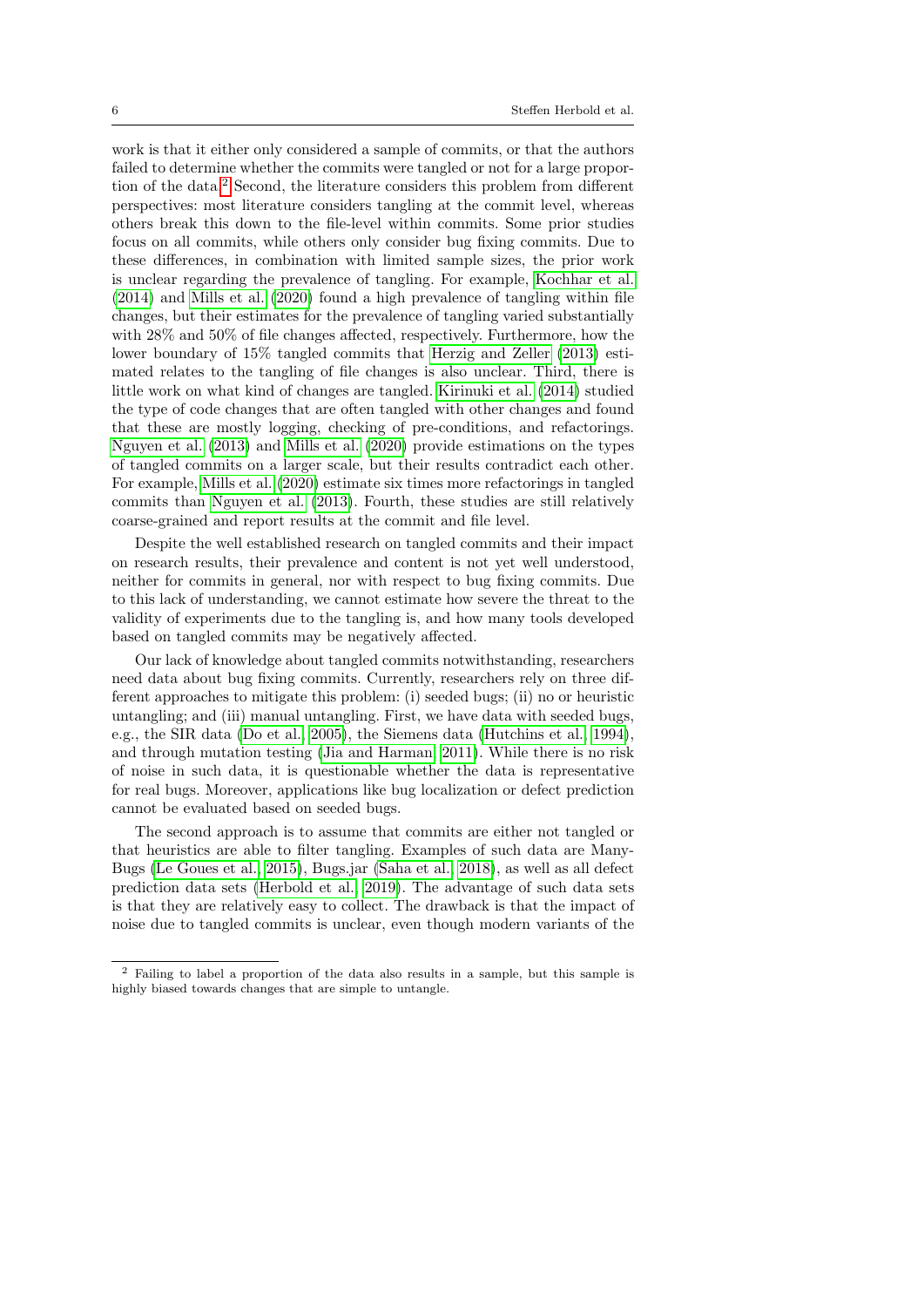SZZ algorithm can automatically filter some tangled changes like comments, whitespaces [\(Kim et al., 2006\)](#page-48-5) or even some refactorings [\(Neto et al., 2018\)](#page-49-5).

Third, there are also some data sets that were manually untangled. While the creation of such data is very time consuming, such data sets are the gold standard. They represent real-world defects and do not contain noise due to tangled commits. To the best of our knowledge, there are only very few such data sets, i.e., Defects4J [\(Just et al., 2014\)](#page-48-6) with Java bugs, BugsJS [\(Gyimesi](#page-47-7) [et al., 2019\)](#page-47-7) with JavaScript bugs, and the above mentioned data by [Mills](#page-49-2) [et al.](#page-49-2) [\(2020\)](#page-49-2).[3](#page-6-0) Due to the effort required to manually validate changes, the gold standard data sets contain only samples of bugs from each studied project, but no data covers all reported bugs within a project, which limits the potential use cases.[4](#page-6-1)

This article fills this gap in our current knowledge about tangling bug fixing commits. We provide a new large-scale data set that contains validated untangled bug fixes for the complete development history of 23 Java projects and partial data for five further projects. In comparison to prior work, we label all data on a line-level granularity. We have (i) labels for each changed line in a bug fixing commit; (ii) accurate data about which lines contribute to the semantic change of the bug fix; and (iii) the kind of change contained in the other lines, e.g., whether it is a change to tests, a refactoring, or a documentation change. This allows us not only to untangle the bug fix from all other changes, but also gives us valuable insights into the content of bug fixing commits in general and the prevalence of tangling within such commits.

Through our work, we also gain a better understanding of the limitations of manual validation for the untangling of commits. Multiple prior studies indicate that there is a high degree of uncertainty when determining whether a change is tangled or not [\(Herzig and Zeller, 2013;](#page-47-3) [Kirinuki et al., 2014;](#page-48-0) [Kirinuki](#page-48-2) [et al., 2016\)](#page-48-2). Therefore, we present each commit to four different participants who labeled the data independently from each other. We use the agreement among the participants to gain insights into the uncertainty involved in the labeling, while also finding lines where no consensus was achieved, i.e., that are hard for researchers to classify.

Due to the massive amount of manual effort required for this study, we employed the research turk approach [\(Herbold, 2020\)](#page-47-8) to recruit participants for the labeling. The research turk is a means to motivate a large number of researchers to contribute to a common goal, by clearly specifying the complete study together with an open invitation and clear criteria for participation beforehand [\(Herbold et al., 2020\)](#page-47-9). In comparison to surveys or other studies

<span id="page-6-0"></span><sup>3</sup> The cleaning performed by [Mills et al.](#page-49-2) [\(2020\)](#page-49-2) is not full untangling of the bug fixes, as all pure additions were also flagged as tangled. While this is certainly helpful for bug localization, as a file that was added as part of the bug fix cannot be localized based on an issue description, this also means that it is unclear which additions are part of the bug fix and which additions are tangled.

<span id="page-6-1"></span><sup>4</sup> We note that none of the gold standard data sets actually has the goal to contain data for all bugs of a project. This is likely also not possible due to other requirements on these data sets, e.g., the presence of failing test cases. Thus, the effort is not the only involved factor why these data sets are only samples.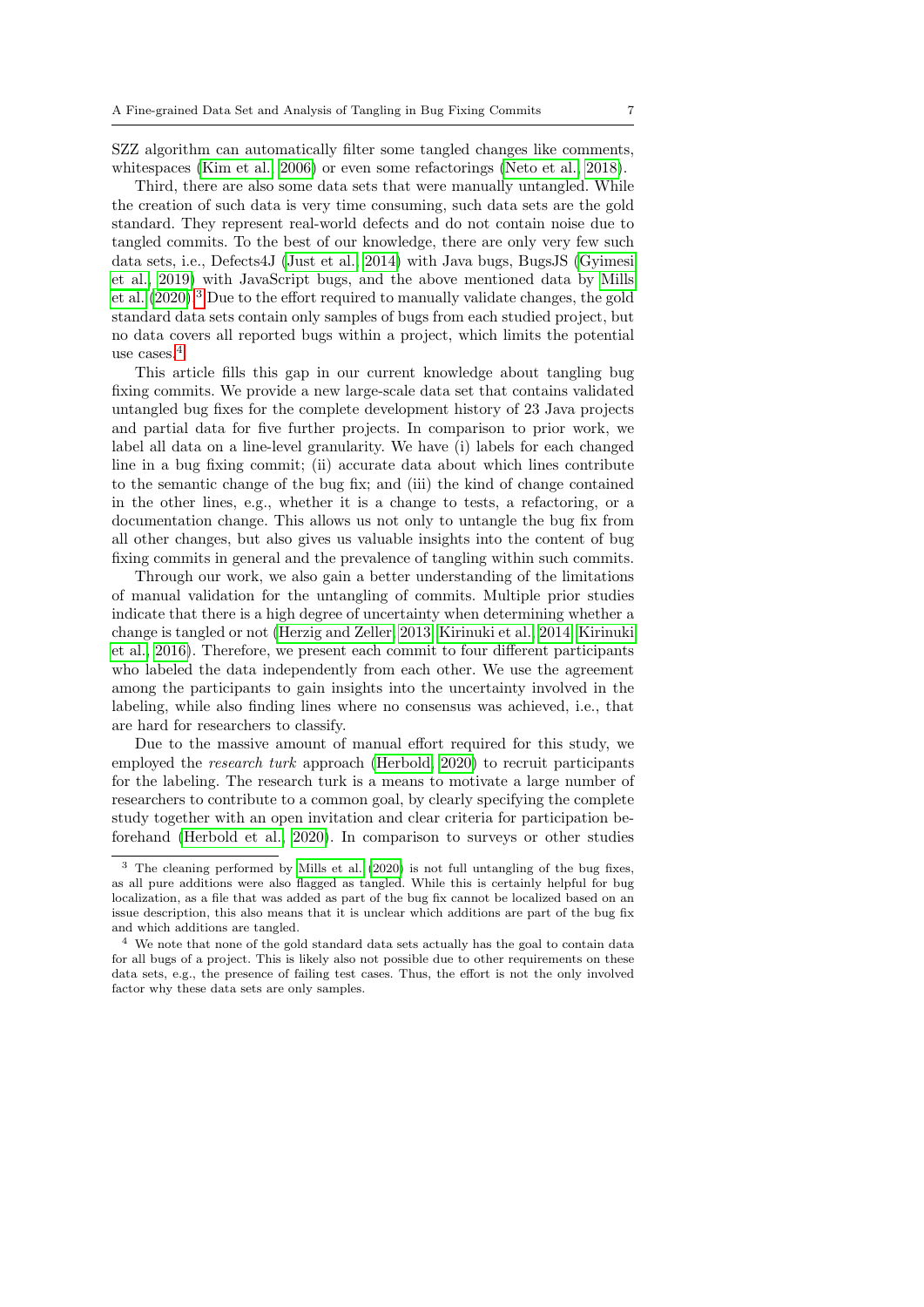where participants are recruited, participants in the research turk actively contribute to the research project, in our case by labeling data and suggesting improvements of the manuscript. As a result, 45 of the participants we recruited became co-authors of this article. Since this is, to the best of our knowledge, a new way to conduct research projects about software engineering, we also study the effectiveness of recruiting and motivating participants.

Overall, the contributions of this article are the following.

- The Line-Labelled Tangled Commits for Java (LLTC4J) corpus of manually validated bug fixing commits covering 2,328 bugs from 28 projects that were fixed in 3,498 commits that modified 289,904 lines. Each changed line is annotated with the type of change, i.e., whether the change modifies the source code to correct the problem causing the bug, a whitespace or documentation change, a refactoring, a change to a test, a different type of improvement unrelated to the bug fix, or whether the participants could not determine a consensus label.
- Empirical insights into the different kinds of changes within bug fixing commits which indicate that, in practice, most changes in bug fixing commits are not about the actual bug fix, but rather related changes to nonproduction artifacts such as tests or documentation.
- We introduce the concept of *problematic tangling* for different uses of bug data to understand the noise caused by tangled commits for different research applications.
- We find that researchers tend to unintentionally mislabel lines in about 7.9% of the cases. Moreover, we found that identifying refactorings and other unrelated changes seems to be challenging, which is shown through 14.3% of lines without agreement in production code files, most of which are due to a disagreement whether a change is part of the bug fix or unrelated.
- This is the first use of the research turk method and we showed that this is an effective research method for large-scale studies that could not be accomplished otherwise.

The remainder of this article is structured as follows. We discuss the related work in Section [2.](#page-7-0) We proceed with the description of the research protocol in Section [3.](#page-11-1) We present and discuss the results for our research questions in Section [4](#page-24-0) and Section [5.](#page-37-0) We report the threats to the validity of our work in Section [6.](#page-40-0) Finally, we conclude in Section [7.](#page-44-0)

#### <span id="page-7-0"></span>2 Related Work

We focus the discussion of the related work on the manual untangling of commits. Other aspects, such as automated untangling algorithms (e.g., [Kreutzer](#page-48-7) [et al., 2016;](#page-48-7) Pârtachi et al., 2020), the separation of concerns into multiple commits (e.g., [Arima et al., 2018;](#page-46-1) [Yamashita et al., 2020\)](#page-50-2), the tangling of features with each other (Strüder et al., 2020), the identification of bug fixing or inducing commits (e.g., Rodríguez-Pérez et al., 2020), or the characterization of commits in general (e.g., [Hindle et al., 2008\)](#page-47-10), are out of scope.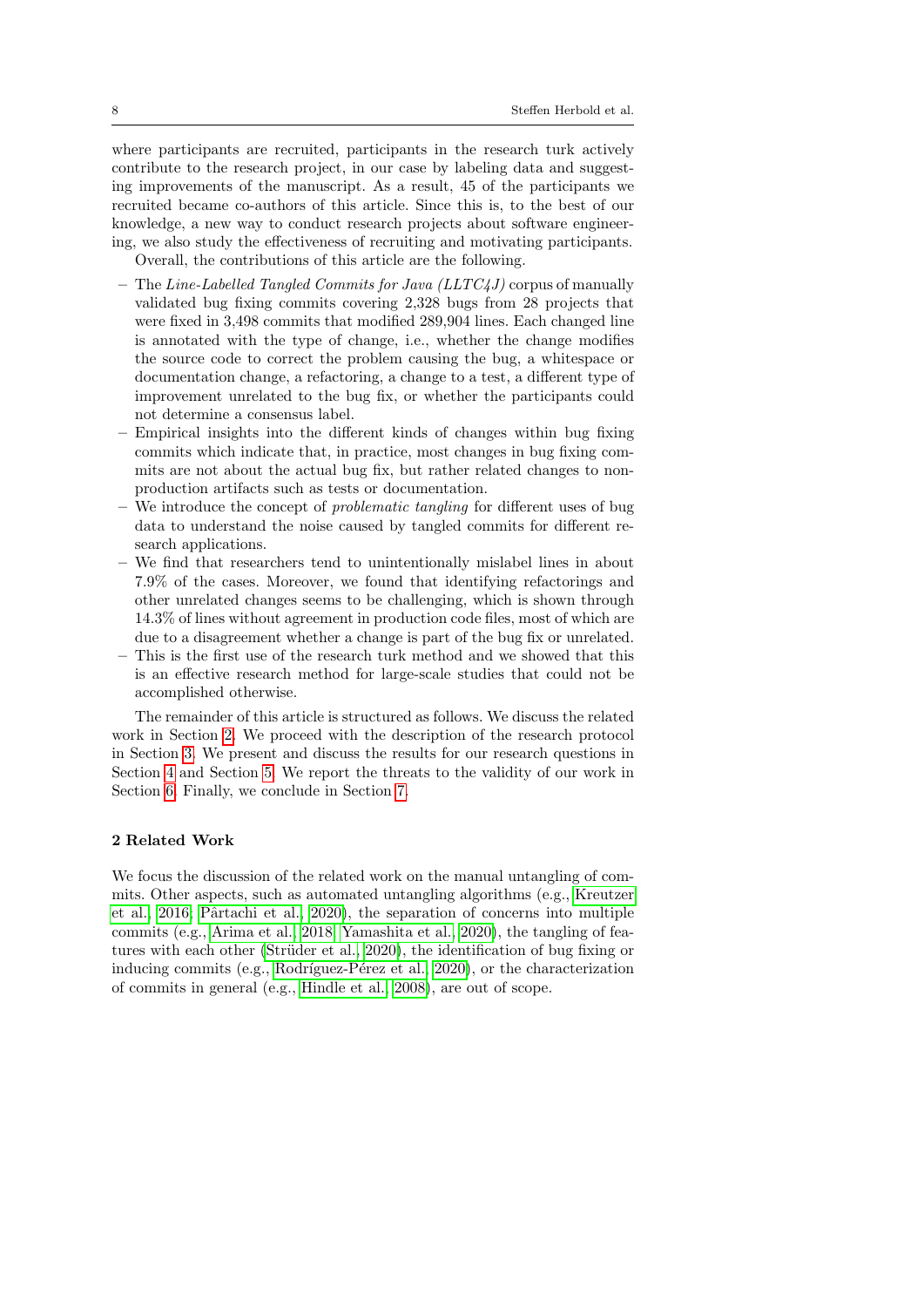#### 2.1 Magnitude of Tangling

The tangling of commits is an important issue, especially for researchers working with software repository data, that was first characterized by [Kawrykow](#page-48-8) [and Robillard](#page-48-8) [\(2011\)](#page-48-8). They analyzed how often non-essential commits occur in commit histories, i.e., commits that do not modify the logic of the source code and found that up to 15.5% of all commits are non-essential. Due to the focus on non-essential commits, the work by [Kawrykow and Robillard](#page-48-8) [\(2011\)](#page-48-8) only provides a limited picture on tangled commits in general, as tangling also occurs if logical commits for multiple concerns are mixed within a single commit.

The term tangled change (commit) was first used in the context of repos-itory mining by [Herzig and Zeller](#page-47-3)  $(2013)$  (extended in [Herzig et al.](#page-47-4)  $(2016)^5$  $(2016)^5$  $(2016)^5$ ). The term tangling itself was already coined earlier in the context of the separation of concerns (e.g., [Kiczales et al., 1997\)](#page-48-9). [Herzig and Zeller](#page-47-3) [\(2013\)](#page-47-3) studied the commits of five Java projects over a period of at least 50 months and tried to manually classify which of the commits were tangled, i.e., addressed multiple concerns. Unfortunately, they could not determine if the commits are tangled for 2,498 of the 3,047 bug fixing commits in their study. Of the bug fixing commits they could classify, they found that 298 were tangled and 251 were not tangled. Because they could not label large amounts of the commits, they estimate that at least 15% of the bug fixing commits are tangled.

[Nguyen et al.](#page-49-1) [\(2013\)](#page-49-1) also studied tangling in bug fixing commits, but used the term mixed-purpose fixing commits. They studied 1296 bug fixing commits from eight projects and identified 297 tangled commits, i.e., 22% of commits that are tangled. A strength of the study is that the authors did not only label the tangled commits, but also identified which file changes in the commit were tangled. Moreover, [Nguyen et al.](#page-49-1) [\(2013\)](#page-49-1) also studied which types of changes are tangled and found that 4.9% were due to unrelated improvements, 1.1% due to refactorings, 1.8% for formatting issues, and 3.5% for documentation changes unrelated to the bug fix.<sup>[6](#page-8-1)</sup> We note that it is unclear how many of the commits are affected by multiple types of tangling and, moreover, that the types of tangling were analyzed for only about half of the commits. Overall, this is among the most comprehensive studies on this topic in the literature. However, there are two important issues that are not covered by [Nguyen et al.](#page-49-1) [\(2013\)](#page-49-1). First, they only explored if commits and files are tangled, but not how much of a commit or file is tangled. Second, they do not differentiate between problematic tangling and benign tangling (see Section [4.2.2\)](#page-31-0), and, most importantly, between tangling in production files and tangling in other files. Thus, we cannot estimate how strongly tangling affects different research purposes.

<span id="page-8-0"></span><sup>&</sup>lt;sup>5</sup> In the following, we cite the original paper, as the extension did not provide further evidence regarding the tangling.

<span id="page-8-1"></span> $6$  These percentages are not reported in the paper. We calculated them from their Table III. We combined enhancement and annotations into unrelated improvements, to be in line with our work.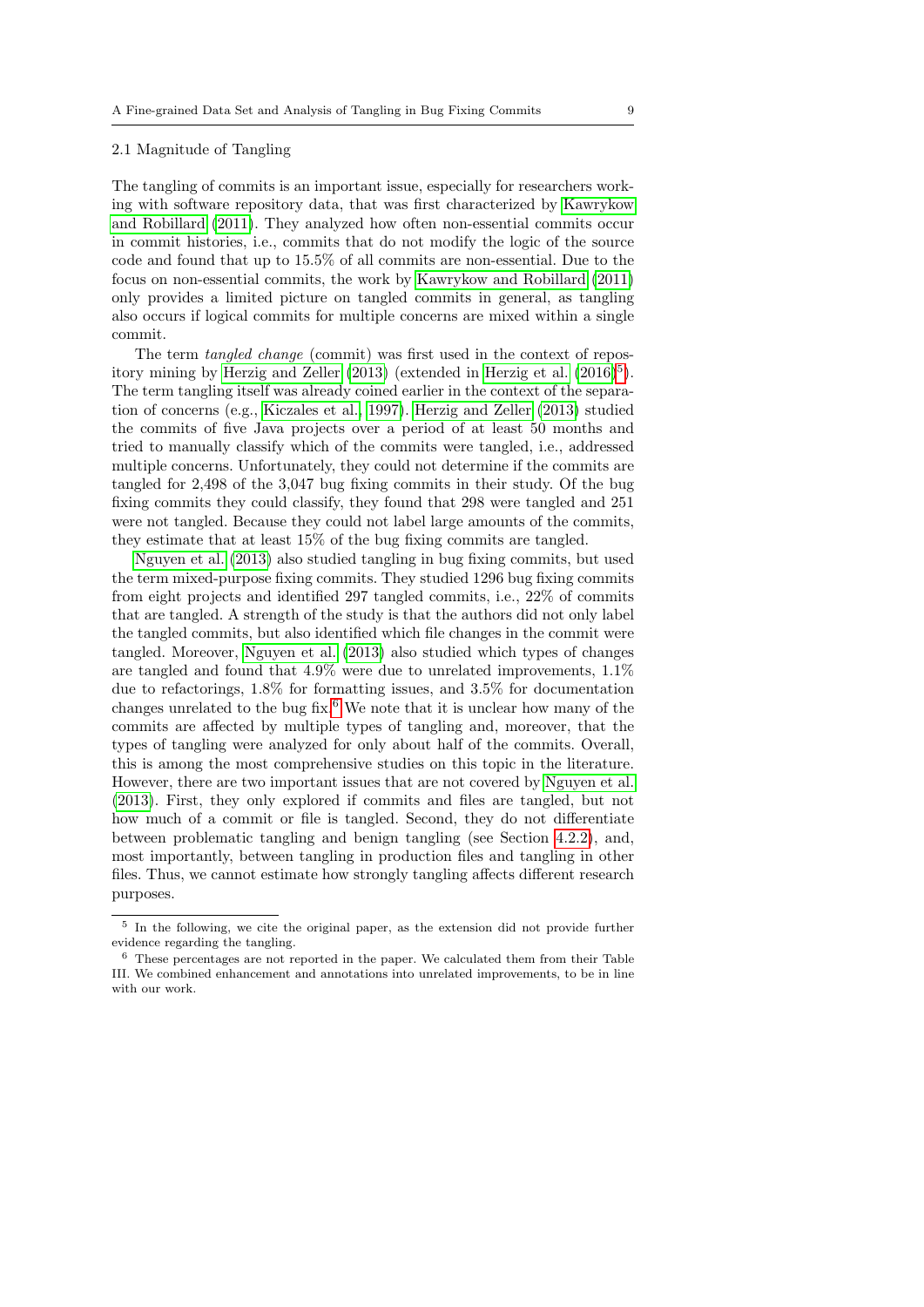[Kochhar et al.](#page-48-1) [\(2014\)](#page-48-1) investigated the tangling of a random sample of the bug fixing commits for 100 bugs. Since they were interested in the implications of tangling on bug localization, they focused on finding out how many of the changed files actually contributed to the correction of the bug, and how many file changes are tangled, i.e., did not contribute to the bug fix. They found that 358 out of 498 file changes were corrective, the remaining 140 changes, i.e., 28% of all file changes in bug fixing commits were tangled.

[Kirinuki et al.](#page-48-0) [\(2014\)](#page-48-0) and [Kirinuki et al.](#page-48-2) [\(2016\)](#page-48-2) are a pair of studies with a similar approach: they used an automated heuristic to identify commits that may be tangled and then manually validated if the identified commits are really tangled. [Kirinuki et al.](#page-48-0) [\(2014\)](#page-48-0) identified 63 out of 2,000 commits as possibly tangled and found through manual validation that 27 of these commits were tangled and 23 were not tangled. For the remaining 13 commits, they could not decide if the commits are tangled. [Kirinuki et al.](#page-48-2) [\(2016\)](#page-48-2) identified 39 out of 1,000 commits as potentially tangled and found through manual validation that 21 of these commits were tangled, while 7 were not tangled. For the remaining 11 commits, they could not decide. A notable aspect of the work by [Kirinuki et al.](#page-48-0) [\(2014\)](#page-48-0) is that they also analyzed what kind of changes were tangled. They found that tangled changes were mostly due to logging, condition checking, or refactorings. We further note that these studies should not be seen as an indication of low prevalence of tangled commits, just because only 48 out of 3,000 commits were found to be tangled, since only 102 commits were manually validated. These commits are not from a representative random sample, but rather from a sample that was selected such that the commits should be tangled according to a heuristic. Since we have no knowledge about how good the heuristic is at identifying tangled commits, it is unclear how many of the 2,898 commits that were not manually validated are also tangled.

[Tao and Kim](#page-50-4) [\(2015\)](#page-50-4) investigated the impact of tangled commits on code review. They manually investigated 453 commits and found that 78 of these commits were tangled in order to determine ground truth data for the evaluation of their code review tool. From the description within the study, it is unclear if the sample of commits is randomly selected, if these are all commits in the four target projects within the study time frame that changed multiple lines, or if a different sampling strategy was employed. Therefore, we cannot conclude how the prevalence of tangling in about 17% of the commits generalizes beyond the sample.

[Wang et al.](#page-50-1) [\(2019\)](#page-50-1) also manually untangled commits. However, they had the goal to create a data set for the evaluation of an automated algorithm for the untangling of commits. They achieved this by identifying 50 commits that they were sure were tangled commits, e.g., because they referenced multiple issues in the commit message. They hired eight graduate students to perform the untangling in pairs. Thus, they employed an approach for the untangling that is also based on the crowd sourcing of work, but within a much more closely controlled setting and with only two participants per commit instead of four participants. However, because [Wang et al.](#page-50-1) [\(2019\)](#page-50-1) only studied tangled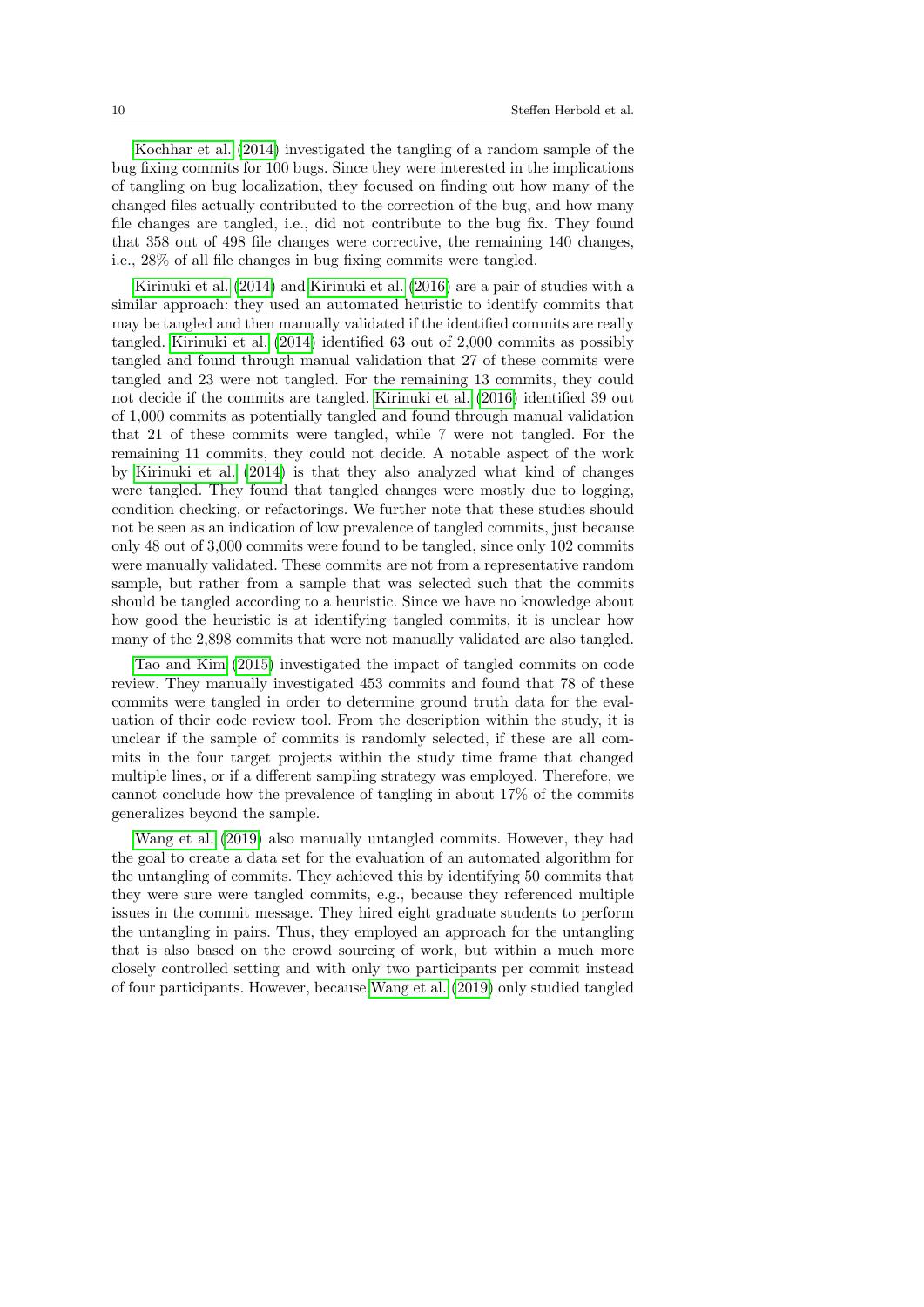commits, no conclusions regarding the prevalence of the tangling can be drawn based on their results.

[Mills et al.](#page-49-2) [\(2020\)](#page-49-2) extends [Mills et al.](#page-49-0) [\(2018\)](#page-49-0) and contains the most comprehensive analysis of tangled commits to date. They manually untangled the changes for 803 bugs from fifteen different Java projects. They found that only 1,154 of the 2,311 changes of files within bug fixing commits contributed to bug fixes, i.e., a prevalence of 50% of tangling. Moreover, they provide insights into what kinds of changes are tangled: 31% of tangled changes are due to tests, 9% due to refactorings, and 8% due to documentation. They also report that 47% of the tangled changes are due to adding source code. Unfortunately, [Mills](#page-49-2) [et al.](#page-49-2) [\(2020\)](#page-49-2) flagged all additions of code as tangled changes. While removing added lines makes sense for the use case of bug localization, this also means that additions that are actually the correction of a bug would be wrongly considered to be tangled changes. Therefore, the actual estimation of prevalence of tangled changes is between 32% and 50%, depending on the number of pure additions that are actually tangled. We note that the findings by [Mills et al.](#page-49-2) [\(2020\)](#page-49-2) are not in line with prior work, i.e., the ratio of tangled file changes is larger than the estimation by [Kochhar et al.](#page-48-1) [\(2014\)](#page-48-1) and the percentages for types of changes are different from the estimations by [Nguyen et al.](#page-49-1) [\(2013\)](#page-49-1).

[Dias et al.](#page-46-2) [\(2015\)](#page-46-2) used a different approach to get insights into the tangling of commits: they integrated an interface for the untangling of commits directly within an IDE and asked the developers to untangle commits when committing their local changes to the version control system. They approached the problem of tangled commits by grouping related changes into clusters. Unfortunately, the focus of the study is on the developer acceptance, as well as on the changes that developers made to the automatically presented clusters. It is unclear if the clusters are fully untangled, and also if all related changes are within the same cluster. Consequently, we cannot reliably estimate the prevalence or contents of tangled commits based on their work.

#### 2.2 Data Sets

Finally, there are data sets of bugs where the data was untangled manually, but where the focus was only on getting the untangled bug fixing commits, not on the analysis of the tangling. [Just et al.](#page-48-6) [\(2014\)](#page-48-6) did this for the Defects4J data and [Gyimesi et al.](#page-47-7) [\(2019\)](#page-47-7) for the BugsJS data. While these data sets do not contain any noise, they have several limitations that we overcome in our work. First, we do not restrict the bug fixes but allow all bugs from a project. Defects4J and BugsJS both only allow bugs that are fixed in a single commit and also require that a test that fails without the bug fix was added as part of the bug fix. While bugs that fulfill these criteria were manually untangled for Defects4J, BugJS has additional limitations. BugJS requires that bug fixes touch at most three files, modify at most 50 lines of code, and do not contain any refactorings or other improvements unrelated to the bug fix. Thus, BugsJS is rather a sample of bugs that are fixed in untangled commits than a sample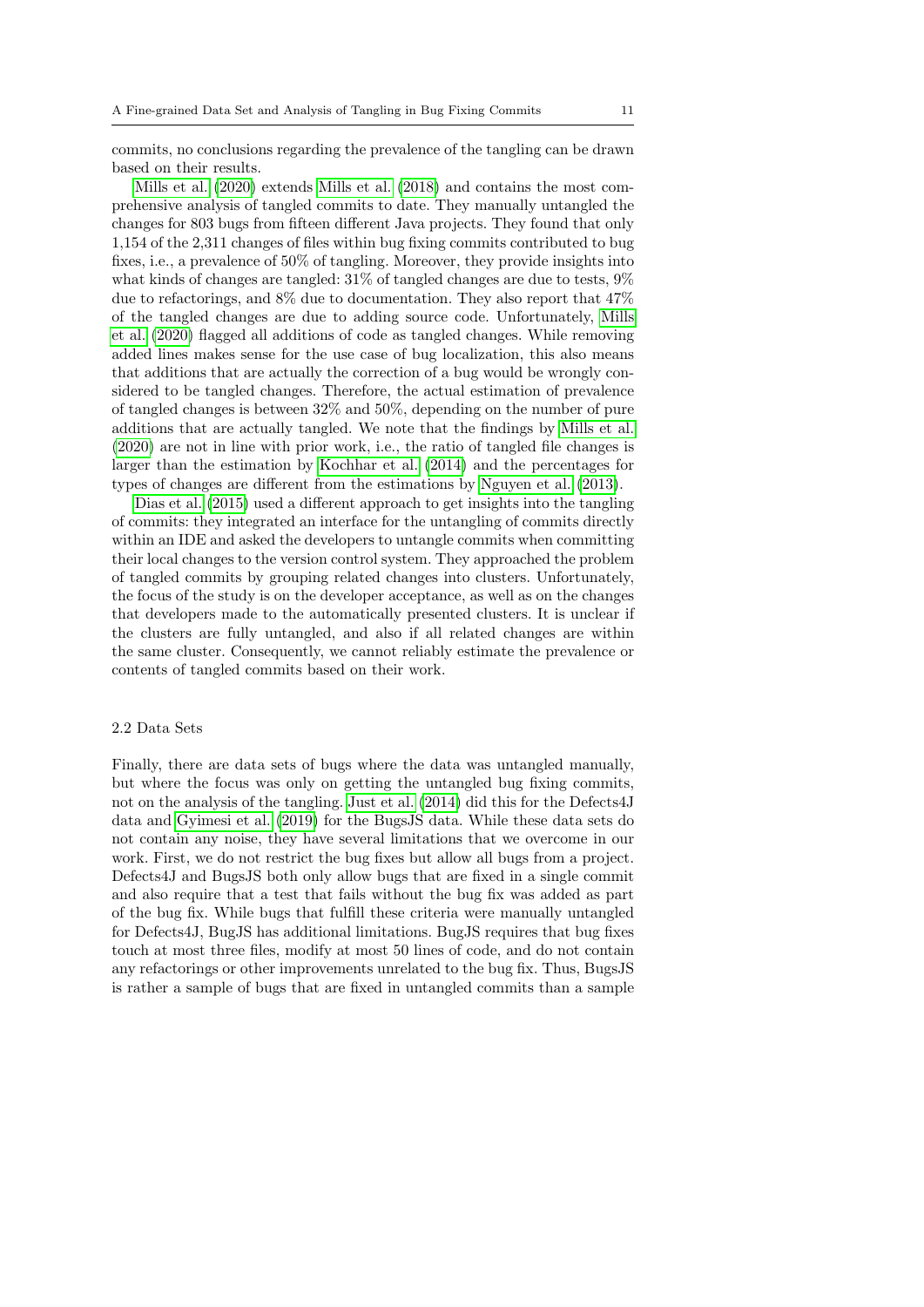of bugs that was manually untangled. While these data sets are gold standard untangled data sets, they are not suitable to study tangling. Moreover, since both data sets only contain samples, they are not suitable for research that requires all bugs of a specific release or within a certain time frame of a project. Therefore, our data is suitable for more kinds of research than Defects4J and BugsJS, and because our focus is not solely on the creation of the data set, but also on the understanding of tangling within bug fixing commits, we also provide a major contribution to the knowledge about tangled commits.

#### 2.3 Research Gap

Overall, there is a large body of work on tangling, but studies are limited in sampling strategies, inability to label all data, or because the focus was on different aspects. Thus, we cannot form conclusive estimates, neither regarding the types of tangled changes, nor regarding the general prevalence of tangling within bug fixing commits.

#### <span id="page-11-1"></span>3 Research Protocol

Within this section, we discuss the research protocol, i.e., the research strategy we pre-registered [\(Herbold et al., 2020\)](#page-47-9) to study our research questions and hypotheses. The description and section structure of our research protocol is closely aligned with the pre-registration, but contains small deviations, e.g., regarding the sampling strategy. All deviations are described as part of this section and summarized in Section [3.8.](#page-23-0)

#### <span id="page-11-0"></span>3.1 Terminology

We use the term "the principal investigators" to refer to the authors of the registered report, "the manuscript" to refer to this article that resulted from the study, and "the participants" to refer to researchers and practitioners who collaborated on this project, many of whom are now co-authors of this article.

Moreover, we use the term "commit" to refer to observable changes within the version control system, which is in line with the terminology proposed by Rodríguez-Pérez et al. [\(2020\)](#page-49-3). We use the term "change" to refer to the actual modifications within commits, i.e., what happens in each line that is modified, added, or deleted as part of a commit.

#### <span id="page-11-2"></span>3.2 Research Questions and Hypotheses

Our research is driven by two research questions for which we derived three hypotheses. The first research question is the following.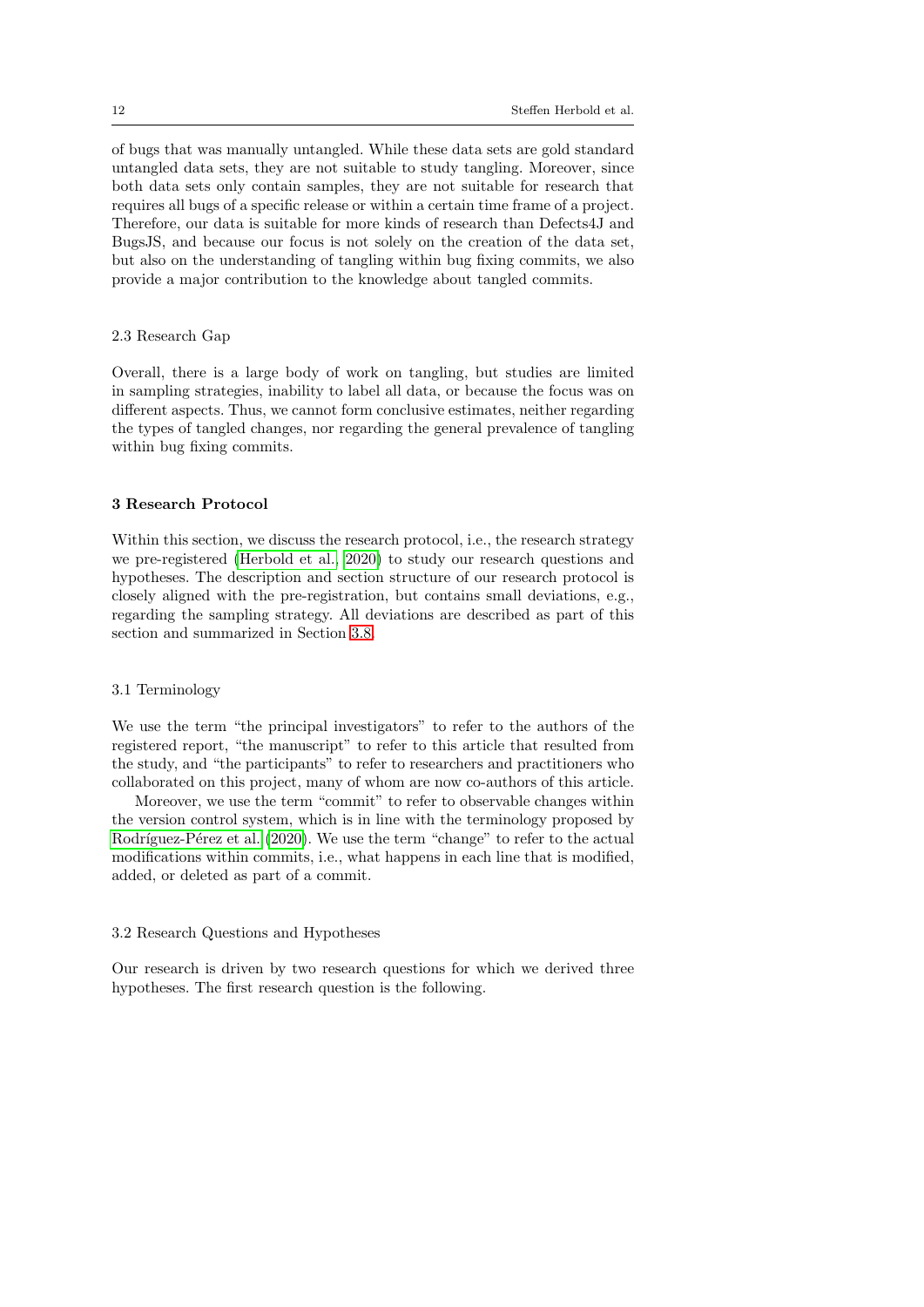RQ1: What percentage of changed lines in bug fixing commits contributes to the bug fix and can we identify these changes?

We want to get a detailed understanding of both the prevalence of tangling, as well as what kind of changes are tangled within bug fixing commits. When we speak of contributing to the bug fix, we mean a direct contribution to the correction of the logical error. We derived two hypotheses related to this research question.

- H1 Fewer than 40% of changed lines in bug fixing commits contribute to the bug fix.
- H2 A label is a consensus label when at least three participants agree on it. Participants fail to achieve a consensus label on at least  $10.5\%$  of lines.<sup>[7](#page-12-0)</sup>

We derived hypothesis H1 from the work by [Mills et al.](#page-49-0) [\(2018\)](#page-49-0), who found that 496 out of 1344 changes to files in bug fixing commits contributed to bug fixes.[8](#page-12-1) We derived our expectation from [Mills et al.](#page-49-0) [\(2018\)](#page-49-0) instead of [Herzig](#page-47-2) [et al.](#page-47-2) [\(2013\)](#page-47-2) due to the large degree of uncertainty due to unlabeled data in the work by [Herzig et al.](#page-47-2) [\(2013\)](#page-47-2). We derived H2 based on the assumption that there is a 10% chance that participants misclassify a line, even if they have the required knowledge for correct classification. We are not aware of any evidence regarding the probability of random mistakes in similar tasks and, therefore, used our intuition to estimate this number. Assuming a binomial distribution  $B(k|p, n)$  with the probability of random mislabels  $p = 0.1$  and  $n = 4$  participants that label each commit, we do not get a consensus for  $k \geq 2$ participants randomly mislabeling the line, i.e.,

$$
\sum_{k=2}^{4} B(k|0.1, 4) = \sum_{k=2}^{4} {4 \choose k} 0.1^k \cdot 0.9^{4-k} = 0.0523
$$
 (1)

Thus, if we observe 10.5% of lines without consensus, this would be twice more than expected given the assumption of 10% random errors, indicating that lack of consensus is not only due to random errors. We augment the analysis of this hypothesis with a survey among participants, asking them how often they were unsure about the labels.

The second research question regards our crowd working approach to organize the manual labor required for our study.

RQ2: Can gamification motivate researchers to contribute to collaborative research projects?

H3 The leaderboard motivates researchers to label more than the minimally required 200 commits.

<span id="page-12-0"></span><sup>7</sup> In the pre-registered protocol, we use the number of at least 16%. However, this was a mistake from the calculation of the binomial distribution, where we used a wrong value  $n = 5$  instead of  $n = 4$ . This was the result of our initial plan to use five participants per commit, which we later revised to four participants without updating the calculation and the hypothesis.

<span id="page-12-1"></span><sup>8</sup> The journal extension by [Mills et al.](#page-49-2) [\(2020\)](#page-49-2) was not published when we formulated our hypotheses as part of the pre-registration of our research protocol in January 2020.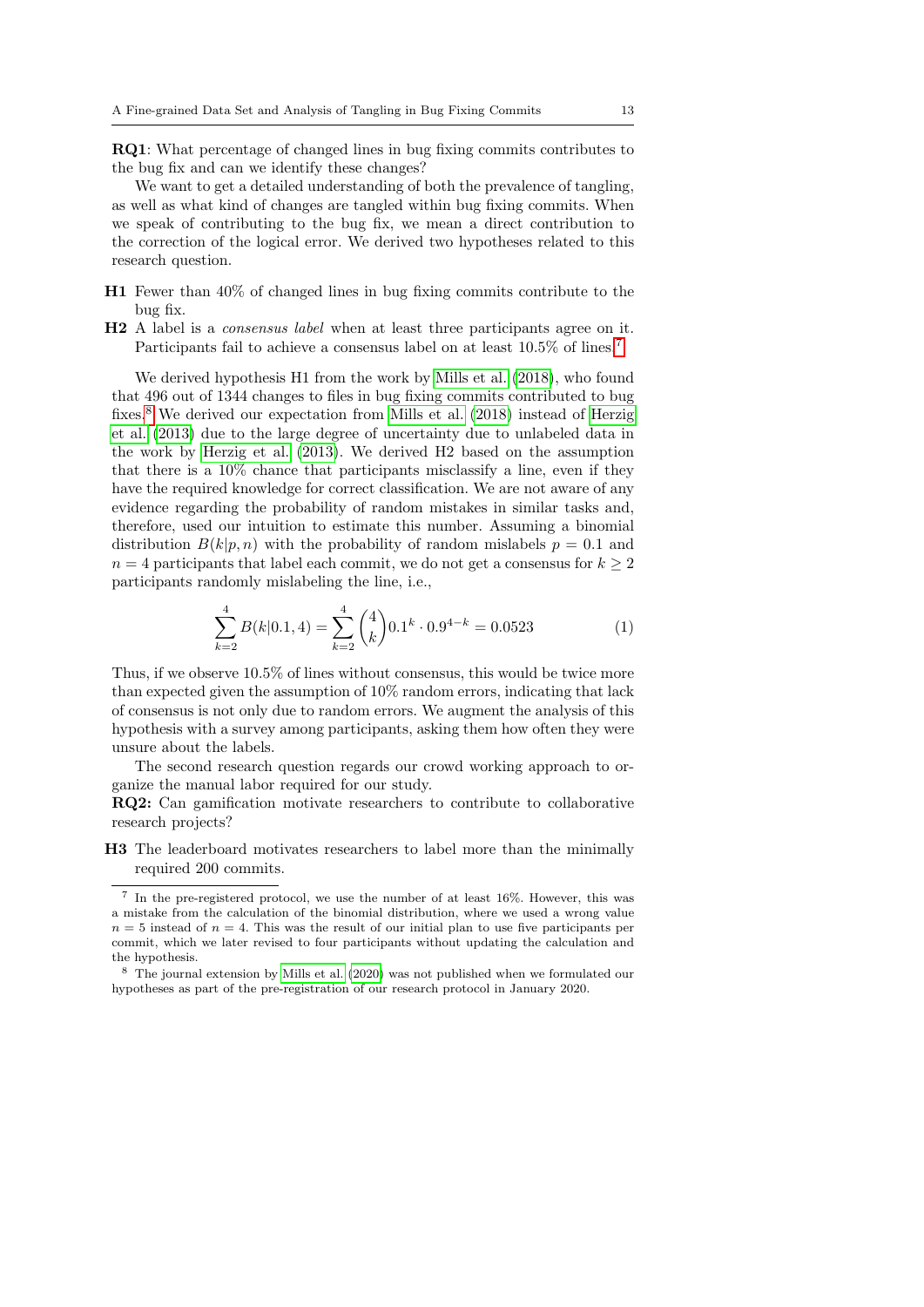We derived H3 from prior evidence that gamification [\(Werbach and Hunter,](#page-50-5) [2012\)](#page-50-5) is an efficient method for the motivation of computer scientists, e.g., as demonstrated on Stack Overflow [\(Grant and Betts, 2013\)](#page-47-11). Participants can view a nightly updated leaderboard, both to check their progress, as well as where they would currently be ranked in the author list. We believe that this has a positive effect on the amount of participation, which we observe through larger numbers of commits labeled than minimally required for co-authorship. We augment the analysis of this hypothesis with a survey among participants, asking them if they were motivated by the leaderboard and the prospect of being listed earlier in the author list.

#### 3.3 Materials

This study covers bug fixing commits that we re-use from prior work (see Section [3.5.1\)](#page-15-0). We use SmartSHARK to process all data [\(Trautsch et al., 2018\)](#page-50-6). We extended SmartSHARK with the capability to annotate the changes within commits. This allowed us to manually validate which lines in a bug fixing commit are contributing to the semantic changes for fixing the bugs [\(Trautsch](#page-50-7) [et al., 2020b\)](#page-50-7).

## <span id="page-13-0"></span>3.4 Variables

We now state the variables we use as foundation for the construct of the analysis we conduct. The measurement of these variables is described in Section [3.6.1](#page-17-0) and their analysis is described in Section [3.6.2.](#page-19-0)

For bug fixing commits, we measure the following variables as percentages of lines with respect to the total number of changed lines in the commit.

- Percentage contributing to bug fixes.
- Percentage of whitespace changes.
- Percentage of documentation changes.
- Percentage of refactorings.
- Percentage of changes to tests.
- Percentage of unrelated improvements.
- Percentage where no consensus was achieved (see Section [3.6.1\)](#page-17-0).

We provide additional results regarding the lines without consensus to understand what the reasons for not achieving consensus are. These results are an extension of our registered protocol. However, we think that details regarding potential limitations of our capabilities as researchers are important for the discussion of research question RQ1. Concretely, we consider the following cases:

– In the registration, we planned to consider whitespace and documentation changes within a single variable. Now, we use separate variables for both. Our reason for this extension is to enable a better understanding of how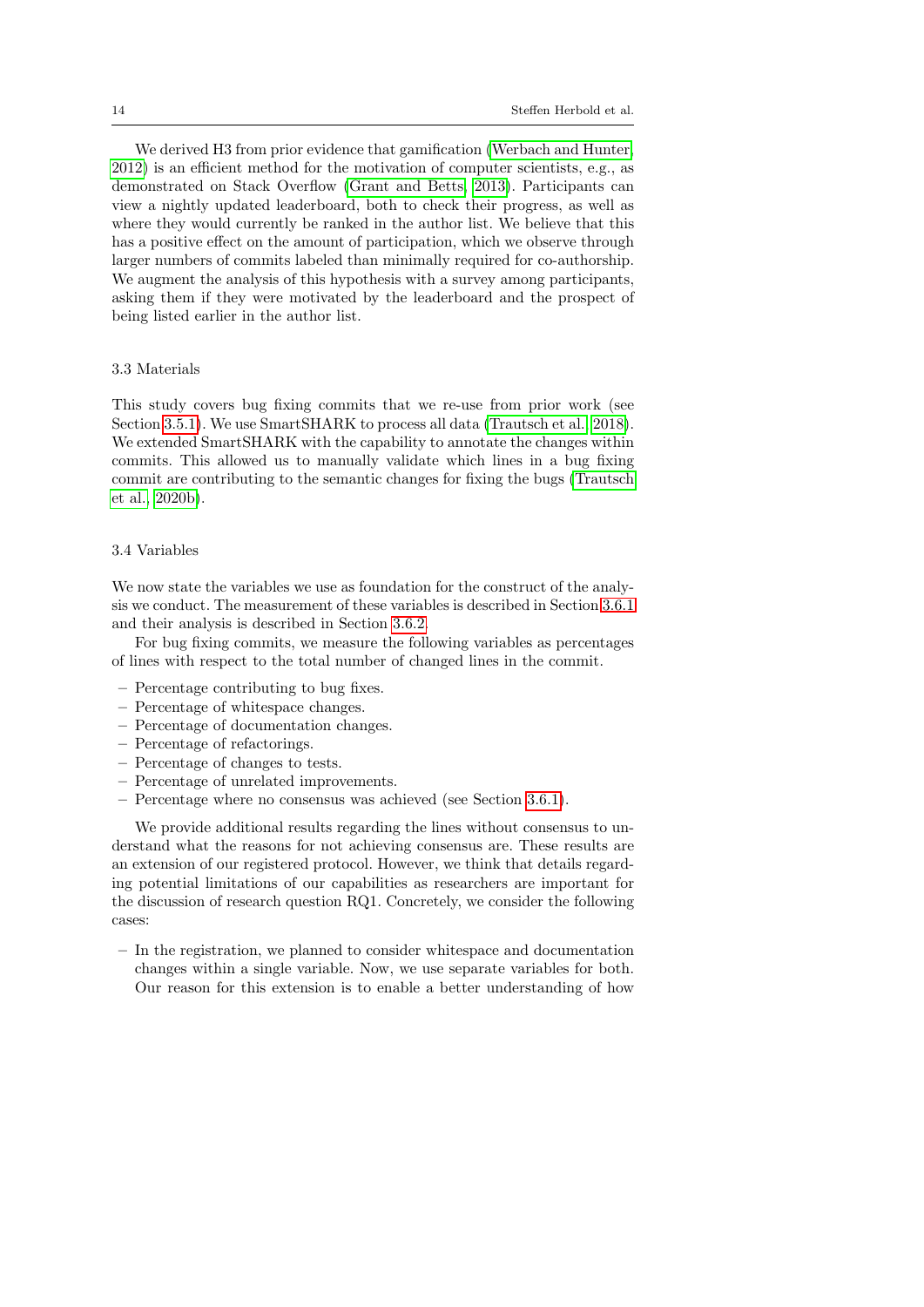A Fine-grained Data Set and Analysis of Tangling in Bug Fixing Commits 15

<span id="page-14-0"></span>

| File type     | Regular expression                                                |
|---------------|-------------------------------------------------------------------|
| <b>Test</b>   | (' \/)(test tests test_long_running testing legacy-tests          |
|               | testdata test-framework derbyTesting unitTests java\/stubs        |
|               | test-lib src\/it src-lib-test src-test tests-src test-cactus      |
|               | test-data test-deprecated src_unitTests test-tools                |
|               | gateway-test-release-utils gateway-test-ldap nifi-mock)\/         |
| Documentation | $(' \\)/$ (doc docs example examples sample samples demo tutorial |
|               | helloworld userguide showcase SafeDemo)\/                         |
| Other         | (' \/)(_site auxiliary-builds gen-java external                   |
|               | nifi-external)\/                                                  |

Table 1: Regular expressions for excluding non-production code files. These regular expressions are valid for a superset of our data and were manually validated as part of prior work [Trautsch et al.](#page-50-8) [\(2020a\)](#page-50-8).

many changes are purely cosmetic without affecting functionality (whitespace) and distinguish this from changes that modify the documentation. We note that we also used the term "comment" instead of "documentation" within the registration. Since all comments (e.g., in code) are a form of documentation, but not all documentation (e.g., sample code) is a comment, we believe that this terminology is clearer.

- Lines where all labels are either test, documentation, or whitespace. We use this case, because our labeling tool allows labeling of all lines in a file with the same label with a single click and our tutorial describes how to do this for a test file. This leads to differences between how participants approached the labeling of test files: some participants always use the button to label the whole test file as test, other participants used a more finegrained approach and also labeled whitespace and documentation changes within test files.
- Lines that were not labeled as bug fix by any participant. For these lines, we have consensus that this is not part of the bug fix, i.e., for our key concern. Disagreements may be possible, e.g., if some participants identified a refactoring, while others marked this as unrelated improvement.

A second deviation from our pre-registered protocol is that we present the results for the consensus for two different views on the data:

- all changes, i.e., as specified in registration; and
- only changes in Java source code files that contain production code, i.e., Java files excluding changes to tests or examples.

Within the pre-registered protocol, we do not distinguish between all changes and changes to production code. We now realize that both views are important. The view of all changes is required to understand what is actually part of bug fixing commits. The view on Java production files is important, because changes to non-production code can be easily determined automatically as not contributing to the bug fix, e.g., using regular expression matching based on the file ending ".java" and the file path to exclude folders that contain tests and example code. The view on Java production files enables us to estimate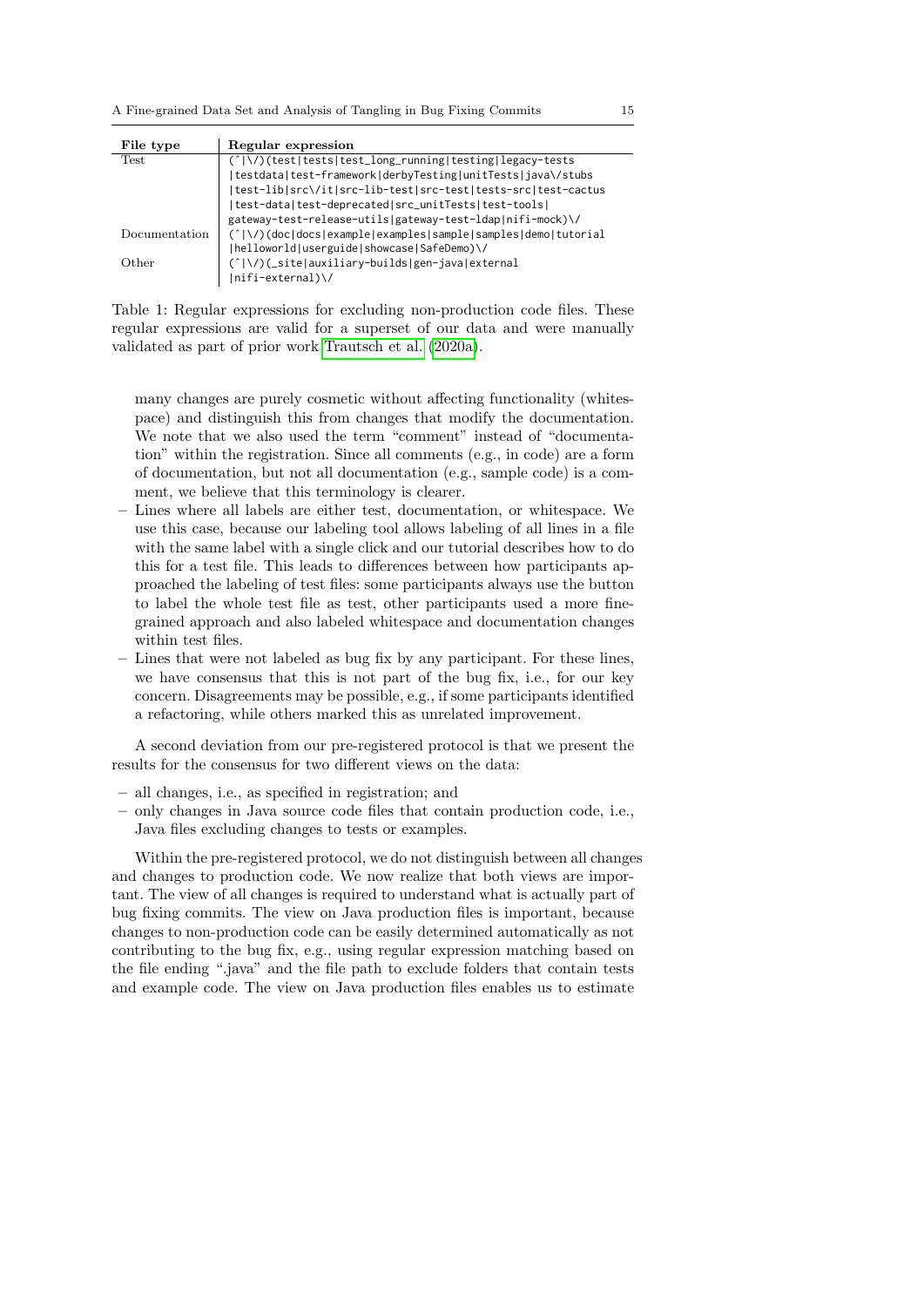the amount of noise that cannot be automatically removed. Within this study, we used the regular expressions shown in Table [1](#page-14-0) to identify non-production code. We note that we have some projects which also provide web applications (e.g., JSP Wiki), that also have production code in other languages than Java, e.g., JavaScript. Thus, we slightly underestimate the amount of production code, because these lines are only counted in the overall view, and not in the production code view.

Additionally, we measure variables related to the crowd working.

- Number of commits labeled per participant.
- Percentage of correctly labeled lines per participant, i.e., lines where the label of the participant agrees with the consensus.

We collected this data using nightly snapshots of the number of commits that each participant labeled, i.e., a time series per participant.

We also conducted an anonymous survey among participants who labeled at least 200 commits with a single question to gain insights into the difficulty of labeling tangled changes in commits for the evaluation of RQ1.

- $-$  Q1: Please estimate the percentage of lines in which you were unsure about the label you assigned.
- A1: One of the following categories:  $0\%$ – $10\%$ ,  $11\%$ – $20\%$ ,  $21\%$ – $30\%$ ,  $31\%$  40%, 41%–50%, 51–60%, 61%–70%, 71%–80%, 81%–90%, 91%–100%.

Finally, we asked all participants who labeled at least 250 commits a second question to gain insights into the effect of the gamification:

- $-$  Q2: Would you have labeled more than 200 commits, if the authors would have been ordered randomly instead of by the number of commits labeled?
- A2: One of the following categories: Yes, No, Unsure.

#### 3.5 Subjects

This study has two kinds of subjects: bugs for which the lines contributing to the fix are manually validated and the participants in the labeling who were recruited using the research turk approach.

## <span id="page-15-0"></span>3.5.1 Bugs

We use manually validated bug fixes. For this, we harness previously manually validated issue types similar to [Herzig et al.](#page-47-2) [\(2013\)](#page-47-2) and validated trace links between commits and issues for 39 Apache projects [\(Herbold et al., 2019\)](#page-47-6). The focus of this data set is the Java programming language. The usage of manually validated data allows us to work from a foundation of ground truth and avoids noise in our results caused by the inclusion of commits that are not fixing bugs. Overall, there are 10,878 validated bug fixing commits for 6,533 fixed bugs in the data set.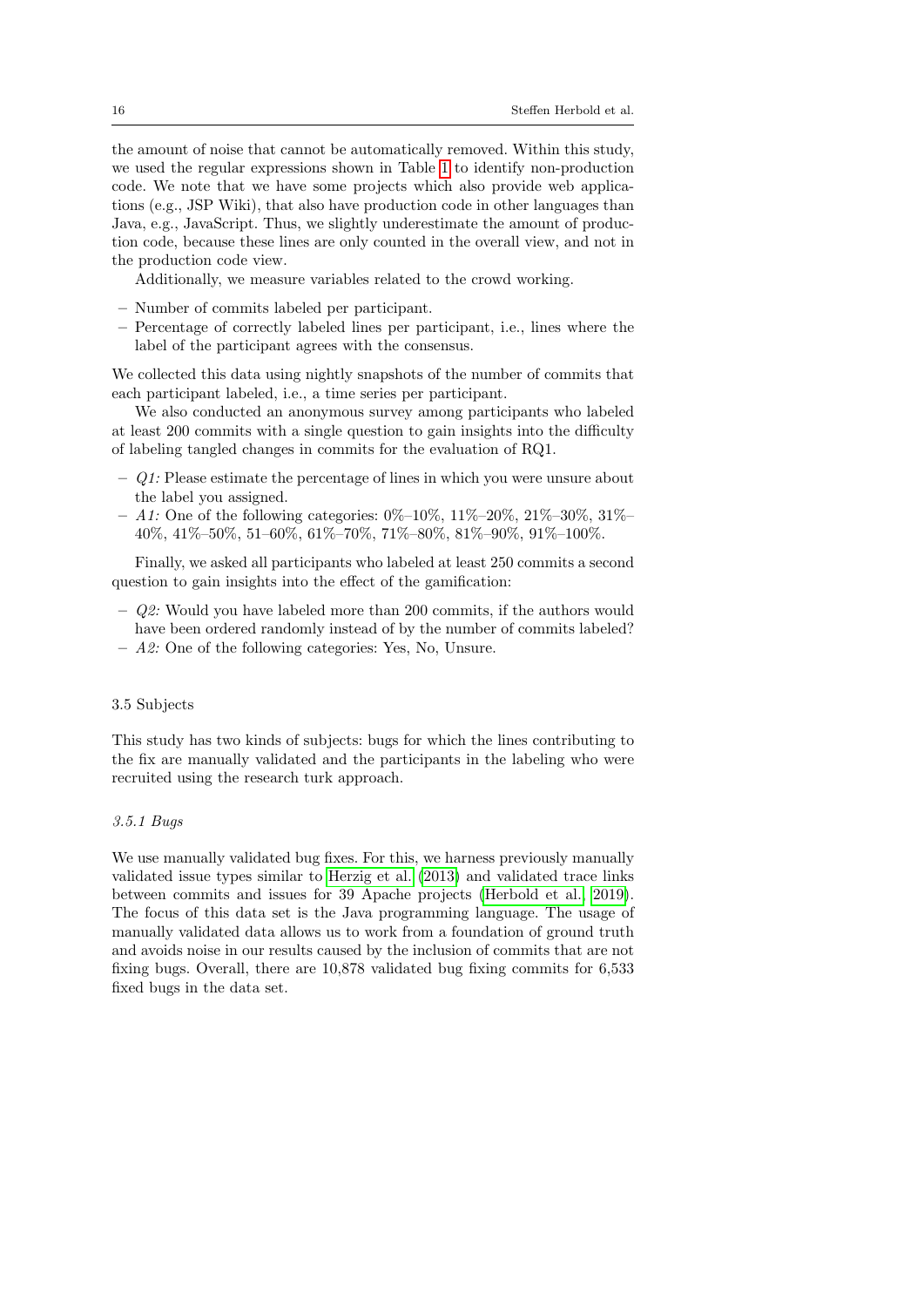Prior studies that manually validated commits limited the scope to bugs that were fixed in a single commit, and commits in which the bug was the only referenced issue (e.g., [Just et al., 2014;](#page-48-6) [Gyimesi et al., 2019;](#page-47-7) [Mills et al., 2020\)](#page-49-2). We broaden this scope in our study and also allow issues that were addressed by multiple commits, as long as the commits only fixed a single bug. This is the case for 2,283 issues which were addressed in 6,393 commits. Overall, we include 6,279 bugs fixed in 10,389 commits in this study. The remaining 254 bugs are excluded, because the validation would have to cover the additional aspect of differentiating between multiple bug fixes. Otherwise, it would be unclear to which bug(s) the change in a line would contribute, making the labels ambiguous.

[Herbold et al.](#page-47-6) [\(2019\)](#page-47-6) used a purposive sampling strategy for the determination of projects. They selected only projects from the Apache Software Foundation, which is known for the high quality of the developed software, the many contributors both from the open source community and from the industry, as well as the high standards of their development processes, espe-cially with respect to issue tracking Bissyandé et al. [\(2013\)](#page-46-3). Moreover, the 39 projects cover different kinds of applications, including build systems (ant-ivy), web applications (e.g., jspwiki), database frameworks (e.g., calcite), big data processing tools (e.g., kylin), and general purpose libraries (commons). Thus, our sample of bug fixes should be representative for a large proportion of Java software. Additionally, [Herbold et al.](#page-47-6) [\(2019\)](#page-47-6) defined criteria on project size and activity to exclude very small or inactive projects. Thus, while the sample is not randomized, this purposive sampling should ensure that our sample is representative for mature Java software with well-defined development processes in line with the discussion of representativeness by [Baltes and Ralph](#page-46-4) [\(2020\)](#page-46-4).

## 3.5.2 Participants

In order to only allow participants that have a sufficient amount of programming experience, each participant must fulfill one of the following criteria: 1) an undergraduate degree majoring in computer science or a closely related subject; or 2) at least one year of programming experience in Java, demonstrated either by industrial programming experience using Java or through contributions to Java open source projects.

Participants were regularly recruited, e.g., by advertising during virtual conferences, within social media, or by asking participants to invite colleagues. Interested researchers and practitioners signed up for this study via an email to the first author, who then checked if the participants are eligible. Upon registration, participants received guidance on how to proceed with the labeling of commits (see Appendix [A\)](#page-51-0). Participants became co-authors of this manuscript if

- 1. they manually labeled at least 200 commits;
- 2. their labels agree with the consensus (Section [3.6.1\)](#page-17-0) for at least 70% of the labeled lines;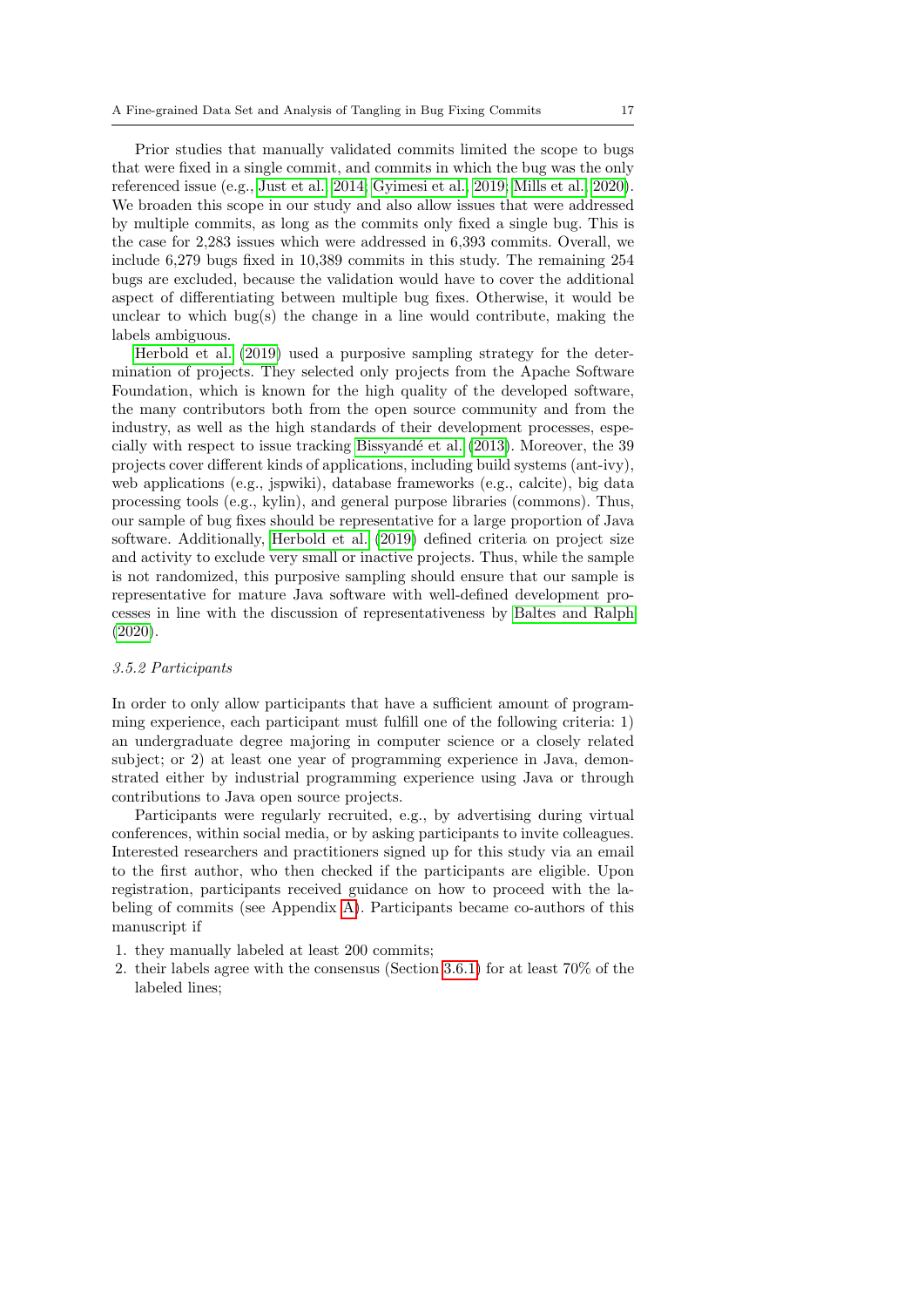<span id="page-17-2"></span>

Fig. 1: Screenshot of VisualSHARK [\(Trautsch et al., 2020b\)](#page-50-7) that was used for the labeling of the data.

- 3. they contributed to the manuscript by helping to review and improve the draft, including the understanding that they take full responsibility for all reported results and that they can be held accountable with respect to the correctness and integrity of the work; and
- 4. they were not involved in the review or decision of acceptance of the registered report.

The first criterion guarantees that each co-author provided a significant contribution to the analysis of the bug fixing commits. The second criterion ensures that participants carefully labeled the data, while still allowing for disagreements. Only participants who fulfill the first two criteria received the manuscript for review. The third criterion ensures that all co-authors agree with the reported results and the related responsibility and ethical account-ability. The fourth criterion avoids conflicts of interest.<sup>[9](#page-17-1)</sup>

### 3.6 Execution Plan

The execution of this research project was divided into two phases: the data collection phase and the analysis phase.

## <span id="page-17-0"></span>3.6.1 Data Collection Phase

The primary goal of this study is to gain insights into which changed lines contribute to bug fixing commits and which additional activities are tangled

<span id="page-17-1"></span><sup>&</sup>lt;sup>9</sup> Because the review of the registered report was blinded, the fulfillment of this criterion is checked by the editors of the Empirical Software Engineering journal.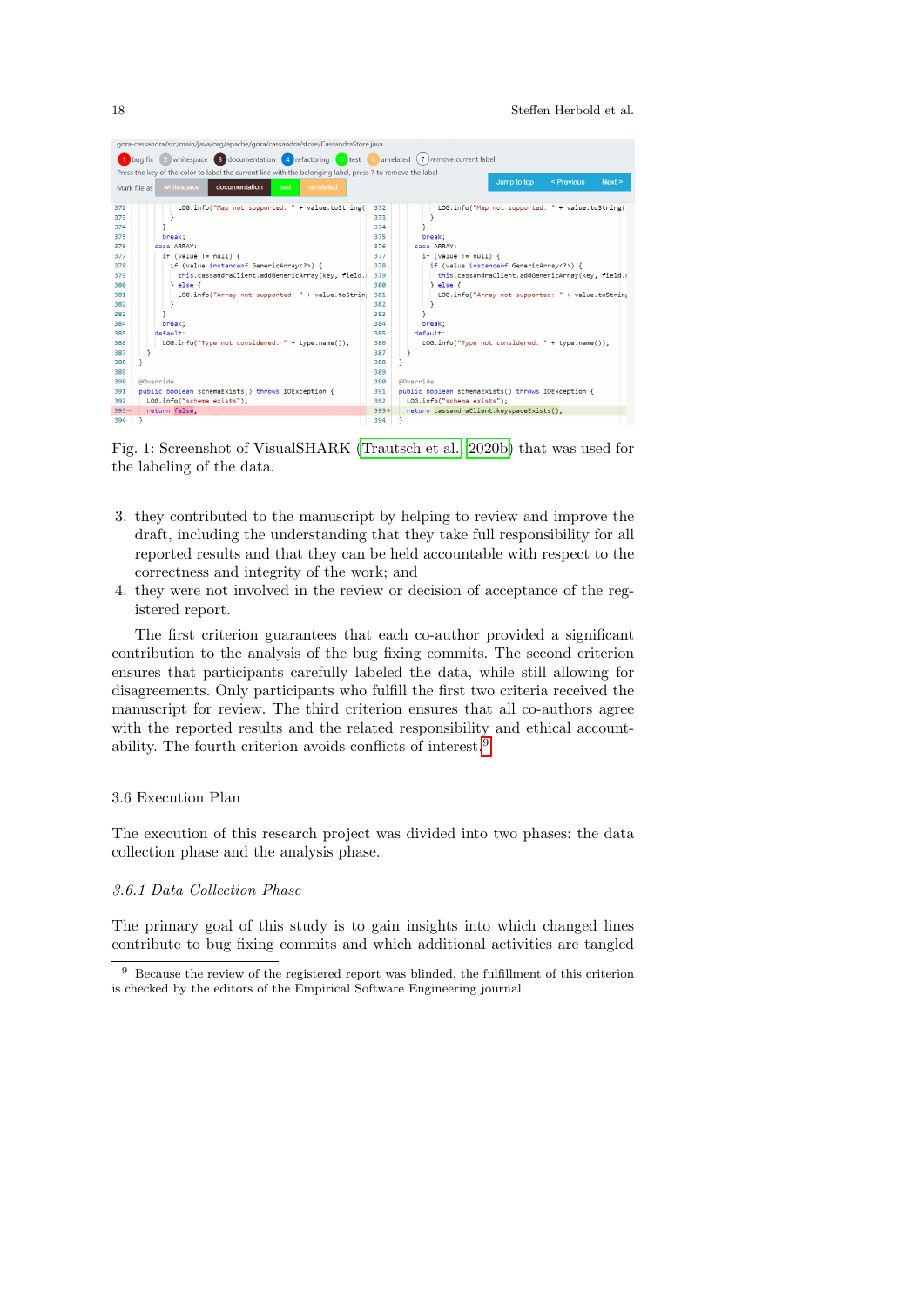with the correction of the bug. Participants were shown the textual differences of the source code for each bug with all related bug fixing commits. The participants then assigned one of the following labels to all changed lines:

- contributes to the bug fix;
- only changes to whitespaces;
- documentation change;
- refactoring;
- change to tests; and
- unrelated improvement not required for the bug fix.

Figure [1](#page-17-2) shows a screenshot of the web application that we used for labeling. The web application ensured that all lines were labeled, i.e., participants could not submit incomplete labels for a commit. The web application further supported the participants with the following convenience functions:

- Buttons to mark all changes in a file with the same label. This could, e.g., be used to mark all lines in a test file with a single click as test change.
- Heuristic pre-labeling of lines as documentation changes using regular expressions.
- Heuristic pre-labeling of lines with only whitespace changes.
- Heuristic pre-labeling of lines as refactoring by automatically marking changed lines as refactorings, in case they were detected as refactorings by the RefactoringMiner 1.0 [\(Tsantalis et al., 2018\)](#page-50-9).

All participants were instructed not to trust the pre-labels and check if these labels are correct. Moreover, we did not require differentiation between whitespaces and documentation/test changes in files that were not production code files, e.g., within test code or documentation files such as the project change log.

Each commit was shown to four participants. Consensus is achieved if at least three participants agree on the same label. If this is not the case, no consensus for the line is achieved, i.e., the participants could not clearly identify which type of change a line is.

The data collection phase started on May 16th, 2020 and ended on October 14th, 2020, registration already finished on September 30th, 2020.[10](#page-18-0) The participants started by watching a tutorial video $11$  and then labeling the same five commits that are shown in the tutorial themselves to get to know the system and to avoid mislabels due to usability problems.

Participants could always check their progress, as well as the general progress for all projects and the number of commits labeled by other participants in the leaderboard. However, due to the computational effort, the leaderboard did not provide a live view of the data, but was only updated once every day. All names in the leaderboard were anonymized, except the name of the currently logged in participant and the names of the principal investigators. The

<span id="page-18-0"></span> $10\,$  This time<br>frame is a deviation from the registration protocol that was necessary due to the Covid-19 pandemic.

<span id="page-18-1"></span><sup>11</sup> <https://www.youtube.com/watch?v=VWvDlq4lQC0>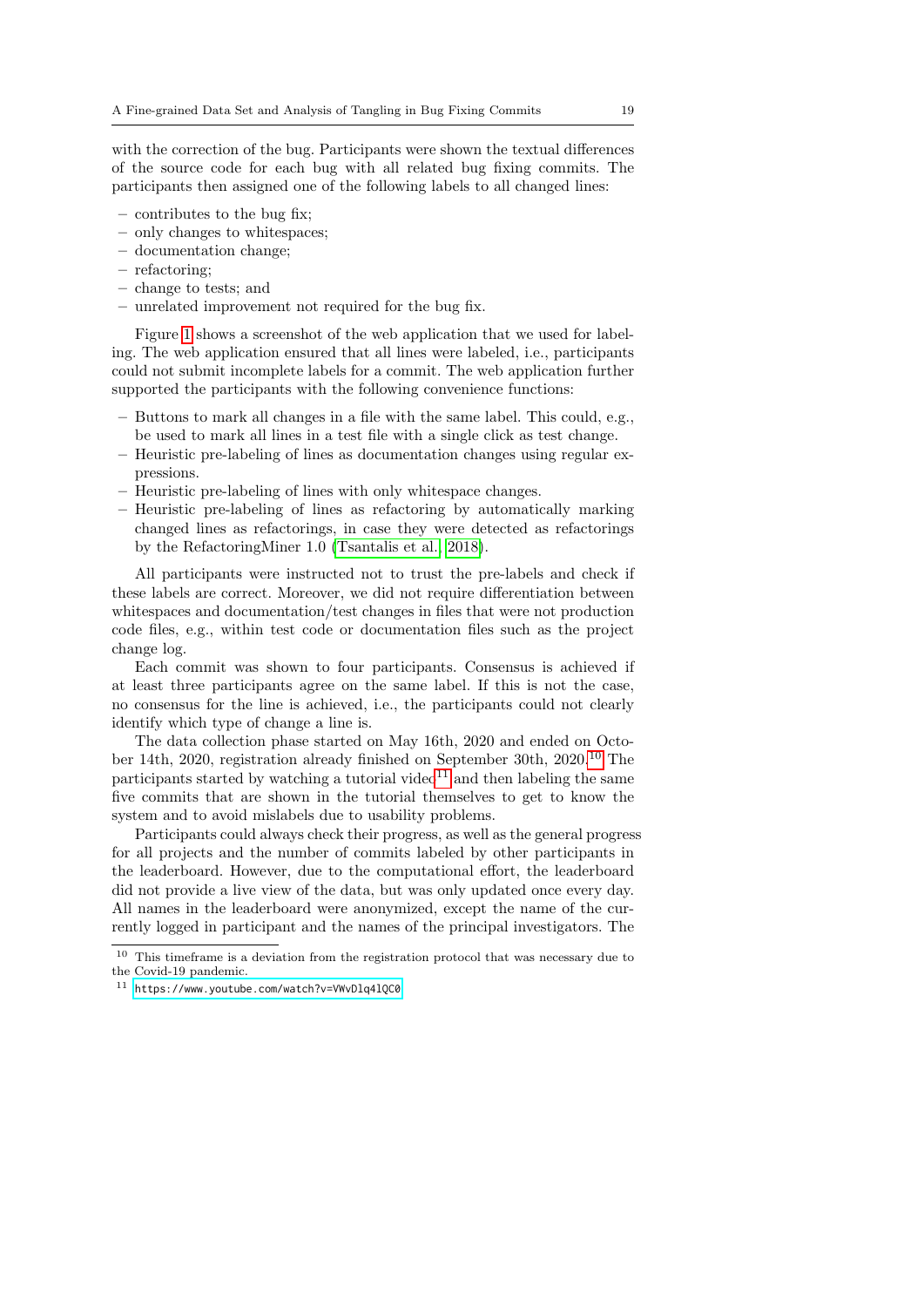leaderboard is also part of a gamification element of our study, as participants can see how they rank in relation to others and may try to improve their ranks by labeling more commits.

The participants are allowed to decide for which project they want to perform the labeling. The bugs are then randomly selected from all bugs of that project, for which we do not yet have labels by four participants. We choose this approach over randomly sampling from all projects to allow participants to gain experience in a project, which may improve both the labeling speed and the quality of the results. Participants must finish labeling each bug they are shown before the next bug can be drawn. We decided for this for two reasons. First, skipping bugs could reduce the validity of the results for our second research question, i.e., how good we actually are at labeling bug fixes at this level of granularity, because the sample could be skewed towards simpler bug fixes. Second, this could lead to cherry picking, i.e., participants could skip bugs until they find particularly easy bugs. This would be unfair for the other participants.The drawback of this approach is that participants are forced to label bugs, even in case they are unsure. However, we believe that this drawback is countered by our consensus labeling that requires agreement of three participants: even if all participants are unsure about a commit, if three come to the same result, it is unlikely that they are wrong.

#### <span id="page-19-0"></span>3.6.2 Analysis Phase

The analysis took place after the data collection phase was finished on October 14th, 2020. In this phase, the principal investigators conducted the analysis as described in Section [3.7.](#page-20-0) The principal investigators also informed all participants of their consensus ratio. All participants who met the first two criteria for co-authorship received a draft of the manuscript for review. Due to the number of participants, this was conducted in multiple batches. In between, the principal investigators improved the manuscript based on the comments of the participants. All participants who reviewed the draft were added to the list of authors. Those who failed to provide a review were added to the acknowledgements, unless they specifically requested not to be added. Finally, all co-authors received a copy of the final draft one week in advance of the submission for their consideration.

#### 3.6.3 Data Correction Phase

Due to a bug in the data collection software that we only found after the data collection was finished, we required an additional phase for the correction of data. The bug led to possibly corrupt data in case line numbers in the added and deleted code overlapped, e.g., single line modifications. We computed all lines that were possibly affected by this bug and found that 28,827 lines possibly contained corrupt labels, i.e., about 10% of our data. We asked all co-authors to correct their data through manual inspection by relabeling all lines that could have been corrupted. For this, we used the same tooling as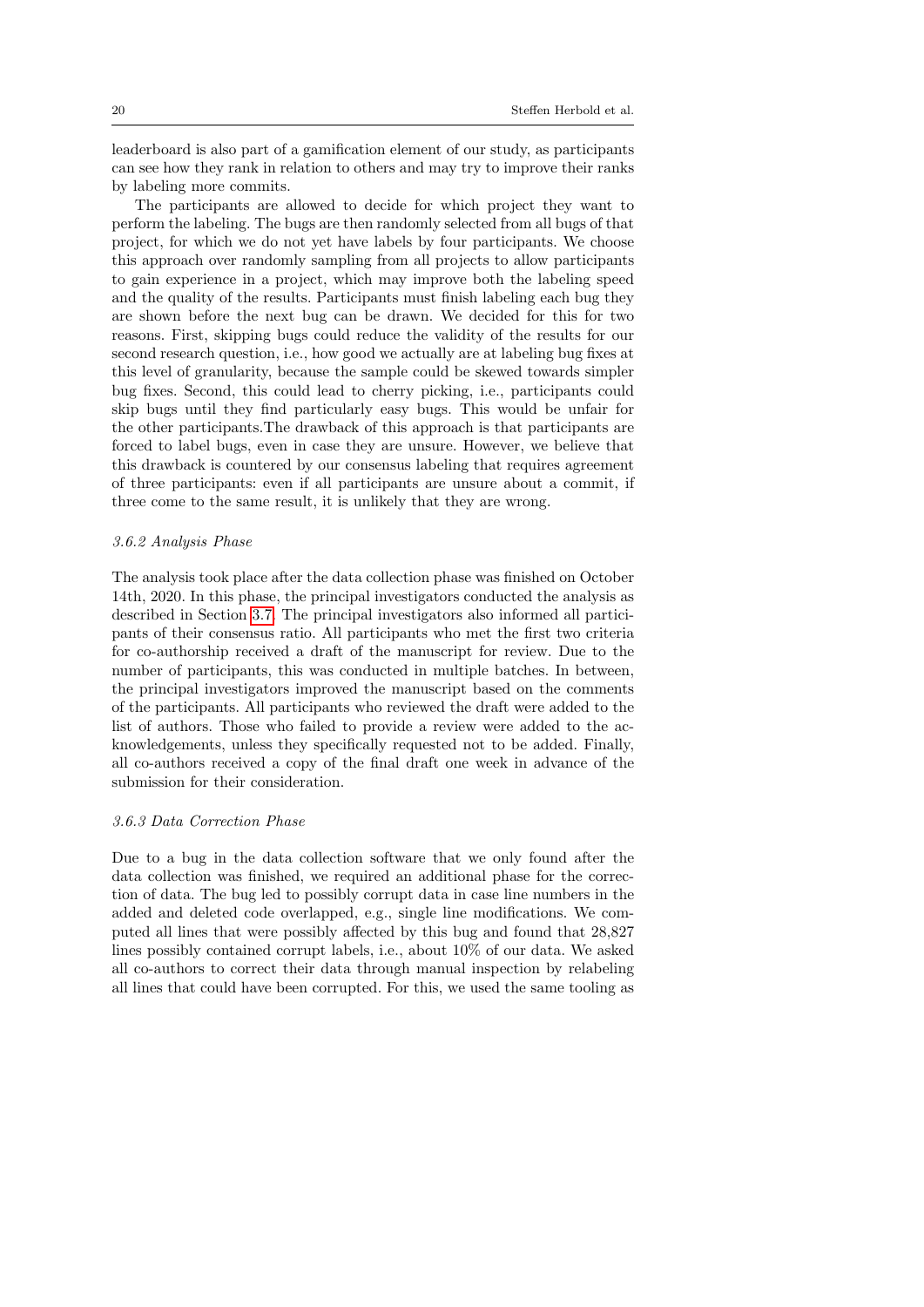for the initial labeling, with the difference that all labels that were not affected by the bugs were already set, only the lines affected by the bug needed to be relabeled.[12](#page-20-1) The data correction phase took place from November 25th, 2020 until January 17th, 2021. We deleted all data that was not corrected by January 18th which resulted in 679 less issues for which the labeling has finished. We invited all co-authors to re-label these issues between January 18th and January 21th. Through this, the data for 636 was finished again, but we still lost the data for 43 issues as the result of this bug. The changes to the results were very minor and the analysis of the results was not affected. However, we note that the analysis of consensus ratios and participation (Section [5.1\)](#page-37-1) was done prior to the correction phase. The bug affected only a small fraction of lines that should only have a negligible impact on the individual consensus ratios, as data by all participants was affected equally. We validated this intuition by comparing the consensus ratios of participants who corrected their data before and after the correction and found that there were no relevant changes. Since some participants could not participate in the data correction and we had to remove some labelled commits, the number of labeled commits per author could now be below 200. This altered the results due to outliers, caused by single very large commits. This represents an unavoidable trade-off arising from the need to fix the potentially corrupt data.

#### <span id="page-20-0"></span>3.7 Analysis Plan

The analysis of data consists of four aspects: the contribution to bug fixes, the capability to label bug fixing commits, the effectiveness of gamification, and the confidence level of our statistical analysis.

#### 3.7.1 Contributions to Bug Fixes

We used the Shapiro-Wilk test [\(Shapiro and Wilk, 1965\)](#page-49-7) to determine if the nine variables related to defects are normally distributed. Since the data is not normal, we report the median, median absolute deviation (MAD), and an estimation for the confidence interval of the median based on the approach proposed by [Campbell and Gardner](#page-46-5) [\(1988\)](#page-46-5). We reject H1 if the upper bound of the confidence interval of the median lines contributing to the bug fix in all code is greater than 40%. Within the discussion, we provide further insights about the expectations on lines within bug fixing commits based on all results, especially also within changes to production code files.

### <span id="page-20-2"></span>3.7.2 Capability to Label Bug Fixing Commits

We use the confidence interval for the number of lines without consensus for this evaluation. We reject H2 if the lower bound of the confidence interval of

<span id="page-20-1"></span><sup>12</sup> Details can be found in the tutorial video: [https://www.youtube.com/watch?v=](https://www.youtube.com/watch?v=Kf6wVoo32Mc) [Kf6wVoo32Mc](https://www.youtube.com/watch?v=Kf6wVoo32Mc)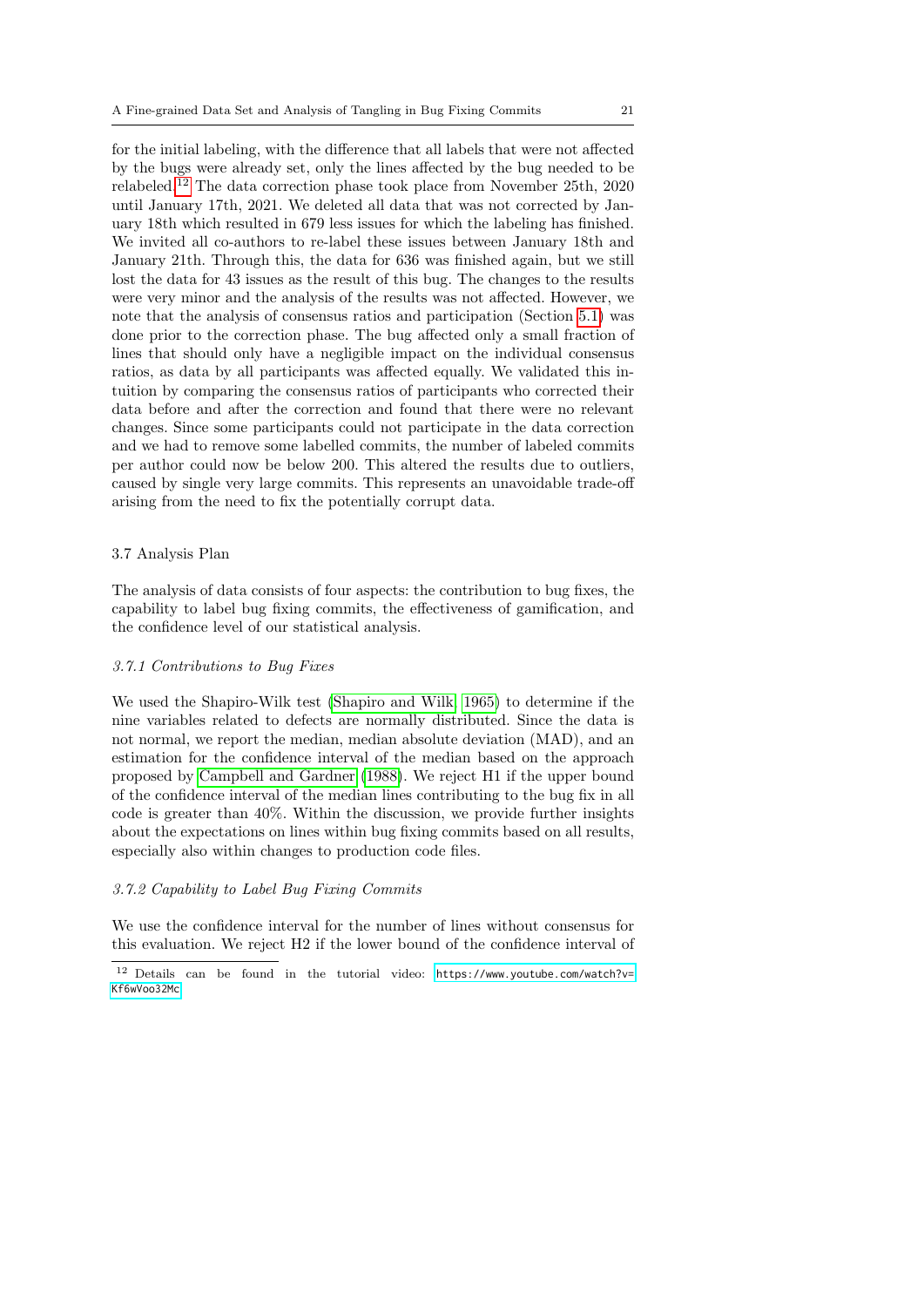| $\kappa$      | Interpretation           |
|---------------|--------------------------|
| < 0           | Poor agreement           |
| $0.01 - 0.20$ | Slight agreement         |
| $0.21 - 0.40$ | Fair agreement           |
| $0.41 - 0.60$ | Moderate agreement       |
| $0.61 - 0.80$ | Substantial agreement    |
| $0.81 - 1.00$ | Almost perfect agreement |

<span id="page-21-0"></span>Table 2: Interpretation of Fleiss'  $\kappa$  according to [Landis and Koch](#page-48-10) [\(1977\)](#page-48-10).

the median number of lines without consensus is less than 10.5%. Additionally, we report Fleiss'  $\kappa$  [\(Fleiss, 1971\)](#page-47-12) to estimate the reliability of the consensus, which is defined as

$$
\kappa = \frac{\bar{P} - \bar{P}_e}{1 - \bar{P}_e} \tag{2}
$$

where  $\bar{P}$  is the mean agreement of the participants per line and  $\bar{P}_e$  is the sum of the squared proportions of the label assignments. We use the table from [Landis and Koch](#page-48-10) [\(1977\)](#page-48-10) for the interpretation of  $\kappa$  (see Table [2\)](#page-21-0).

Additionally, we estimate the probability of random mistakes to better understand if the lines without consensus can be explained by random mislabels, i.e., mislabels that are the consequence of unintentional mistakes by participants. If we assume that all lines with consensus are labeled correctly, we can use the minority votes in those lines to estimate the probability of random mislabels. Specifically, we have a minority vote if three participants agreed on one label, and one participant selected a different label. We assume that random mislabels follow a binomial distribution (see Section [3.2\)](#page-11-2) to estimate the probability that a single participant randomly mislabels a bug fixing line. Following [Brown et al.](#page-46-6) [\(2001\)](#page-46-6), we use the approach from [Agresti and Coull](#page-46-7) [\(1998\)](#page-46-7) to estimate the probability of a mislabel  $p$ , because we have a large sample size. Therefore, we estimate

$$
p = \frac{n_1 + \frac{1}{2}z_{\alpha}^2}{n + z_{\alpha}^2} \tag{3}
$$

as the probability of a mislabel of a participant with  $n_1$  the number of minority votes in lines with consensus,  $n$  the total number of individual labels in lines with consensus, and  $z_{\alpha}$  the  $1-\frac{1}{2}\alpha$  quantile of the standard normal distribution, with  $\alpha$  the confidence level. We get the confidence interval for  $p$  as

$$
p \pm z_{\alpha} \sqrt{\frac{p \cdot (1-p)}{n + z_{\alpha}^2}}.
$$
\n<sup>(4)</sup>

We estimate the overall probabilities of errors, as well as the probabilities of errors in production files for the different label types to get insights into the distribution of errors. Moreover, we can use the estimated probabilities of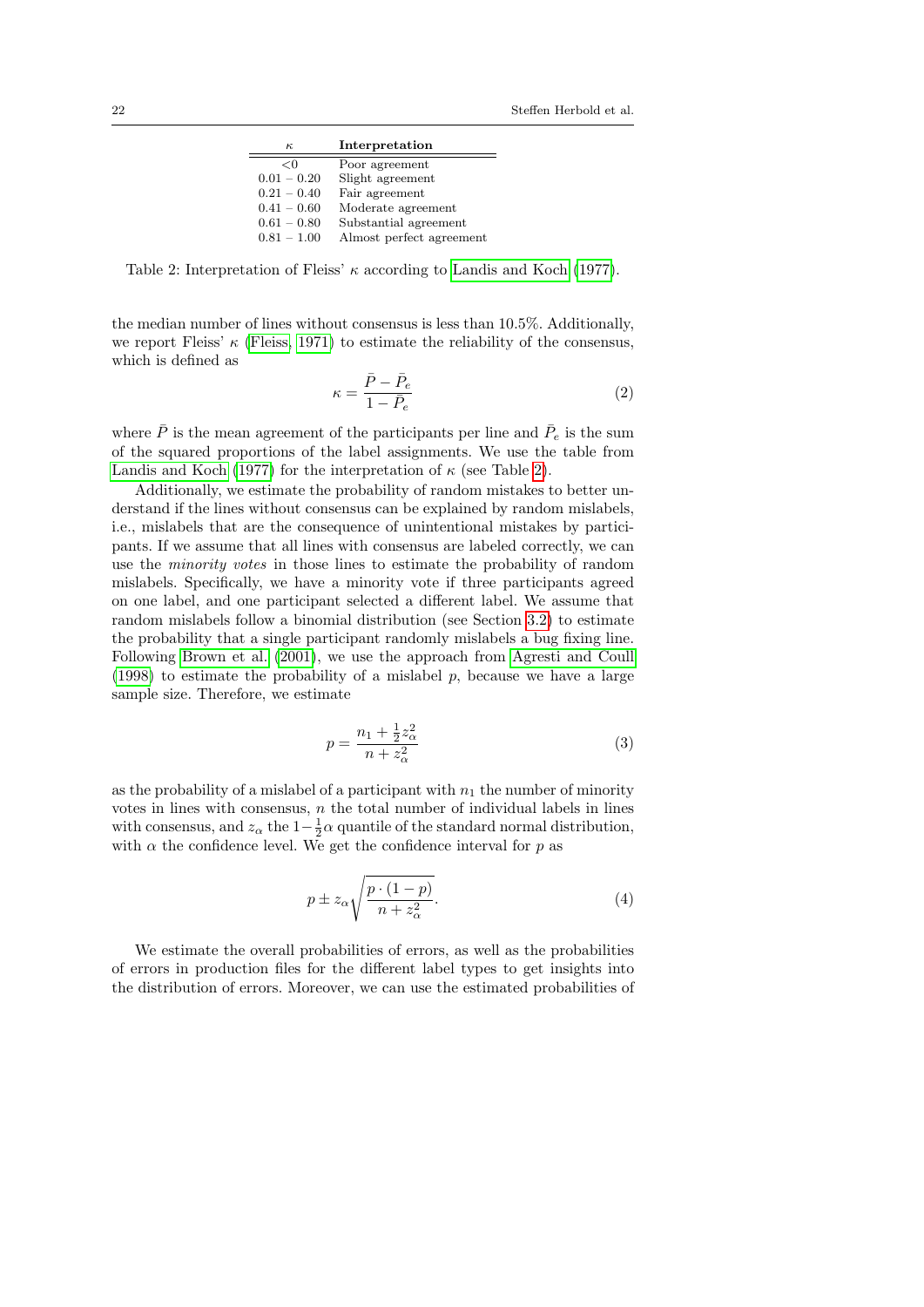random errors to determine how many lines without consensus are expected. If  $n_{total}$  is the number of lines, we can expect that there are

$$
n_{none} = n_{total} \cdot B(k = 2|p, n = 4)
$$

$$
= n_{total} \cdot {4 \choose 2} p^2 \cdot (1 - p)^2
$$

$$
= n_{total} \cdot 6 \cdot p^2 \cdot (1 - p)^2
$$

$$
(5)
$$

lines without consensus under the assumption that they are due to random mistakes. If we observe more lines without consensus, this is a strong indicator that this is not a random effect, but due to actual disagreements between participants.

We note that the calculation of the probability of mislabels and the number of expected non-consensus lines was not described in the pre-registered protocol. However, since the approach to model random mistakes as binomial distribution was already used to derive H2 as part of the registration, we believe that this is rather the reporting of an additional detail based on an already established concept from the registration and not a substantial deviation from our protocol.

In addition to the data about the line labels, we use the result of the survey among participants regarding their perceived certainty rates to give further insights into the limitations of the participants to conduct the task of manually labeling lines within commits. We report the histogram of the answers given by the participants and discuss how the perceived difficulty relates to the actual consensus that was achieved.

## 3.7.3 Effectiveness of Gamification

We evaluate the effectiveness of the gamification element of the crowd working by considering the number of commits per participant. Concretely, we use a histogram of the total number of commits per participant. The histogram tells us whether there are participants who have more than 200 commits, including how many commits were actually labeled. Moreover, we create line plots for the number of commits over days, with one line per participant that has more than 200 commits. This line plot is a visualization of the evolution of the prospective ranking of the author list. If the gamification is efficient, we should observe two behavioral patterns: 1) that participants stopped labeling right after they gained a certain rank; and 2) that participants restarted labeling after a break to increase their rank. The first observation would be in line with the results from [Anderson et al.](#page-46-8) [\(2013\)](#page-46-8) regarding user behavior after achieving badges on Stack Overflow. We cannot cite direct prior evidence for our second conjecture, other than that we believe that participants who were interested in gaining a certain rank, would also check if they still occupy the rank and then act on this.

We combine the indications from the line plot with the answer to the survey question Q2. If we can triangulate from the line plot and the survey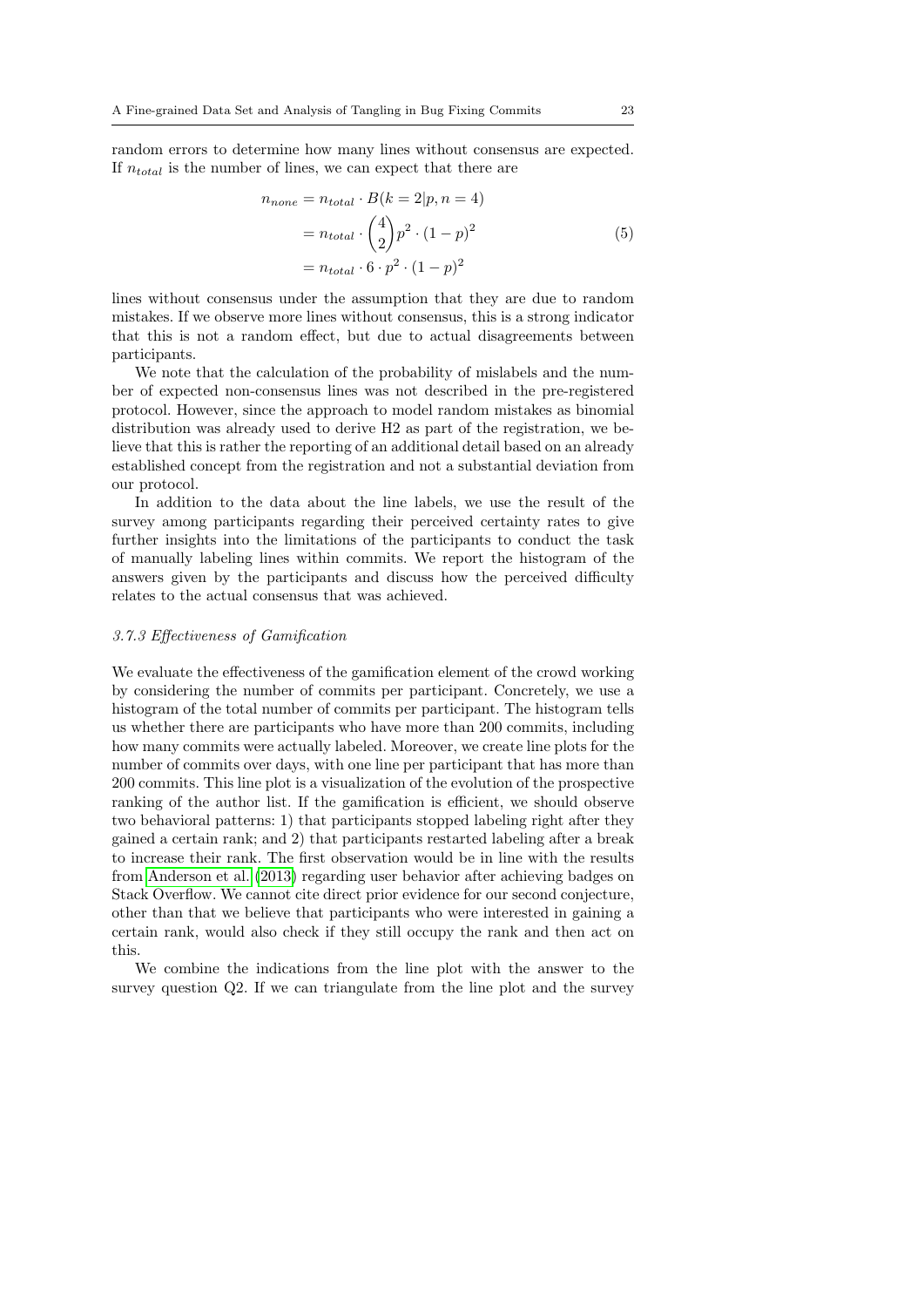that the gamification was effective for at least 10% of the overall participants, we believe that having this gamification element is worthwhile and we fail to reject H3. If less than 10% were motivated by the gamification element, this means that future studies could not necessarily expect a positive benefit, due to the small percentage of participants that were motivated. We additionally quantify the effect of the gamification by estimating the additional effort that participants invested measured in the number of commits labeled greater than 200 for the subset of participants where the gamification seems to have made a difference.

#### 3.7.4 Confidence Level

We compute all confidence intervals such that we have a family-wise confidence level of 95%. We need to adjust the confidence level for the calculation of the confidence intervals, due to the number of intervals we determine. Specifically, we determine  $2 \cdot 9 = 18$  confidence intervals for the ratios of line labels within commits (see Section [3.4\)](#page-13-0) and 27 confidence intervals for our estimation of the probability of random mistakes. Due to the large amount of data we have available, we decided for an extremely conservative approach for the adjustment of the confidence level (see Section [3.7.2\)](#page-20-2). We use Bonferroni correction [\(Dun](#page-47-13)[nett, 1955\)](#page-47-13) for all  $18 + 27 = 45$  confidence intervals at once, even though we could possibly consider these as separate families. Consequently, we use a confidence level of  $1 - \frac{0.05}{45} = 0.99\overline{8}$  for all confidence interval calculations.<sup>[13](#page-23-1)</sup>

#### <span id="page-23-0"></span>3.8 Summary of Deviations from Pre-Registration

We deviated from the pre-registered research protocol in several points, mostly through the expansion on details.

- The time frame of the labeling shifted to May 16th–October 14th. Additionally, we had to correct a part of the data due to a bug between November 25th and January 21st.
- We updated  $H2$  with a threshold of 10.5% of lines, due to a wrong calculation in the registration (see footnote 6).
- We consider the subset of mislabels on changes to production code files, as well as mislabels with respect to all changes.
- We have additional details because we distinguish between whitespace and documentation lines.
- We have additional analysis for lines without consensus to differentiate between different reasons for no consensus.

<span id="page-23-1"></span><sup>13</sup> The pre-registration only contained correction for six confidence intervals. This increased because we provide a more detailed view on labels without consensus and differentiate between all changes and changes to production code files, and because the calculation of probabilities for mistakes was not mentioned in the registration.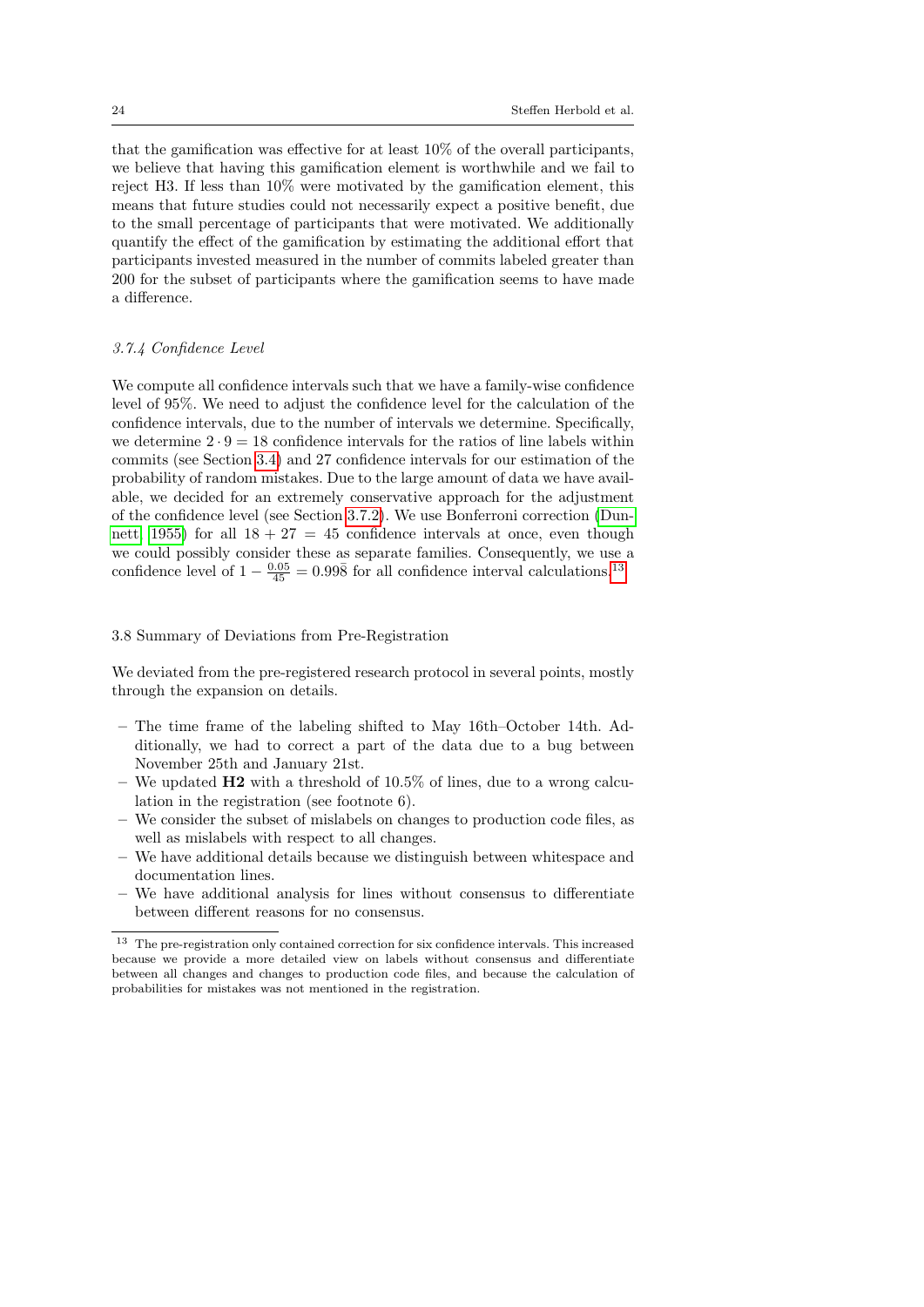A Fine-grained Data Set and Analysis of Tangling in Bug Fixing Commits 25

<span id="page-24-1"></span>

| Project               | Timeframe                         | $\#\text{Bugs}$        | #Commits      |
|-----------------------|-----------------------------------|------------------------|---------------|
| ant-ivy               | $2005 - 06 - 16 - 2018 - 02 - 13$ | 404 / 404              | 547/547       |
| archiva               | $2005 - 11 - 23 - 2018 - 07 - 25$ | 3 / 278                | 4 / 509       |
| commons-bcel          | $2001 - 10 - 29 - 2019 - 03 - 12$ | 33 / 33                | 52/52         |
| commons-beanutils     | $2001-03-27 - 2018-11-15$         | 47/47                  | 60/60         |
| commons-codec         | $2003-04-25 = 2018-11-15$         | 27/27                  | 58 / 58       |
| commons-collections   | $2001 - 04 - 14 - 2018 - 11 - 15$ | 48 / 48                | 93 / 93       |
| commons-compress      | $2003 - 11 - 23 - 2018 - 11 - 15$ | 119 / 119              | 205 / 205     |
| commons-configuration | $2003 - 12 - 23 - 2018 - 11 - 15$ | 140 / 140              | 253 / 253     |
| commons-dbcp          | $2001 - 04 - 14 - 2019 - 03 - 12$ | 57/57                  | 89 / 89       |
| commons-digester      | $2001 - 05 - 03 - 2018 - 11 - 16$ | 17/17                  | 26 / 26       |
| commons-io            | $2002 - 01 - 25 = 2018 - 11 - 16$ | 71/72                  | 115 / 125     |
| commons-jcs           | $2002 - 04 - 07 - 2018 - 11 - 16$ | 58/58                  | 73 / 73       |
| commons-lang          | $2002 - 07 - 19 - 2018 - 10 - 10$ | 147 / 147              | 225 / 225     |
| commons-math          | $2003-05-12 - 2018-02-15$         | 234 / 234              | 391 / 391     |
| commons-net           | $2002 - 04 - 03 - 2018 - 11 - 14$ | 127 / 127              | 176 / 176     |
| commons-scxml         | $2005 - 08 - 17 - 2018 - 11 - 16$ | 46 / 46                | 67 / 67       |
| commons-validator     | $2002 - 01 - 06 - 2018 - 11 - 19$ | 57/57                  | 75 / 75       |
| commons-vfs           | $2002 - 07 - 16 - 2018 - 11 - 19$ | 94 / 94                | 118 / 118     |
| deltaspike            | $2011 - 12 - 22 - 2018 - 08 - 02$ | 6 / 146                | $8$ / $219\,$ |
| eagle                 | $2015 - 10 - 16 - 2019 - 01 - 29$ | 2/111                  | 2 / 121       |
| giraph                | $2010-10-29 = 2018-11-21$         | 140 / 140              | 146 / 146     |
| gora                  | $2010 - 10 - 08 - 2019 - 04 - 10$ | 56/56                  | 98 / 98       |
| jspwiki               | $2001-07-06 - 2019-01-11$         | 1 / 144                | 1 / 205       |
| opennlp               | $2008-09-28-2018-06-18$           | 106 / 106              | 151 / 151     |
| parquet-mr            | $2012 - 08 - 31 - 2018 - 07 - 12$ | 83 / 83                | 119/119       |
| santuario-java        | $2001 - 09 - 28 - 2019 - 04 - 11$ | 49/49                  | 95 / 95       |
| systemml              | $2012 - 01 - 11 - 2018 - 08 - 20$ | 6 / 279                | 6 / 314       |
| wss4j                 | $2004-02-13-2018-07-13$           | 150 / 150              | 245 / 245     |
| Total                 |                                   | $2328 \overline{3269}$ | 3498 / 4855   |

Table 3: Statistics about amounts of labeled data per project, i.e., data for which we have labels by four participants and can compute consensus. The columns #Bugs and #Commits list the completed data and the total data available in the time frame. The five projects marked as italic are incomplete, because we did not have enough participants to label all data.

– We extend the analysis with an estimation of the probability of random mislabels, instead of only checking the percentage of lines without consensus.

## <span id="page-24-0"></span>4 Experiments for RQ1

We now present our results and discuss their implications for RQ1 on the tangling of changes within commits.

## 4.1 Results for RQ1

In this section, we first present the data demographics of the study, e.g., the number of participants, and the amount of data that was labeled. We then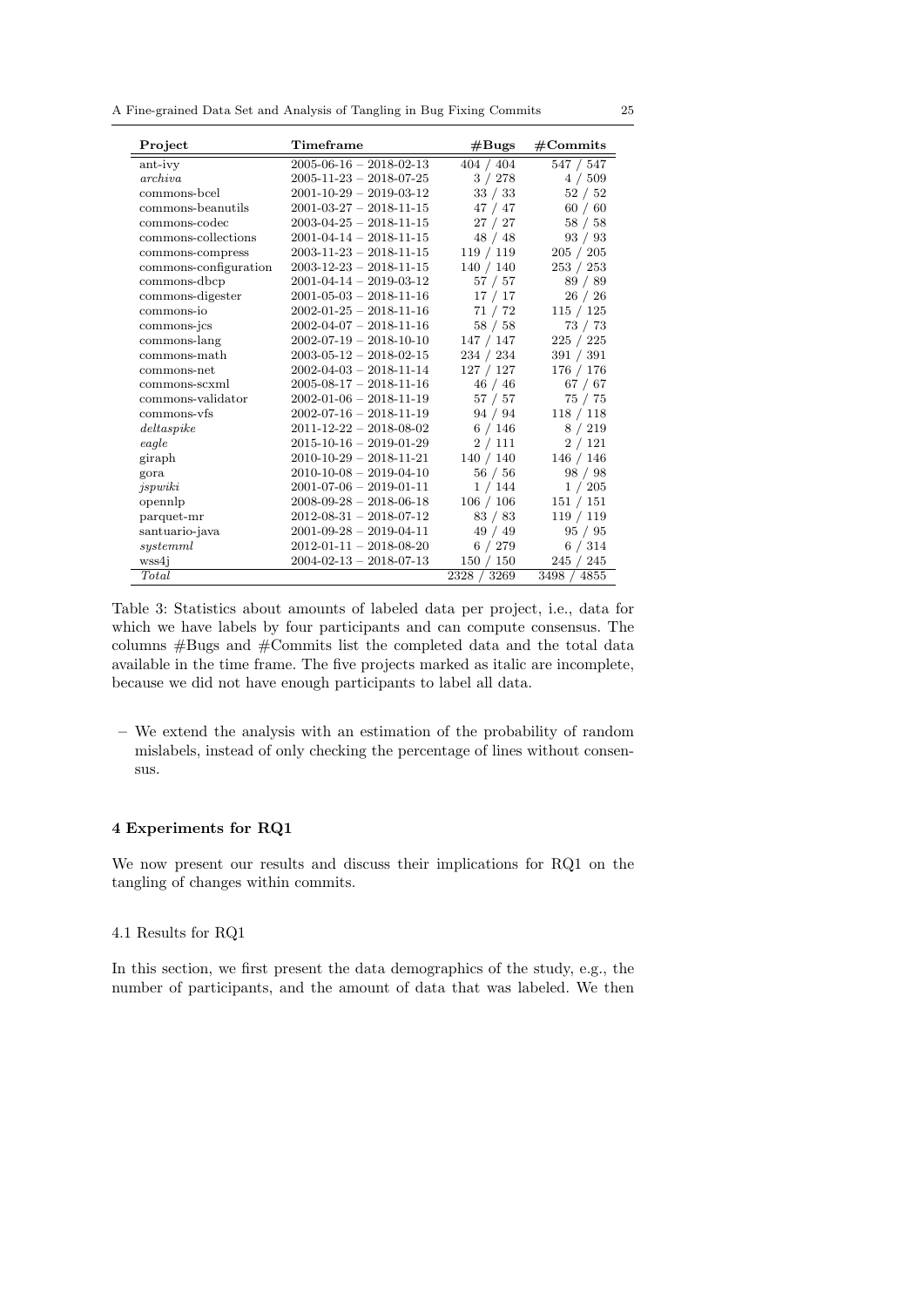26 Steffen Herbold et al.

<span id="page-25-1"></span>

| Label                 |        | All Changes |          | <b>Production Code</b> |        | Other Code |
|-----------------------|--------|-------------|----------|------------------------|--------|------------|
| Bug fix               | 72774  | $(25.1\%)$  | 71343    | $(49.2\%)$             | 361    | $(0.3\%)$  |
| <b>Test</b>           | 114765 | $(39.6\%)$  | 8        | $(0.0\%)$              | 102126 | $(91.3\%)$ |
| Documentation         | 40456  | $(14.0\%)$  | 31472    | $(21.7\%)$             | 749    | $(0.7\%)$  |
| Refactoring           | 5297   | $(1.8\%)$   | 5294     | $(3.7\%)$              | 3      | $(0.0\%)$  |
| Unrelated Improvement | 1361   | $(0.5\%)$   | 824      | $(0.6\%)$              | 11     | $(0.0\%)$  |
| Whitespace            | 11909  | $(4.1\%)$   | 10771    | $(7.4\%)$              | 781    | $(0.7\%)$  |
| Test/Doc/Whitespace   | 4454   | $(1.5\%)$   | $\Omega$ | $(0.0\%)$              | 4454   | $(4.0\%)$  |
| No Bug fix            | 13052  | $(4.5\%)$   | 4429     | $(3.1\%)$              | 1754   | $(1.6\%)$  |
| No Consensus          | 25836  | $(8.9\%)$   | 20722    | $(14.3\%)$             | 1587   | $(1.4\%)$  |
| <b>Total</b>          | 289904 |             | 144863   |                        | 111826 |            |

Table 4: Statistics of assigned line labels over all data. Production code refers all Java files that we did not determine to be part of the test suite or the examples. Other code refers to all other Java files. The labels above the line are for at least three participants selecting the same label. The labels below the line do not have consensus, but are the different categories for lines without consensus we established in Section [3.4.](#page-13-0) The eight lines labeled as test in production code are due to two test files within Apache Commons Math that were misplaced in the production code folder.

present the results of the labeling. All labeled data of the LLTC4J corpus and the analysis scripts we used to calculate our results can be found online in our replication package.[14](#page-25-0)

## 4.1.1 Data Demographics

Of 79 participants registered for this study, 15 participants dropped out without performing any labeling. The remaining 64 participants labeled data. The participants individually labeled 17,656 commits. This resulted in 1,389 commits labeled by one participant, 683 commits labeled by two participants, 303 commits that were labeled by three participants, 3,498 commits labeled by four participants, and five commits that were part of the tutorial were labeled by all participants. Table [3](#page-24-1) summarizes the completed data for each project. Thus, we have validated all bugs for 23 projects and incomplete data about bugs for five projects. We have a value of Fleiss'  $\kappa = 0.67$ , which indicates that we have substantial agreement among the participants.

## 4.1.2 Content of Bug Fixing Commits

Table [4](#page-25-1) summarizes the overall results of the commit labeling. Overall, 289,904 lines were changed as part of the bug fixing commits. Only 25.1% of the changes were part of bug fixes. The majority of changed lines were modifications of tests with 39.6%. Documentation accounts for another 14.0% of the changes.

<span id="page-25-0"></span><sup>14</sup> <https://github.com/sherbold/replication-kit-2020-line-validation>

We will move the replication kit to a long-term archive on Zenodo in case of acceptance of this manuscript.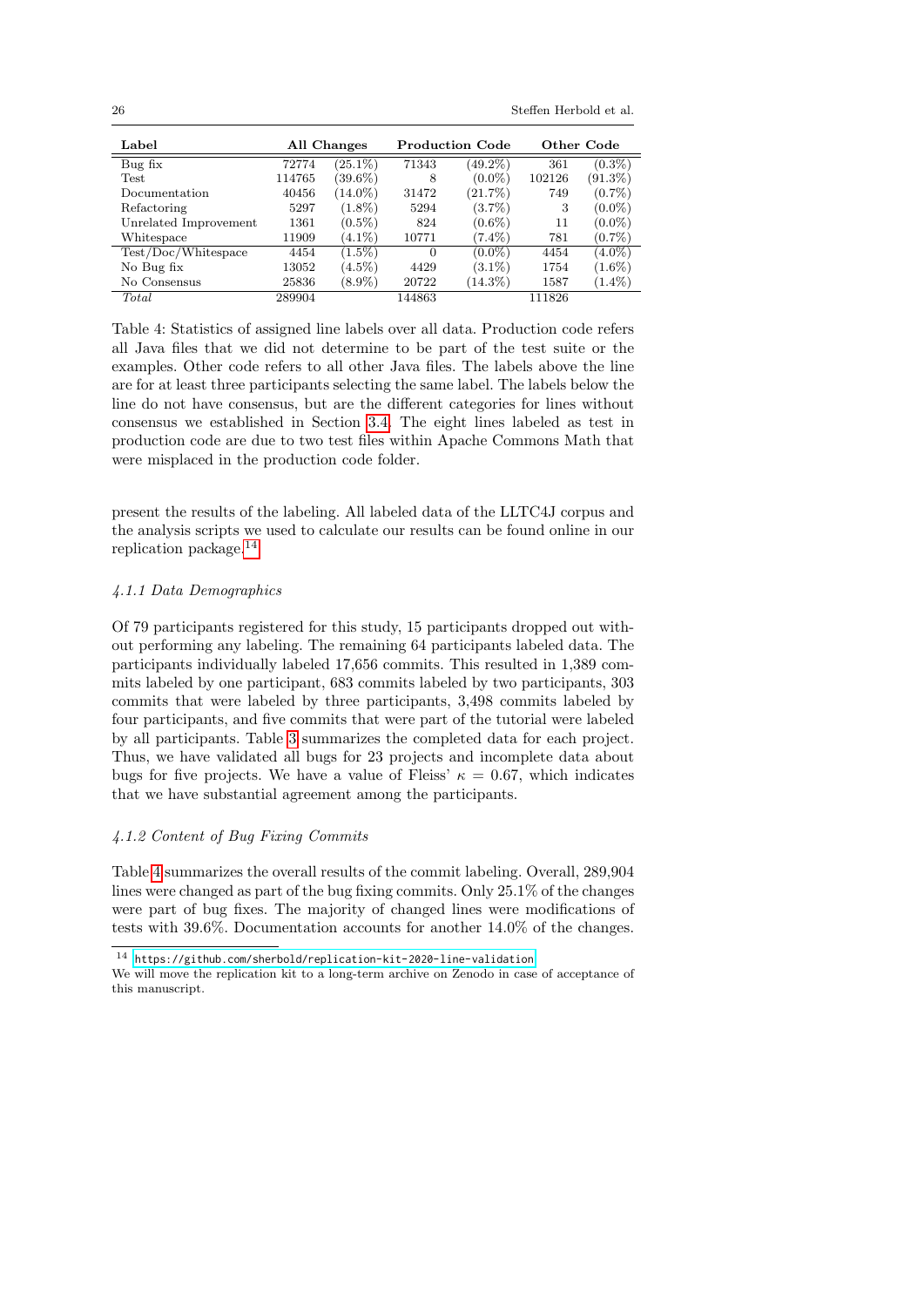A Fine-grained Data Set and Analysis of Tangling in Bug Fixing Commits 27

<span id="page-26-0"></span>

| Label            | Overall |      |              |      |      | <b>Production Code</b> |      |
|------------------|---------|------|--------------|------|------|------------------------|------|
|                  | Med.    | MAD  | СI           | Med. | MAD  | CI                     | > 0  |
| Bug fix          | 25.0    | 34.8 | [22.2, 29.2] | 75.0 | 37.1 | [70.6, 79.2]           | 95.5 |
| Test             | 13.0    | 19.3 | [0.0, 23.4]  | 0.0  | 0.0  | [0.0, 0.0]             | 0.1  |
| Documentation    | 10.2    | 15.1 | 7.8, 12.5    | 0.0  | 0.0  | [0.0, 5.1]             | 49.4 |
| Refactoring      | 0.0     | 0.0  | [0.0, 0.0]   | 0.0  | 0.0  | [0.0, 0.0]             | 7.8  |
| Unrelated Impr.  | 0.0     | 0.0  | [0.0, 0.0]   | 0.0  | 0.0  | [0.0, 0.0]             | 2.9  |
| Whitespace       | 0.0     | 0.0  | [0.0, 0.0]   | 0.0  | 0.0  | [0.0, 1.7]             | 46.9 |
| Test/Doc/Whites. | 0.0     | 0.0  | [0.0, 0.0]   | 0.0  | 0.0  | [0.0, 0.0]             | 0.0  |
| No Bug fix       | 0.0     | 0.0  | [0.0, 0.0]   | 0.0  | 0.0  | [0.0, 0.0]             | 5.8  |
| No Consensus     | 0.0     | 0.0  | [0.0, 0.0]   | 0.0  | 0.0  | [0.0, 0.0]             | 29.7 |

(a) The median (Med.), the median absolute deviation (MAD), and the confidence interval of the median  $\overrightarrow{CI}$  of the percentages of changes within commits. The column  $> 0$  shows the ratio of commits that have production code file changes of the label type. The many zeros are the consequence of the fact that many commits do not contain any changes that are not of type bug fix, test, or documentation.





(c) Plots for the distribution of lines within commits for changes to production code.

Fig. 2: Data about changes within commits.

For 8.9% of the lines there was no consensus among the participants and at least one participant labeled the line as bug fix. For an additional 1.5% of lines, the participants marked the line as either documentation, whitespace change or test change, but did not achieve consensus. We believe this is the result of different labeling strategies for test files (see Section [3.4\)](#page-13-0). For 4.5% of the lines no participant selected bug fix, but at least one participant selected refactoring or unrelated improvement. When we investigated these lines, we found that the majority of cases were due to different labeling strategies: some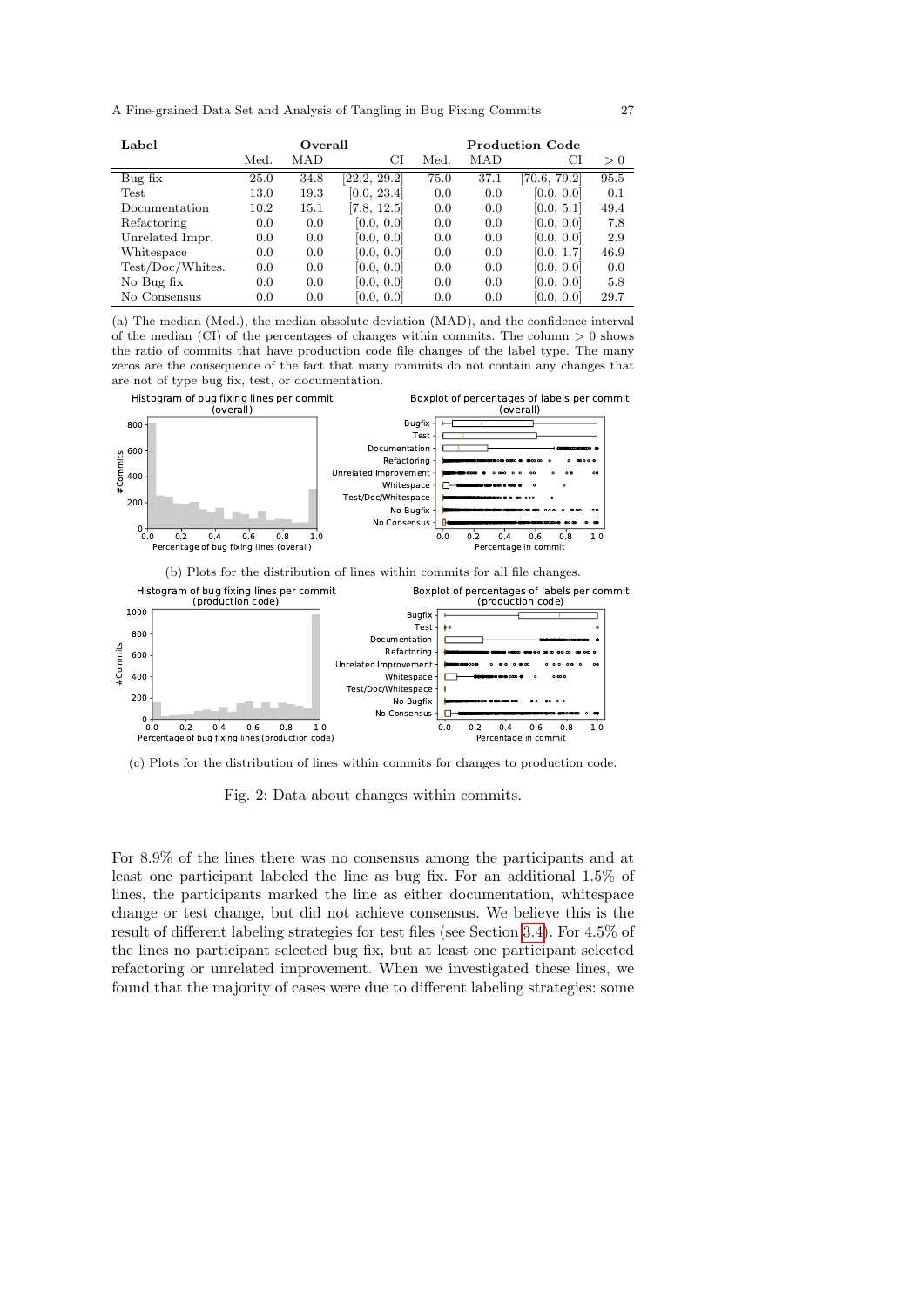participants labeled updates to test data as unrelated improvements, others labeled them as tests. How this affected production code files is discussed separately in Section [4.1.3.](#page-28-0)

256,689 of the changed lines were Java code, with 144,863 lines in production code files and 11,826 lines in other code files. The other code is almost exclusively test code. Within the production code files, 49.2% of the changed lines contributed to bug fixes and 21.7% were documentation. Refactorings and unrelated improvements only represent 4.3% of the lines. In 14.3% of the lines, the participants did not achieve consensus with at least one participant labeling the line as bug fix.

Figure [2](#page-26-0) summarizes the results of labeling per commit, i.e., the percentages of each label in bug fixing commits. We found that a median of 25.0% of all changed lines contribute to a bug fix. When we restrict this to production code files, this ratio increases to 75.0%. We note that while the median for all changes is roughly similar to the overall percentage of lines that are bug fixing, this is not the case for production code files. The median of 75.0% per commit is much higher than the 49.2% of all production lines that are bug fixing. The histograms provide evidence regarding the reason for this effect. With respect to all changed lines, Figure [2\(](#page-26-0)b) shows that there are many commits with a relatively small percentage of bug fixing lines close to zero, i.e., we observe a peak on the left side of the histogram. When we focus the analysis on the production code files, Figure  $2(c)$  shows that we instead observe that there are many commits with a large percentage of bug fixing lines (close to 100%), i.e., we observe a peak on the right side of the histogram, but still a long tail of lower percentages. This tail of lower percentages influences the ratio of lines more strongly in the median per commit, because the ratio is not robust against outliers.

The most common change to be tangled with bug fixes are test changes and documentation changes with a median of 13.0% and 10.2% of lines per commit, respectively. When we restrict the analysis to production code files, all medians other than bug fix drop to zero. For test changes, this is expected because they are, by definition, not in production code files. For other changes, this is due to the extremeness of the data which makes the statistical analysis of most label percentages within commits difficult. What we observe is that while many commits are not pure bug fixes, the type of changes differs between commits, which leads to commits having percentages of exactly zero for all labels other than bug fix. This leads to extremely skewed data, as the median, MAD, and CI often become exactly zero such that the non-zero values are – from a statistical point of view – outliers. The last column of the table in Figure  $2(a)$  shows for how many commits the values are greater than zero. We can also use the boxplots in Figure [2\(](#page-26-0)b) and (c) to gain insights into the ratios of lines, which we analyze through the outliers.

The boxplots reveal that documentation changes are common in production code files, the upper quartile is at around 30% of changed lines in a commit. Unrelated improvements are tangled with 2.9% of the commits and are usually less than about 50% of the changes, refactorings are tangled with 7.8% of the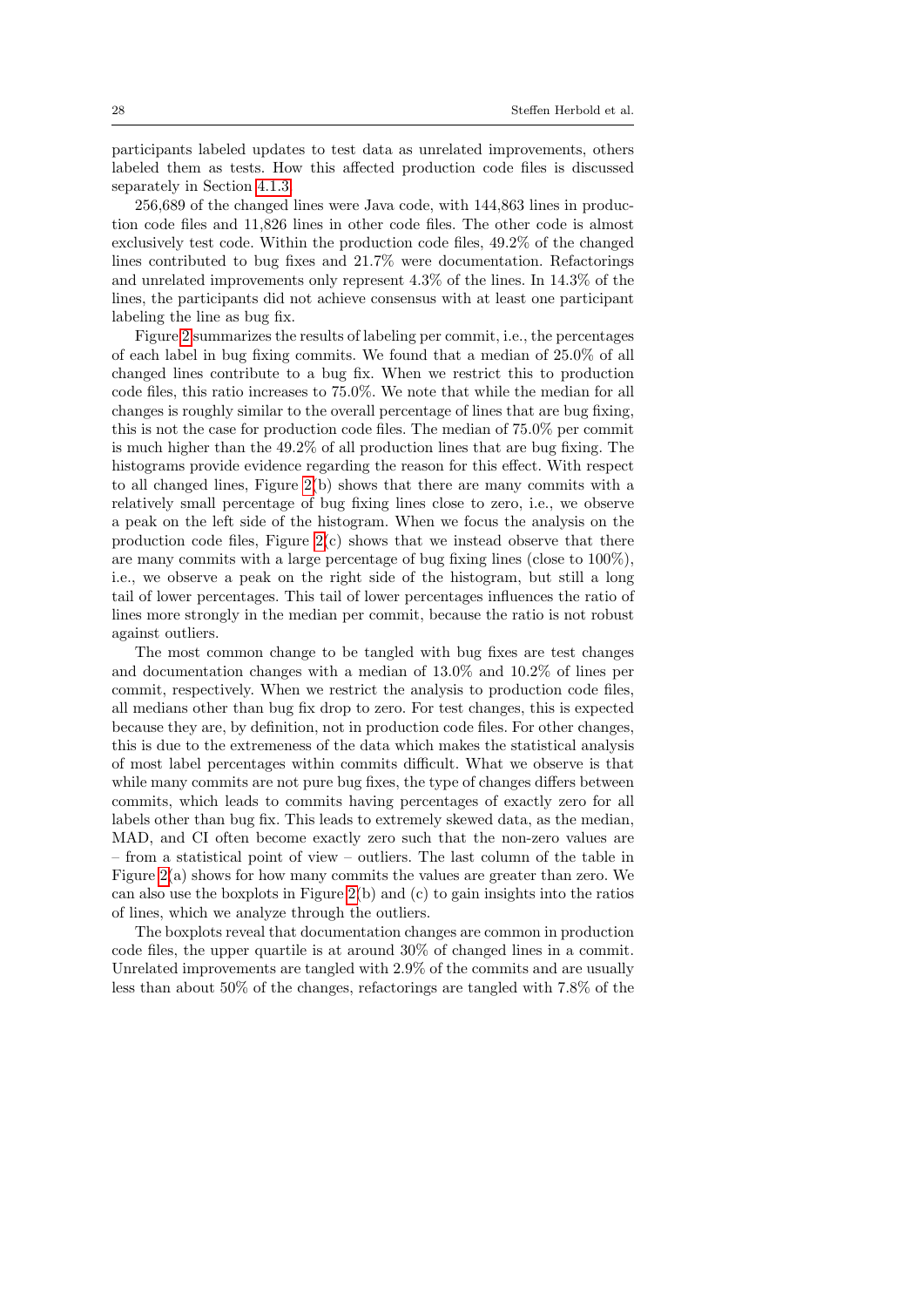<span id="page-28-1"></span>

Fig. 3: Number of expected lines without consensus versus the actual lines without consensus. Overall (cleaned) counts lines with the labels Test/- Doc/Whitespace and No Bug fix as consensus.

commits and usually less than about 60% of the changes. Whitespace changes are more common, i.e., 46.9% of the commits are tangled with some formatting. However, the ratio is usually below 40% and there are no commits that contain only whitespace changes, i.e., pure reformatting of code. The distribution of lines without consensus shows that while we have full consensus for 71.3% of the commits, the consensus ratios for the remaining commits are distributed over the complete range up to no consensus at all.

As a side note, we also found that the pre-labeling of lines with the RefactoringMiner was not always correct. Sometimes logical changes were marked as refactoring, e.g., because side effects were ignored when variables were extracted or code was reordered. Overall, 21.6% of the 23,682 lines marked by RefactoringMiner have a consensus label of bug fix. However, the focus of our study is not the evaluation of RefactoringMiner and we further note that we used RefactoringMiner 1.0 [\(Tsantalis et al., 2018\)](#page-50-9) and not the recently released version 2.0 [\(Tsantalis et al., 2020\)](#page-50-10), which may have resolved some of these issues.

#### <span id="page-28-0"></span>4.1.3 Analysis of Disagreements

Based on the minority votes in lines with consensus, we estimate the probability of random mistakes in all changes as  $7.5\% \pm 0.0$ , when we restrict this to production code files we estimate the probability as  $9.0\% \pm 0.0$ . We note that the confidence intervals are extremely small, due to the very large number of lines in our data. Figure [3](#page-28-1) shows the expected number of lines without consensus given these probabilities versus the observed lines without consensus. For all changes, we additionally report a cleaned version of the observed data. With the cleaned version, we take the test/doc/whitespace and no bug fix labels into account, i.e., lines where there is consensus that the line is not part of the bug fix. The results indicate that there are more lines without consensus than could be expected under the assumption that all mislabels in our data are the result of random mislabels.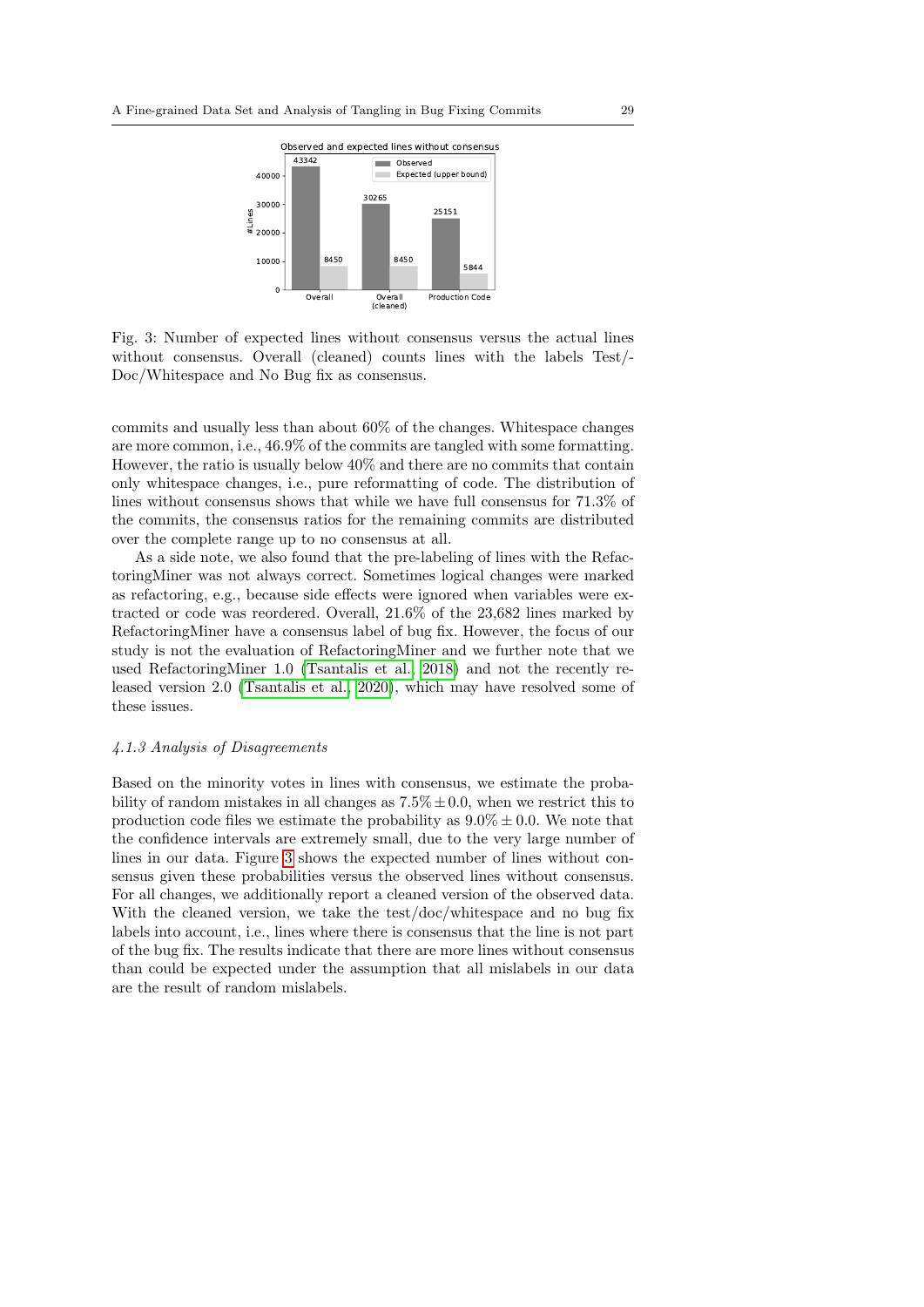<span id="page-29-0"></span>

|                 | Bug fix | Doc. | Refactoring | Unrelated | Whitespace               | $\operatorname{Test}$ |
|-----------------|---------|------|-------------|-----------|--------------------------|-----------------------|
| Bug fix         |         |      | 508         | 705       | 23                       | $\overline{2}$        |
| Documentation   | 189     |      | 11          | 47        | 17                       | $\overline{2}$        |
| Refactoring     | 446     | 2    |             | 35        | 3                        | $\left( \right)$      |
| Unrelated       | 110     |      | 2           |           |                          | $\cup$                |
| Whitespace      | 103     |      | 49          | 34        | $\overline{\phantom{a}}$ |                       |
| Total Expected: | 847     | 3    | 570         | 821       | 42                       | 5                     |
| Total Observed: | 12837   | 3987 | 6700        | 8251      | 3951                     | 252                   |

Table 5: A more detailed resolution of the number of expected mislabels per label type. The rows represent the correct labels, the columns represent the number of two expected mislabels of that type. The sum of the observed values is not equal to the sum of the observed lines without consensus, because it is possible that a line without consensus has two labels of two types each and we cannot know which one is the mislabel. Hence, we must count these lines twice here. The size of the confidence intervals is less than one line in each case, which is why we report only the upper bound of the confidence intervals, instead of the confidence intervals themselves. There is no row for test, because there are no correct test labels in production code files.

Table [5](#page-29-0) provides additional details regarding the expectation of the mislabels per type in production code files. The data in this table is modeled using a more fine-grained view on random mistakes. This view models the probabilities for all labels separately, both with respect to expected mislabels, as well as the mislabel that occurs. The estimated probabilities are reported in Table [7](#page-52-0) in the appendix. Using the probabilities, we calculated the expected number of two random mistakes for each label type, based on the distribution of consensus lines. Table [5](#page-29-0) confirms that we do not only observe more lines without consensus, but also more pairs of mislabels than could be expected given a random distribution of mistakes for all labels. However, the mislabels are more often of type bug fix, unrelated improvement, or refactoring than of the other label types. Table [8](#page-52-1) in the appendix shows a full resolution of the individual labels we observed in lines without consensus and confirms that disagreements between participants whether a line is part of a bug fix, an unrelated improvement, or a refactoring, are the main driver of lines without consensus in production code files.

In addition to the view on disagreements through the labels, we also asked the participants that labeled more than 200 commits how confident they were in the correctness of their labels. Figure [4](#page-30-0) shows the results of this survey. 55% of the participants estimate that they were not sure in 11%–20% of lines, another 20% estimate 21%–30% of lines. Only one participant estimates a higher uncertainty of  $51\%$ –60%. This indicates that participants have a good intuition about the difficulty of the labeling. If we consider that we have about 8% random mistakes and 12% lines without consensus, this indicates that about 20% of the lines should have been problematic for participants. We note that there are also three that selected between 71%–100% of lines. While we cannot know for sure, we believe that these three participants misread the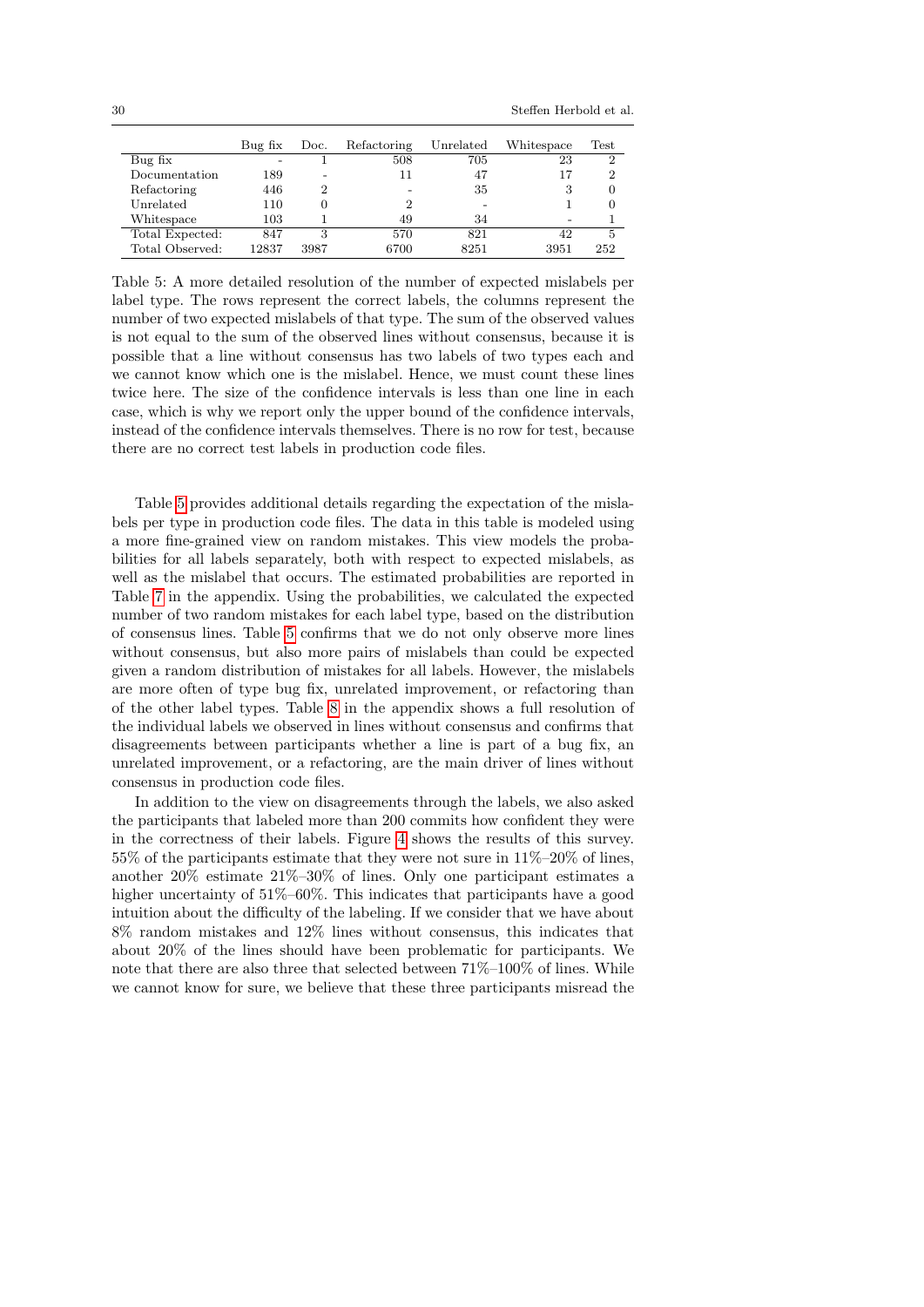<span id="page-30-0"></span>

Fig. 4: Answers of the participants regarding their labeling confidence. Participants were not informed about the distribution of consensus ratios of participants or their individual consensus ratio before answering the survey to avoid bias. 35 out of 48 participants with at least 200 commits answered this question.

question, which is in line with up to 10% of participants found by [Podsakoff](#page-49-8) [et al.](#page-49-8) [\(2003\)](#page-49-8).

#### 4.2 Discussion of RQ1

We now discuss our results for RQ1 with respect to our hypotheses to gain insights into the research question, put our results in the context of related work, and identify consequences for researchers who analyze bugs.

#### 4.2.1 Prevalence of Tangled Commits

Tangling is common in bug fixing commits. We estimate that the average number of bug fixing lines per commit is between 22% and 38%. The 22% of lines are due to the lower bound of the confidence interval for the median bug fixing lines per commit. The 38% of lines assume that all 8.9% of the lines without consensus would be bug fixing and that the median would be at the upper bound of the confidence interval. However, we observe that a large part of the tangling is not within production code files, but rather due to changes in documentation and test files. Only half of the changes within bug fixing commits are to production code files. We estimate that the average number of bug fixing lines in production code files per commit is between 60% and 93%.

We fail to reject the hypothesis H1 that less than  $40\%$  of changes in bug fixing commits contribute to the bug fix and estimate that the true value is between 22% and 38% of lines. However, this is only true if all changes are considered. If only changes to production code files are considered, the average number of bug fixing lines is between 69% and 93%.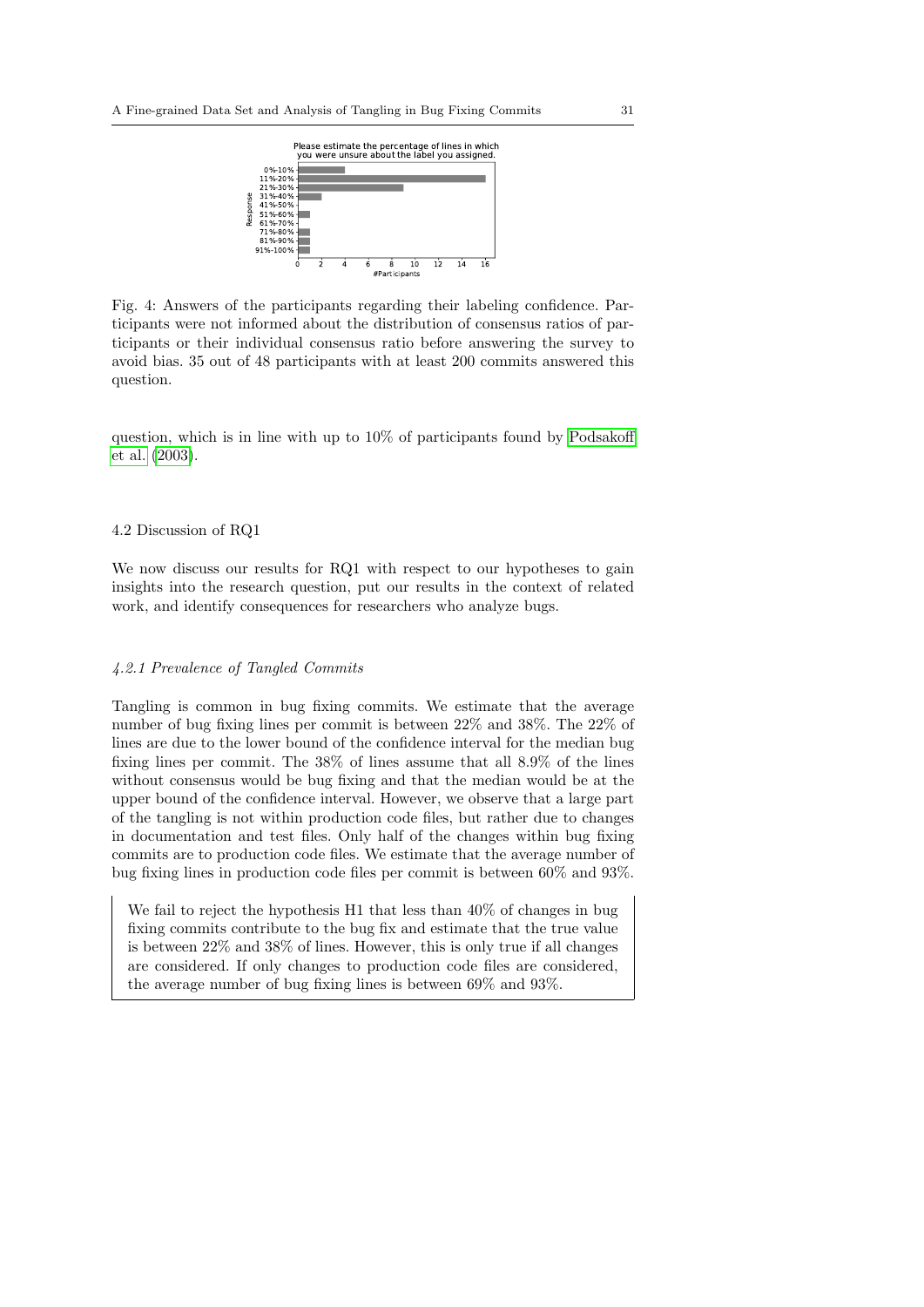### <span id="page-31-0"></span>4.2.2 Impact of Tangling

The impact of tangling on software engineering research depends on the type of tangling as well as the research application. Moreover, tangling is not, by definition, bad. For example, adding new tests as part of a bug fix is actually a best practice. In the following, we use the term benign tangling to refer to tangled commits that do not negatively affect research and problematic tangling to refer to tangling that results in noise within the data without manual intervention. Specifically, we discuss problematic tangling for the three research topics we already mentioned in the motivation, i.e., program repair, bug localization, and defect prediction.

If bug fixes are used for program repair, only changes to production code are relevant, i.e., all other tangling is benign as the tangling can easily be ignored using regular expressions, same as we did in this article. In production code files, the tangling of whitespaces and documentation changes is also benign. Refactorings and unrelated improvements are problematic, as they are not required for the bug fix and needlessly complicate the problem of program repair. If bug fixes are used as training data for a program repair approach (e.g., [Li et al., 2020\)](#page-49-9), this may lead to models that are too complex as they would mix the repair with additional changes. If bug fixes are used to evaluate the correctness of automatically generated fixes (e.g., [Martinez et al.,](#page-49-10) [2016\)](#page-49-10), this comparison may be more difficult or noisy, due to the tangling. Unrelated improvements are especially problematic if they add new features. This sort of general program synthesis is usually out of scope of program repair and rather considered as a different problem, e.g., as neural machine translation [\(Tufano et al., 2019\)](#page-50-11) and, therefore, introduces noise in dedicated program repair analysis tasks as described above.

For bug localization, tangling outside of production code files is also irrelevant, as these changes are ignored for the bug localization anyways. Within production code files, all tangling is irrelevant, as long as a single line in a file is bug fixing, assuming that the bug localization is at the file level.

For defect prediction, we assume that a state-of-the-art SZZ variant that accounts for whitespaces, documentations, and automatically detectable refactorings is used [\(Neto et al., 2018\)](#page-49-5) to determine the bug fixing and bug inducing commits. Additionally, we assume that a heuristic is used to exclude nonproduction changes, which means that changes to non-production code files are not problematic for determining bug labels. For the bug fixes, we have the same situation as with bug localization: labeling of files would not be affected by tangling, as long as a single line is bug fixing. However, all unrelated improvements and non-automatically detectable refactorings may lead to the labeling of additional commits as inducing commits and are, therefore, potentially problematic. Finally, defect prediction features can also be affected by tangling. For example, the popular metrics by [Kamei et al.](#page-48-11) [\(2013\)](#page-48-11) for just-intime defect prediction compute change metrics for commits as a whole, i.e., not based on changes to production code only, but rather based on all changes. Consequently, all tangling is problematic with respect to these metrics. Ac-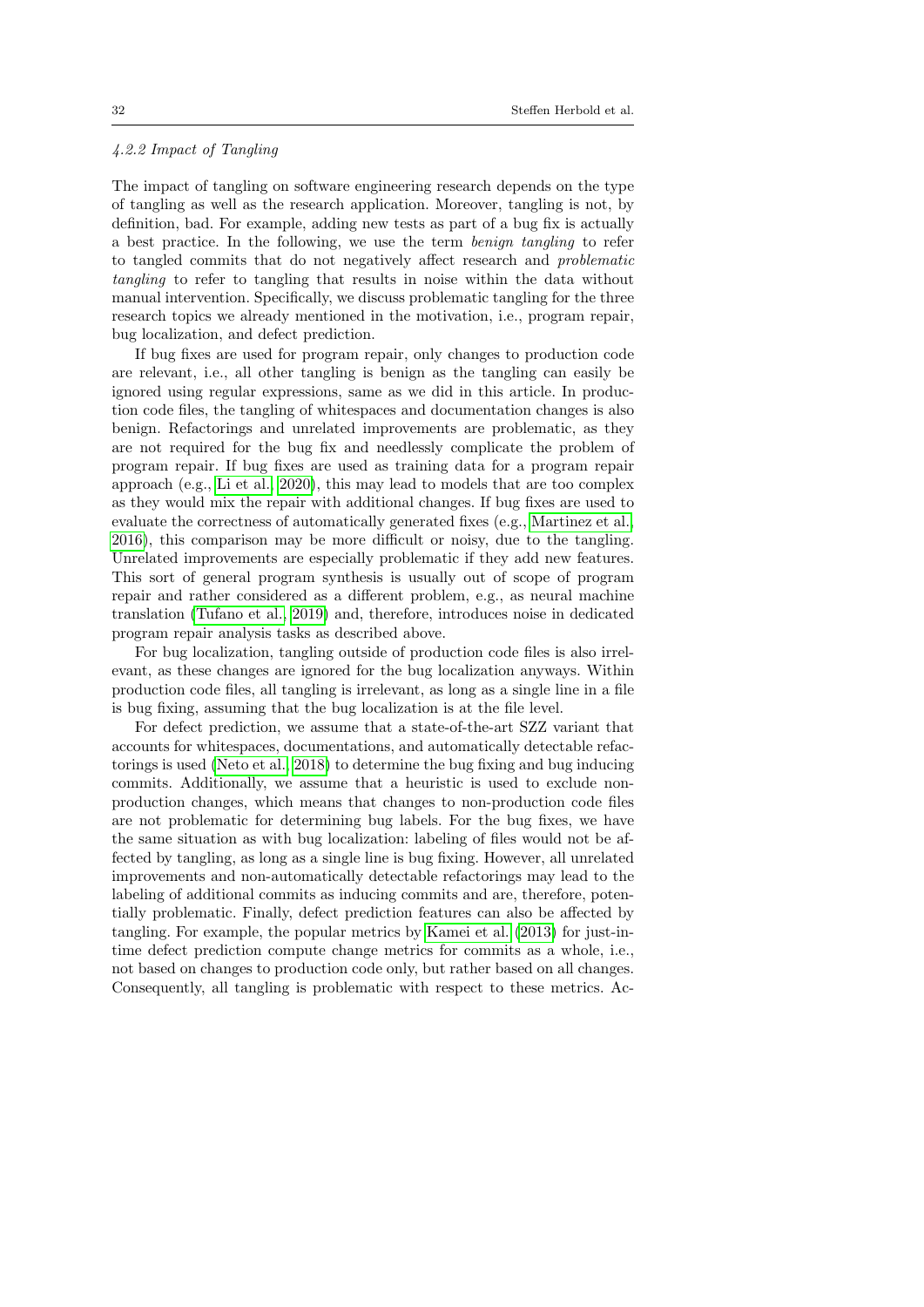<span id="page-32-0"></span>A Fine-grained Data Set and Analysis of Tangling in Bug Fixing Commits 33

| Research Topic               | <b>Bugs</b>   | <b>File Changes</b> |
|------------------------------|---------------|---------------------|
| Program repair               | $12\% - 35\%$ | $9\% - 32\%$        |
| Bug localization             | $9\% - 23\%$  | $7\% - 21\%$        |
| Defect prediction (bug fix)  | $3\% - 23\%$  | $2\% - 21\%$        |
| Defect prediction (inducing) | $5\% - 24\%$  | $3\% - 18\%$        |
| Defect prediction (total)    | $8\% - 47\%$  | $5\% - 39\%$        |

Table 6: The ratio of problematic tangling within our data with respect to bugs and production file changes. The values for the inducing commits in defect prediction are only the commits that are affected in addition to the bug fixing commits.

cording to the histogram for overall tangling in Figure [2,](#page-26-0) this affects most commits.

Table [6](#page-32-0) summarizes the presence of problematic tangling within our data. We report ranges, due to the uncertainty caused by lines without consensus. The lower bound assumes that all lines without consensus are bug fixing and that all refactorings could be automatically detected, whereas the upper bound assumes that the lines without consensus are unrelated improvements and refactorings could not be automatically detected. We observe that all use cases are affected differently, because other types of tangled changes cause problems. Program repair has the highest lower bound, because any refactoring or unrelated improvement is problematic. Bug localization is less affected than defect prediction, because only the bug fixing commits are relevant and the bug inducing commits do not matter. If bug localization data sets would also adopt automated refactoring detection techniques, the numbers would be the same as for defect prediction bug fix labels. However, we want to note that the results from this article indicate that the automated detection of refactorings may be unreliable and could lead to wrong filtering of lines that actually contribute to the bug fix. Overall, we observe that the noise varies between applications and also between our best case and worst case assumptions. In the best case, we observe as little as 2% problematically tangled bugs (file changes for bug fixes in defect prediction), whereas in the worst case this increases to 47% (total number of bugs with noise for defect prediction). Since prior work already established that problematic tangling may lead to wrong performance estimations [\(Kochhar et al., 2014;](#page-48-1) [Herzig et al., 2016;](#page-47-4) [Mills et al., 2020\)](#page-49-2) as well as the degradation of performance of machine learning models [\(Nguyen](#page-49-1) [et al., 2013\)](#page-49-1), this is a severe threat to the validity of past studies.

Tangled commits are often problematic, i.e., lead to noise within data sets that cannot be cleaned using heuristics. The amount of noise varies between research topics and is between an optimistic 2% and a pessimistic value of 47%. As researchers, we should be skeptical and assume that unvalidated data is likely very noisy and a severe threat to the validity of experiments, until proven otherwise.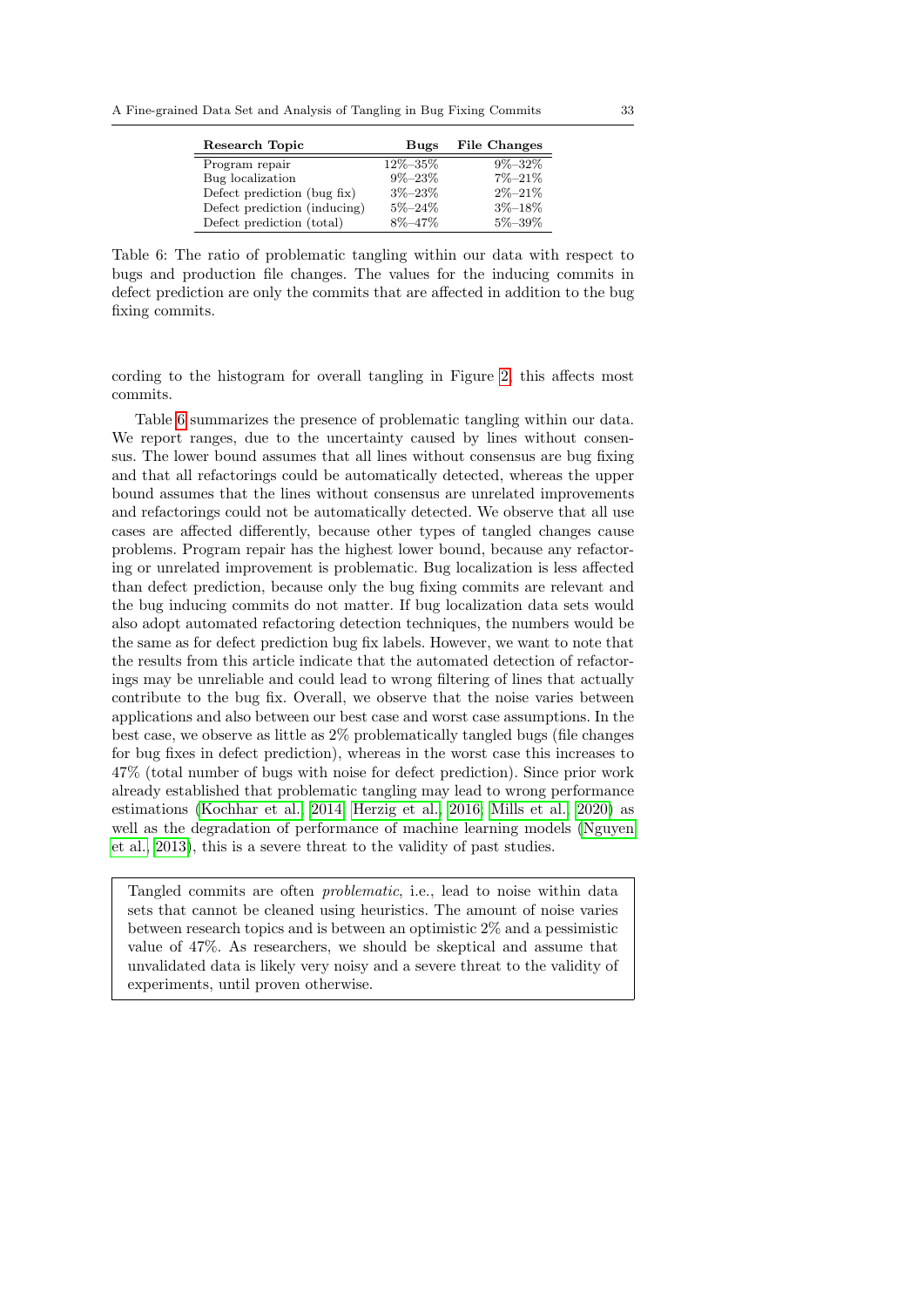## 4.2.3 Reliability of Labels

Participants have a probability of random mistakes of about 7.5% overall and 9.0% in production code files. Due to these numbers, we find that our approach to use multiple labels per commit was effective. Using the binomial distribution to determine the likelihood of at least three random mislabels, we expect that 111 lines with a consensus label are wrong, i.e., an expected error rate of 0.09% in consensus labels. This error rate is lower than, e.g., using two people that would have to agree. In this case, the random error rate would grow to about 0.37%. We fail to achieve consensus on 8.9% of all lines and 14.3% of lines in production code files. Our data indicates that most lines without consensus are not due to random mistakes, but rather due to disagreements between participants whether a line contributes to the bug fix or not. This indicates that the lines without consensus are indeed hard to label. Our participant survey supports our empirical analysis of the labeled data. A possible problem with the reliability of the work could also be participant dependent "default behavior" in case they were uncertain. For example, participants could have labeled lines as bug fixing in case they were not sure, which would reduce the reliability of our work and also possibly bias the results towards more bug fixing lines. However, we have no data regarding default behavior and believe that this should be studied in an independent and controlled setting.

We reject H<sub>2</sub> that participants fail to achieve consensus on at least  $10.5\%$ of lines and find that this is not true when we consider all changes. However, we observe that this is the case for the labeling of production code files with 14.3% of lines without consensus. Our data indicates that these lines are hard to label by researchers with active disagreement instead of random mistakes. Nevertheless, the results with consensus are reliable and should be close to the ground truth.

## 4.2.4 Comparison to Prior Work

Due to the differences in approaches, we cannot directly compare our results with those of prior studies that quantified tangling. However, the fine-grained labeling of our data allows us to restrict our results to mimic settings from prior work. From the description in their paper, [Herzig and Zeller](#page-47-3) [\(2013\)](#page-47-3) flagged only commits as tangled, that contained source code changes for multiple issues or clean up of the code. Thus, we assume that they did not consider documentation changes or whitespace changes as tangling. This definition is similar to our definition of problematic tangling for program repair. The 12%– 35% affected bugs that we estimate includes the lower bound of 15% on tangled commits. Thus, our work seems to replicate the findings from [Herzig and Zeller](#page-47-3) [\(2013\)](#page-47-3), even though our methodologies are completely different. Whether the same holds true for the 22% of tangled commits reported by [Nguyen et al.](#page-49-1) [\(2013\)](#page-49-1) is unclear, because they do not specify how they handle non-production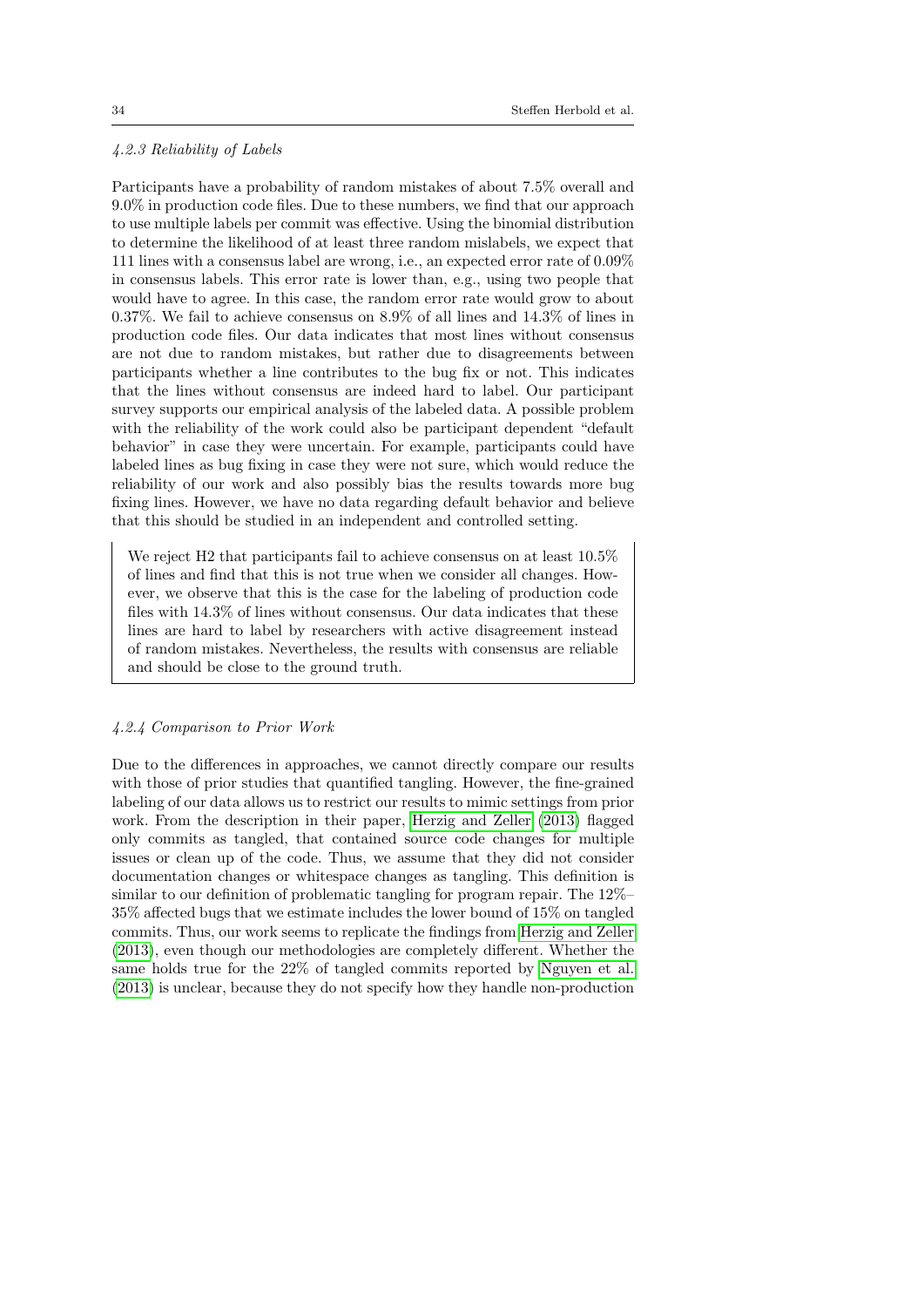code. Assuming they ignore non-production code, our results would replicate those by [Nguyen et al.](#page-49-1) [\(2013\)](#page-49-1) as well.

[Kochhar et al.](#page-48-1) [\(2014\)](#page-48-1) and [Mills et al.](#page-49-2) [\(2020\)](#page-49-2) both consider tangling for bug localization, but have conflicting results. Both studies defined tangling similar to our definition of problematic tangling for bug localization, except that they did not restrict the analysis to production code files, but rather to all Java files. When we use the same criteria, we have between 39% and 48% problematic tangling in Java file changes. Similar to what we discussed in Section [4.2.2,](#page-31-0) the range is the result of assuming lines with consensus either as bug fixes or as unrelated improvements. Thus, our results replicate the work by [Mills](#page-49-2) [et al.](#page-49-2) [\(2020\)](#page-49-2) who found between 32% and 50% tangled file changes. We could not confirm the results by [Kochhar et al.](#page-48-1) [\(2014\)](#page-48-1) who found that 28% of file changes are problematic for bug localization.

Regarding the types of changes, we can only compare our work with the data from [Nguyen et al.](#page-49-1) [\(2013\)](#page-49-1) and [Mills et al.](#page-49-2) [\(2020\)](#page-49-2). The percentages are hard to compare, due to the different levels of abstraction we consider. However, we can compare the trends in our data with those of prior work. The results regarding tangled test changes are similar to [Mills et al.](#page-49-2) [\(2020\)](#page-49-2). For the other types of changes, the ratios we observe are more similar to the results reported by [Mills et al.](#page-49-2) [\(2020\)](#page-49-2) than those of [Nguyen et al.](#page-49-1) [\(2013\)](#page-49-1). We observe only few unrelated improvements, while this is as common as tangled documentation changes in the work by [Nguyen et al.](#page-49-1) [\(2013\)](#page-49-1). Similarly, [Mills et al.](#page-49-2) [\(2020\)](#page-49-2) observed a similar amount of refactoring as documentation changes. In our data, documentation changes are much more common than refactorings, both in all changes as well as in changes to production code files. A possible explanation for this are the differences in the methodology: refactorings and unrelated improvement labels are quite common in the lines without consensus. Thus, detecting such changes is common in the difficult lines. This could mean that we underestimate the number of tangled refactorings and unrelated improvements, because many of them are hidden in the lines without consensus. However, [Nguyen et al.](#page-49-1) [\(2013\)](#page-49-1) and [Mills et al.](#page-49-2) [\(2020\)](#page-49-2) may also overestimate the number of unrelated improvements and refactorings, because they had too few labelers to have the active disagreements we observed. Regarding the other contradictions between the trends observed by [Nguyen et al.](#page-49-1) [\(2013\)](#page-49-1) and [Mills et al.](#page-49-2) [\(2020\)](#page-49-2), our results indicate that the findings by [Mills](#page-49-2) [et al.](#page-49-2) [\(2020\)](#page-49-2) generalize to our data: we also find more refactorings than other unrelated improvements.

Our results confirm prior studies by [Herzig and Zeller](#page-47-3) [\(2013\)](#page-47-3), [Nguyen](#page-49-1) [et al.](#page-49-1) [\(2013\)](#page-49-1), and [Mills et al.](#page-49-2) [\(2020\)](#page-49-2) regarding the prevalence of tangling. We find that the differences in estimations are due to the study designs, because the authors considered different types of tangling, which we identify as different types of problematic tangling. Our results for tangled change types are similar to the results by [Mills et al.](#page-49-2) [\(2020\)](#page-49-2), but indicate also a disagreement regarding the prevalence of refactorings and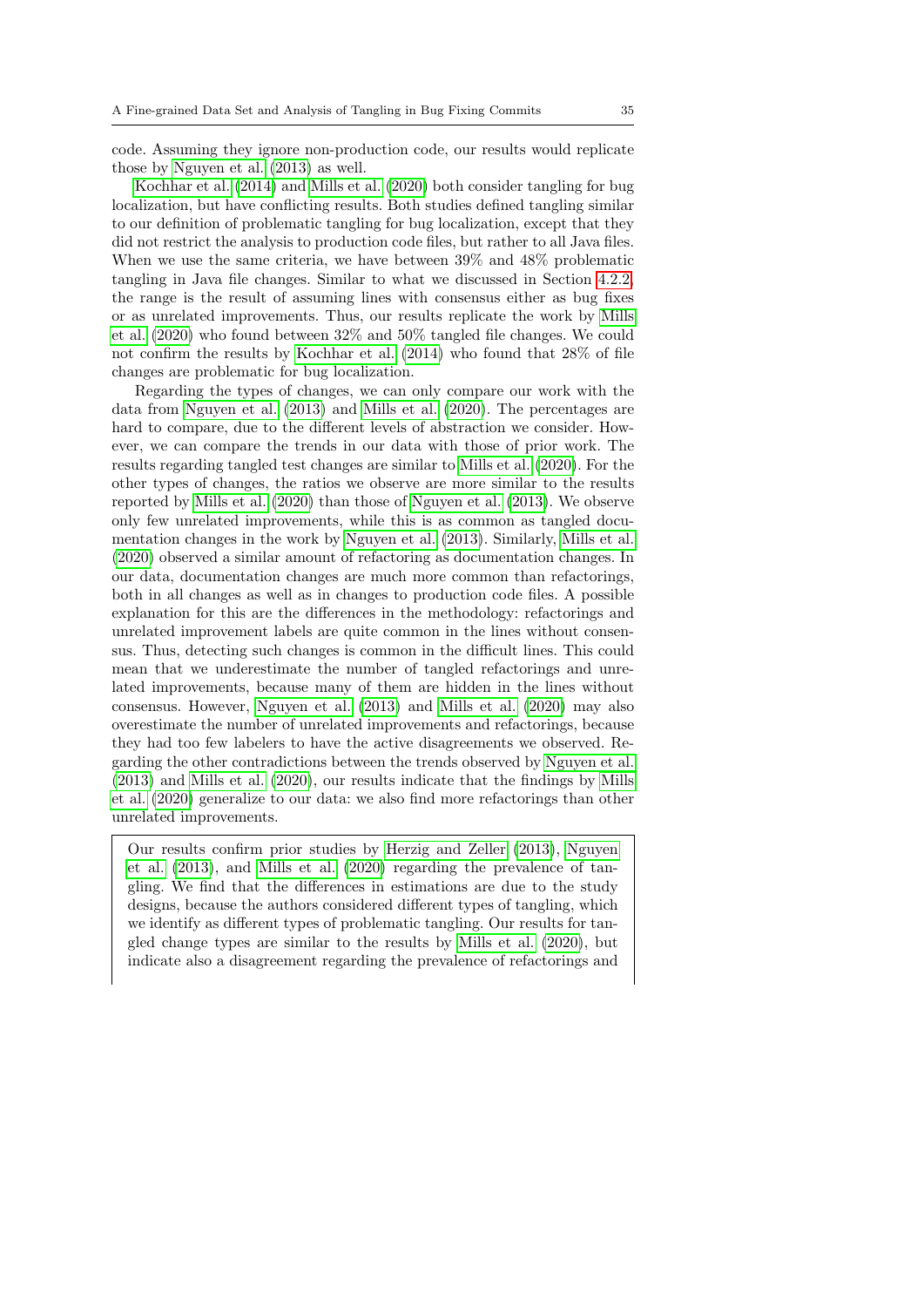unrelated improvements, likely caused by the uncertainty caused by lines that are difficult to label.

## 4.2.5 Anectodal Evidence on Corner Cases

Due to the scope of our analysis, we also identified some interesting corner cases that should be considered in future work on bug fixes. Sometimes, only tests were added as part of a bug fixing commit, i.e., no production code was changed. Usually, this indicates that the reported issue was indeed not a bug and that the developers added the tests to demonstrate that the case works as expected. In this case, we have a false positive bug fixing commit, due to a wrong issue label. However, sometimes it also happened, that the label was correct, but the bug fixing commit still only added tests. An example for this is the issue  $IO-466$ ,  $15$  where the bug was present, but was already fixed as a side effect of the correction of IO-423. This means we have an issue that is indeed a bug and a correct link from the version control system to the issue tracking system, but we still have a false positive for the bug fixing commit. This shows that even if the issue types and issue links are manually validated, there may be false positives in the bug fixing commits, if there is no check that production code is modified.

Unfortunately, it is not as simple as that. We also found some cases, where the linked commit only contained the modification of the change log, but no change to production code files. An example for this is NET-270.[16](#page-35-1) This is an instance of missing links: the actual bug fix is in the parent of the linked commit, which did not reference NET-270. Again, we have a correct issue type, correct issue link, but no bug fix in the commit, because no production code file was changed. However, a directly related fix exists and can be identified through manual analysis.

The question is how should we deal with such cases in future work? We do not have clear answers. Identifying that these commits do not contribute to the bug fix is trivial, because they do not change production code files. However, always discarding such commits as not bug fixing may remove valuable information, depending on the use case. For example, if we study test changes as part of bug fixing, the test case is still important. If you apply a manual correction, or possibly even identify a reliable heuristic, to find fixes in parent commits, the second case is still important. From our perspective, these examples show that even the best heuristics will always produce noise and that even with manual validations, there are not always clear decisions.

An even bigger problem is that there are cases where it is hard to decide which modifications are part of the bug fix, even if you understand the complete logic of the correction. A common case of this is the "new block problem" that is depicted in Figure [5.](#page-36-0) The problem is obvious: the unchecked use of a.foo() can cause a NullPointException, the fix is the addition of a

<span id="page-35-0"></span><sup>15</sup> <https://issues.apache.org/jira/browse/IO-466>

<span id="page-35-1"></span><sup>16</sup> <https://issues.apache.org/jira/browse/NET-270>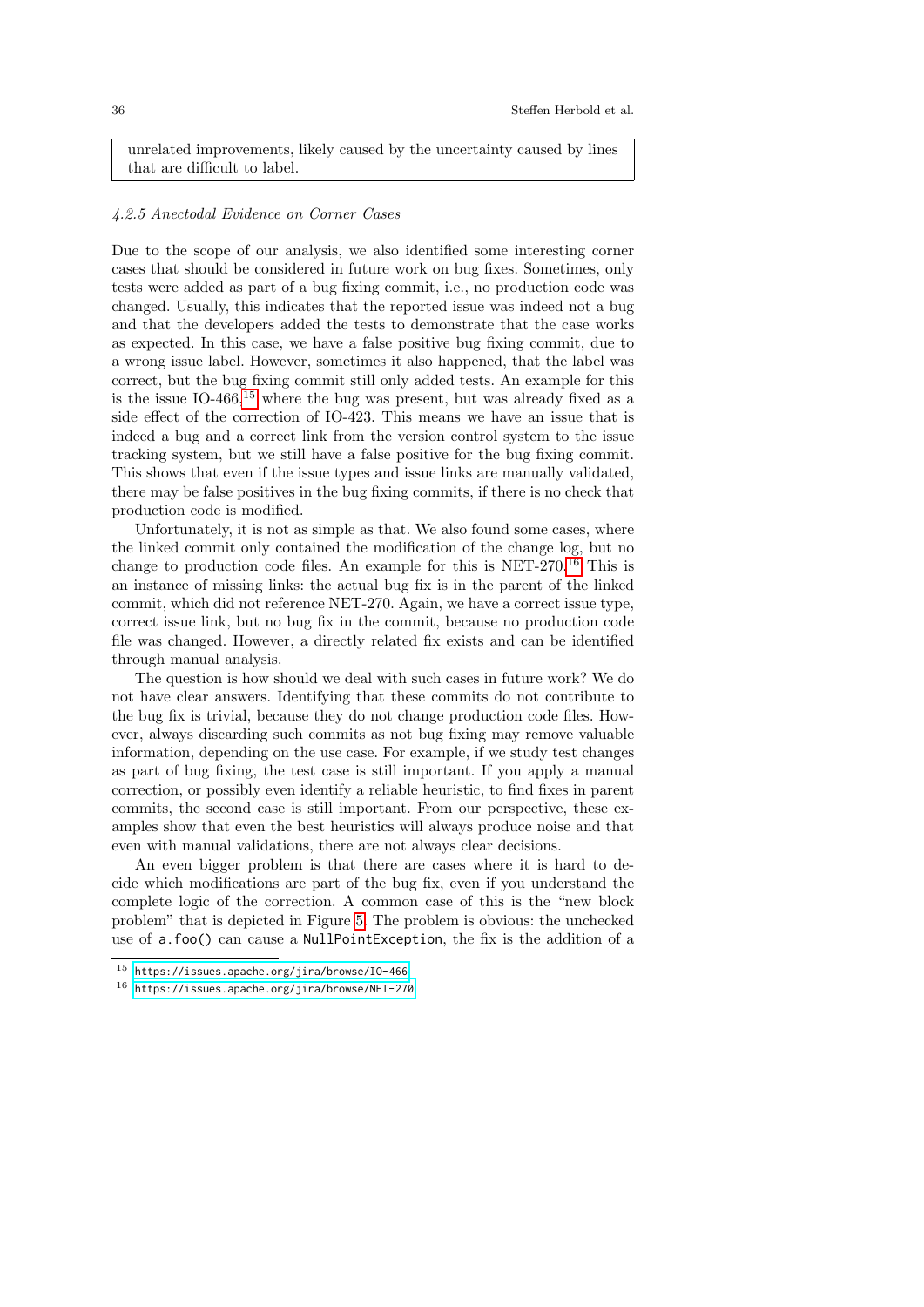<span id="page-36-0"></span>

| Bug:                                      | Fix 1:                                                                                   | Fix 2:                                                                                     |
|-------------------------------------------|------------------------------------------------------------------------------------------|--------------------------------------------------------------------------------------------|
| public void foo() $\{$<br>$a.$ foo $()$ ; | public void foo() {<br>$if(a!=null)$ {<br>$a.$ foo $()$ ;<br>$Diff$ for $Fix 1$ :        | public void foo() $\{$<br>$if(a == null)$ {<br>return;<br>$a.$ foo $()$ ;                  |
|                                           | $if(a!=null)$ {<br>$\ddot{}$<br>$a.$ foo $()$<br>$a.$ foo $()$<br>$\ddot{}$<br>$\ddot{}$ | $Diff$ for $Fix$ 2:<br>if(a== $null$ ) {<br>$\ddot{}$<br>return;<br>$\ddot{}$<br>$\ddot{}$ |

Fig. 5: Example for a bug fix, where a new condition is added. In Fix 1, the line a.foo() is modified by adding whitespaces and part of the textual difference. In Fix 2, a. foo() is not part of the diff.

null-check. Depending on how the bug is fixed,  $a.60$  is either part of the diff, or not. This leads to the question: is moving  $a. foo()$  to the new block part of the bug fix or is this "just a whitespace change"? The associated question is, whether the call to a.foo() is the bug or if the lack of the null-check is the bug. What are the implications that the line with a.foo() may once be labeled as part of the bug fix (Fix 1), and once not (Fix 2)? We checked in the data, and most participants labeled all lines in both fixes as contributing the bug fix in the cases that we found. There are important implications for heuristics here: 1) pure whitespace changes can still be part of the bug fix, if the whitepace changes indicates that the statement moved to a different block; 2) bugs can sometimes be fixed as modification (Fix 1), but also as pure addition (Fix 2), which leads to different data. The first implication is potentially severe for heuristics that ignore whitespace changes. In this case, textual differences may not be a suitable representation for reasoning about the changes and other approaches, such as differences in abstract syntax trees [\(Yang, 1991\)](#page-51-1), are better suited. The second is contrary to the approach by [Mills et al.](#page-49-2) [\(2020\)](#page-49-2) for untangling for bug localization, i.e., removing all pure additions. In this case the addition could also be a modification, which means that the bug could be localized and that ignoring this addition would be a false negative. Similarly, the SZZ approach to identify the bug inducing commits cannot find inducing commits for pure additions. Hence, SZZ could blame the modification of the line a.foo() from Fix 1 to find the bug inducing commit, which would be impossible for Fix 2.

#### 4.2.6 Implications for Researchers

While we have discussed many interesting insights above, two aspects stand out and are, to our mind, vital for future work that deals with bugs.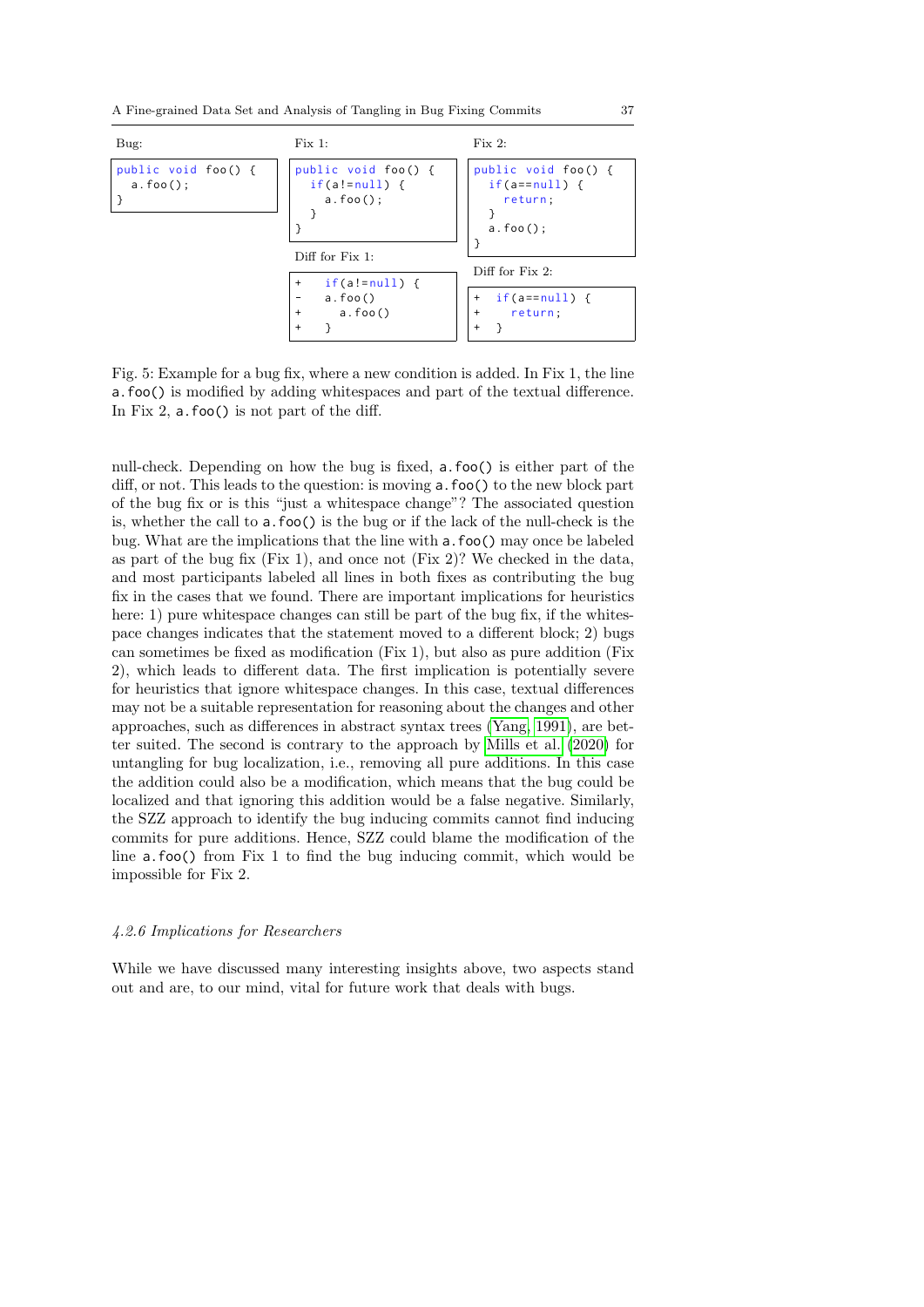- Heuristics are effective! Most tangling can be automatically identified by identifying non-production code files (e.g., tests), and changes to whitespaces and documentation within production code files.[17](#page-37-2) Any analysis that should target production code but does not carefully remove tests cannot be trusted, because test changes are more common than bug fixing changes.
- Heuristics are imperfect! Depending on the use case and the uncertainty in our data, up to 47% could still be affected by tangling, regardless of the heuristics used to clean the data. We suggest that researchers should carefully assess which types of tangling are problematic for their work and use our data to assess how much problematic tangling they could expect. Depending on this estimation, they could either estimate the threat to the validity of their work or plan other means to minimize the impact of tangling on their work.

#### 4.2.7 Summary for RQ1

In summary, we have the following result for RQ1.

We estimate that only between 22% and 38% of changed lines within bug fixing commits contribute to the functional correction of the code. However, much of this additional effort seems to be focused on changes to non-production code, like tests or documentation files, which is to be expected in bug fixing commits. For production code, we estimate that between 69% and 93% of the changes contribute to the bug fix. We further found that researchers are able to reliably label most data, but that multiple raters should be used as there is otherwise a high likelihood of noise within the data.

#### <span id="page-37-0"></span>5 Experiments for RQ2

We now present our results and discuss the implications for RQ2 on the effect of gamification for our study.

## <span id="page-37-1"></span>5.1 Results for RQ2

Figure [6](#page-38-0) shows how many commits were labeled by each participant and how labeling progressed over time. We observe that most participants labeled around 200 commits and that the labeling started slowly and accelerated at the end of August.<sup>[18](#page-37-3)</sup> Moreover, all participants with more than 200 commits achieved at least 70% consensus and most participants were clearly above this

<span id="page-37-2"></span><sup>17</sup> For example, the pycoSHARK contains methods for checking if code is Java Production code for our projects and all standard paths for tests and documentation. The VisualSHARK and the inducingSHARK are both able to find whitespace and comment-only changes. All tools can be found on GitHub: <https://github.com/smartshark>

<span id="page-37-3"></span><sup>18</sup> Details about when we recruited participants are provided in Appendix [C.](#page-53-0)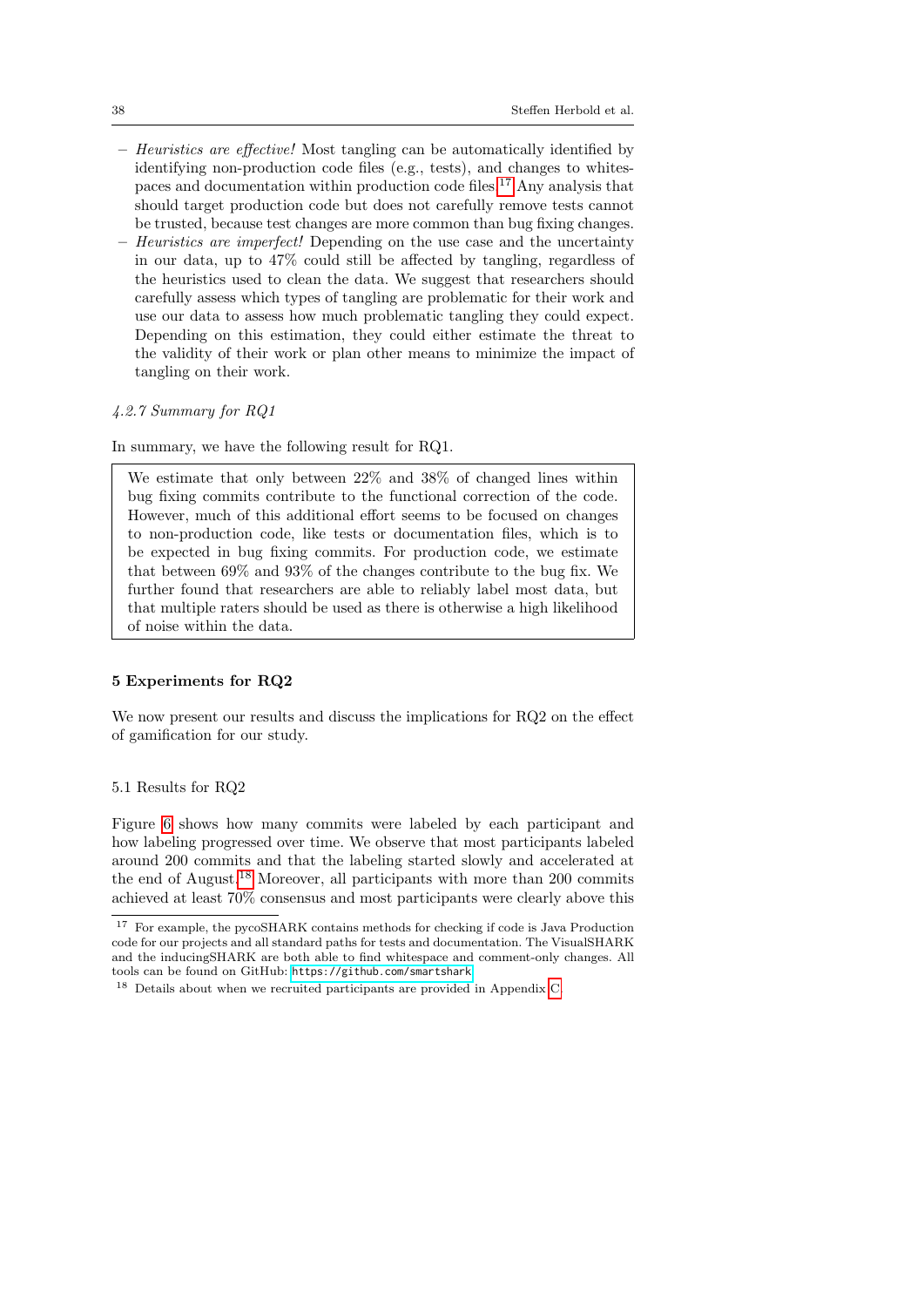<span id="page-38-0"></span>

Fig. 6: Number of commits labeled per participant and number of commit labels over time.

<span id="page-38-1"></span>

Fig. 7: Lines labeled per participants over time. Each line is one participant. The plot on the left shows the data for all participants. The plot in the middle shows only participants who labeled more than 250 commits, excluding Steffen Herbold, Alexander Trautsch, and Benjamin Ledel because their position in the author list is not affected by the number of labeled commits. The plot on the right shows only the top 5 participants.

lower boundary. Five participants that each labeled only few lines before dropping out are below 70%. We manually checked, and found that the low ratio was driven by single mistakes and that each of these participants have participated in the labeling of less than 243 lines with consensus. This is in line with our substantial agreement measured with Fleiss'  $\kappa$ .

Figure [7](#page-38-1) shows how many lines were labeled by each participant over time. The plot on the left confirms that most participants started labeling data relatively late in the study. The plot in the middle is restricted to the participants that have labeled substantially more lines than required, which resulted in being mentioned earlier in the list of authors. We observe that many participants are relatively densely located in the area around 250 commits. These participants did not stop at 200 commits, but continued a bit longer before stopping. Seven participants stopped when they finished 200 bugs, i.e., they mixed up the columns for bugs finished with commits finished in the leaderboard, which may explain some of the data. We could see no indication that these participants stopped because they achieved a certain rank. The plot on the right shows the top five participants that labeled most data. We observe that the first and third ranked participant both joined early and consistently labeled data over time. We note that the activity of the first ranked participant decreased, until the third ranked participant got close, and then accelerated again. The second ranked participant had two active phases of labeling, both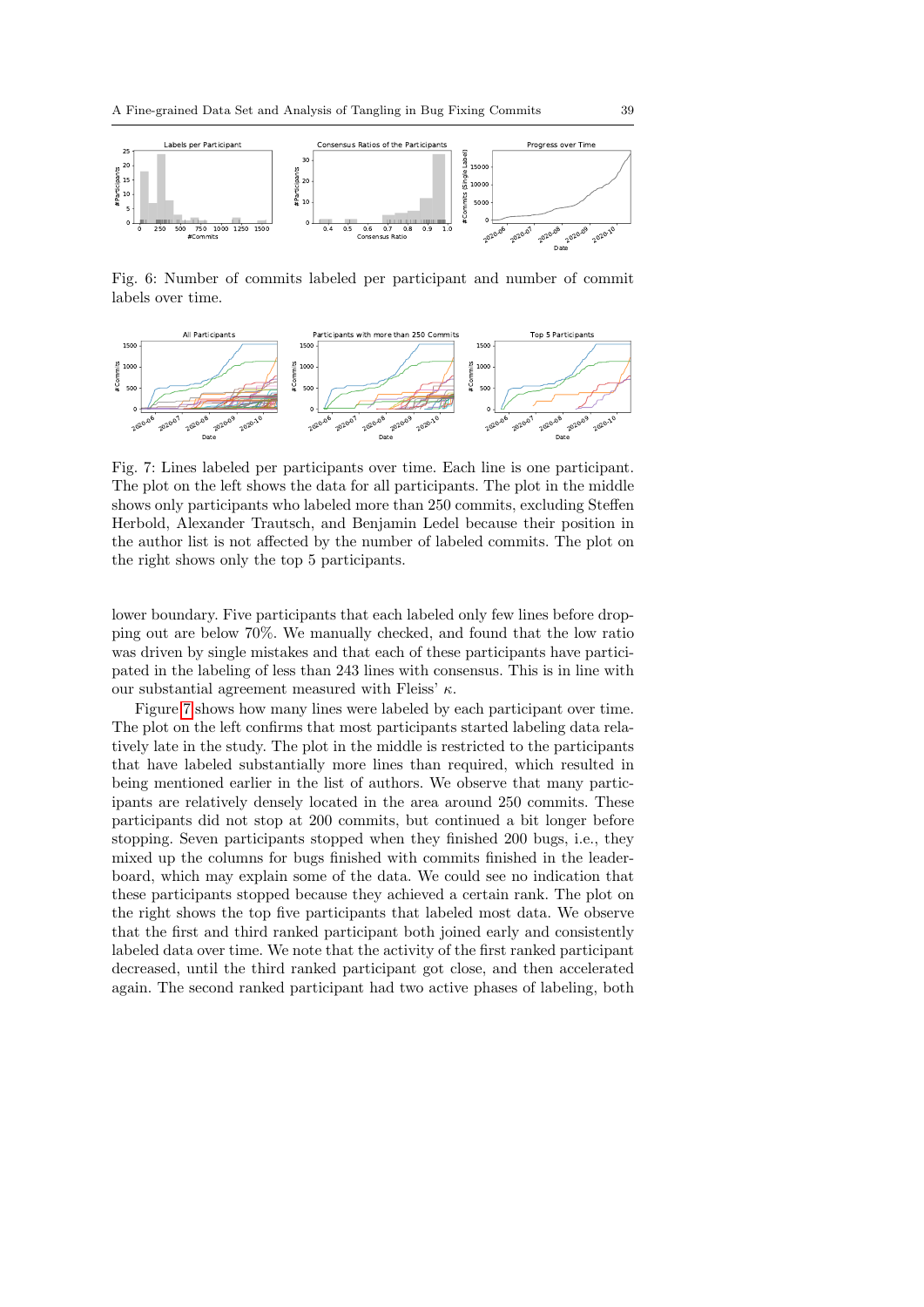

<span id="page-39-0"></span>Fig. 8: Histogram of the answers to the question Q2: Would you have labeled more than 200 commits, if the authors would have been ordered randomly instead of by the number of commits labeled? 14 participants out of 26 with at least 250 commits answered this question.

of which have over 500 labeled commits. From the data, we believe that achieving the second rank over all may have been the motivation for labeling here. The most obvious example of the potential impact of the gamification on activity are the fourth and fifth ranked participants. The fourth ranked stopped labeling, until they were overtaken by the fifth ranked participant, then both changed places a couple of times, before the fourth ranked participant prevailed and stayed on the fourth rank. Overall, we believe that the line plot indicates these five participants were motivated by the gamification to label substantially more. Overall, these five participants labeled 5,467 commits, i.e., produced 5.4 times more data than was minimally required by them.

Figure [8](#page-39-0) shows the results of our question if participants with at least 250 commits would have labeled more than 200 commits, if the author order would have been random. The survey indicates that most participants did not care about the gamification element, which is in line with the label data we observed. However, we also see that three participants answered with "No", i.e., they were definitively motivated by the gamification and would have labeled less data otherwise. Another three answered with "Unsure", i.e., they were also motivated by the gamification, but would possibly still have labeled the same amount of data otherwise. Thus, the gamification increased the amount of effort invested in this study for three to six participants, i.e., participants were motivated by the gamification. This means that between 7% and 13% of the recruited participants<sup>[19](#page-39-1)</sup> who fulfilled the criteria for co-authorship were motivated by the gamification.

#### 5.2 Discussion of RQ2

Our data yields relatively clear results. While only between 7% and 13% of participants labeled more data due to the gamification element, the impact of this was still strong. The five participants that invested the most effort labeled 5,467 commits, which is roughly the same amount of data as the 24 participants who labeled at least 200 commits and are closest to 200 commits.

<span id="page-39-1"></span><sup>19</sup> Not counting the three principal investigators Steffen Herbold, Alexander Trautsch and Benjamin Ledel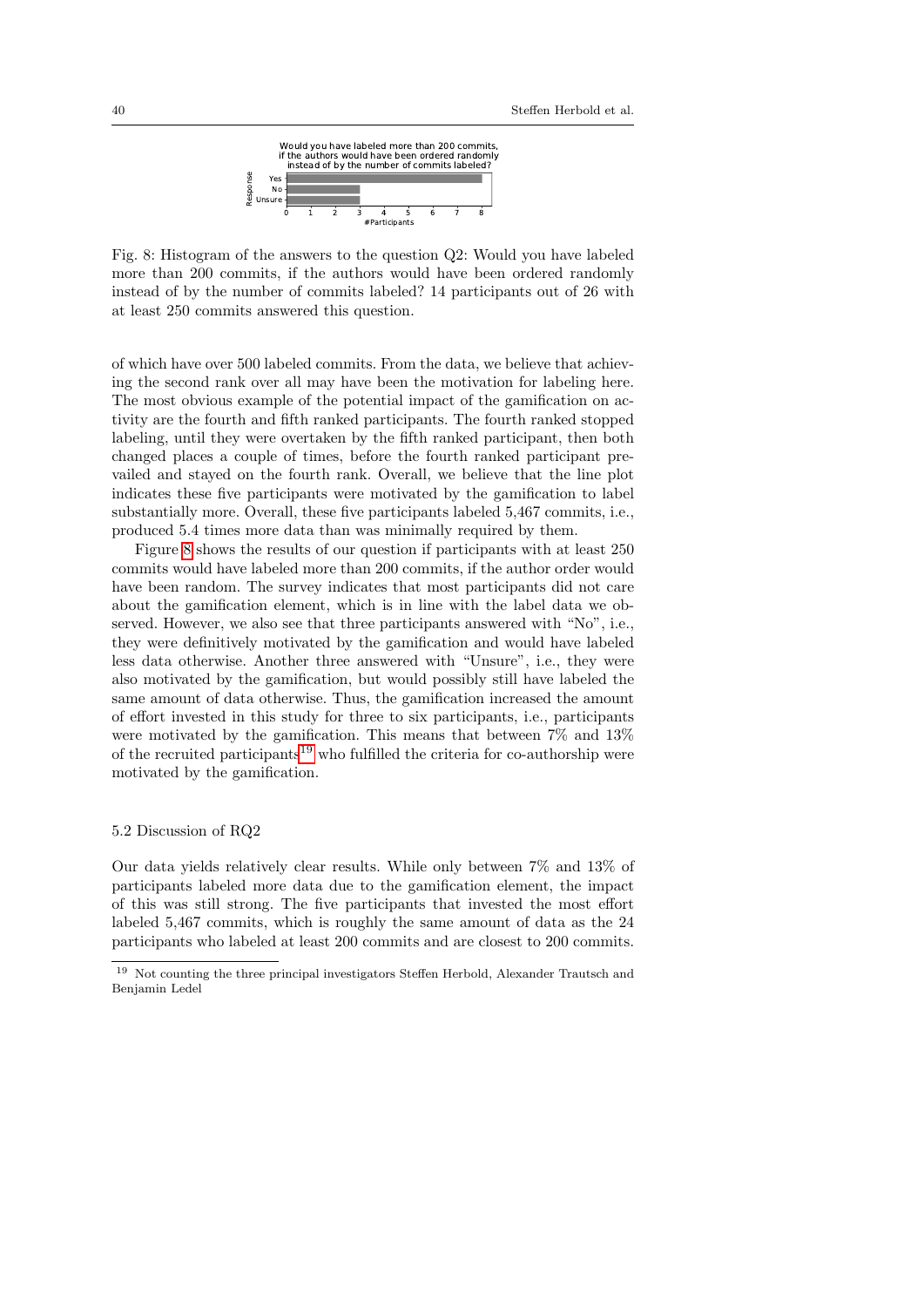A risk of this gamification is that this could negatively affect the reliability of our results, e.g., the participants who labeled most data would be sloppy. However, this was not the case, i.e., the consensus ratios are consistently high and, hence, independent of the amount of commits that were labeled. While we have no data to support this, our requirements of a minimal consensus ratio for co-authors may have prevented a potential negative impact of the gamification, because the penalty for sloppiness would have been severe. In summary, we have the following results for RQ2.

We fail to reject H3 and believe that motivating researchers to invest more effort through gamification is worthwhile, even if only a minority is motivated.

## <span id="page-40-0"></span>6 Threats to Validity

We report the threats to the validity of our work following the classification by [Cook et al.](#page-46-9) [\(1979\)](#page-46-9) suggested for software engineering by [Wohlin et al.](#page-50-12) [\(2012\)](#page-50-12). Additionally, we discuss the reliability as suggested by [Runeson and](#page-49-11)  $H\ddot{o}st$  [\(2009\)](#page-49-11).

#### 6.1 Construct Validity

There are several threats to the validity of our research construct. We differentiate not only between bug fixing lines and other lines, but use a more detailed differentiation of changes into whitespaces only, documentation changes, test changes, refactorings, and unrelated improvements. This could have influenced our results. Most notably, this could have inflated the number of lines without consensus. We counter this threat by differentiating between lines without consensus with at least one bug fix label, and other lines without consensus.

Another potential problem is our assumption that minority votes are random mistakes and that random mistakes follow a binomial distribution. However, we believe that unless the mistakes follow a binomial distribution, i.e., are the result of repeated independent Bernoulli experiments, they are not truly random. Our data indicates that there is support for this hypothesis, i.e., that there are also many active disagreements, but that these are unlikely to be in cases where we have consensus.

We also ignore a potential learning curve of participants for our evaluation of mistakes and, therefore, cannot rule out that the amount of mistakes decreases over time. We mitigate these issues through the five tutorial bugs that all participants had to label at the beginning, which provides not only a training for the tool usage, but possibly also flattens the learning curve for the bug labeling.

Furthermore, the participants may have accepted pre-labeled lines without checking if the heuristic pre-labeling was correct. We mitigated this bias by advising all participants to be skeptical of the pre-labels and carefully check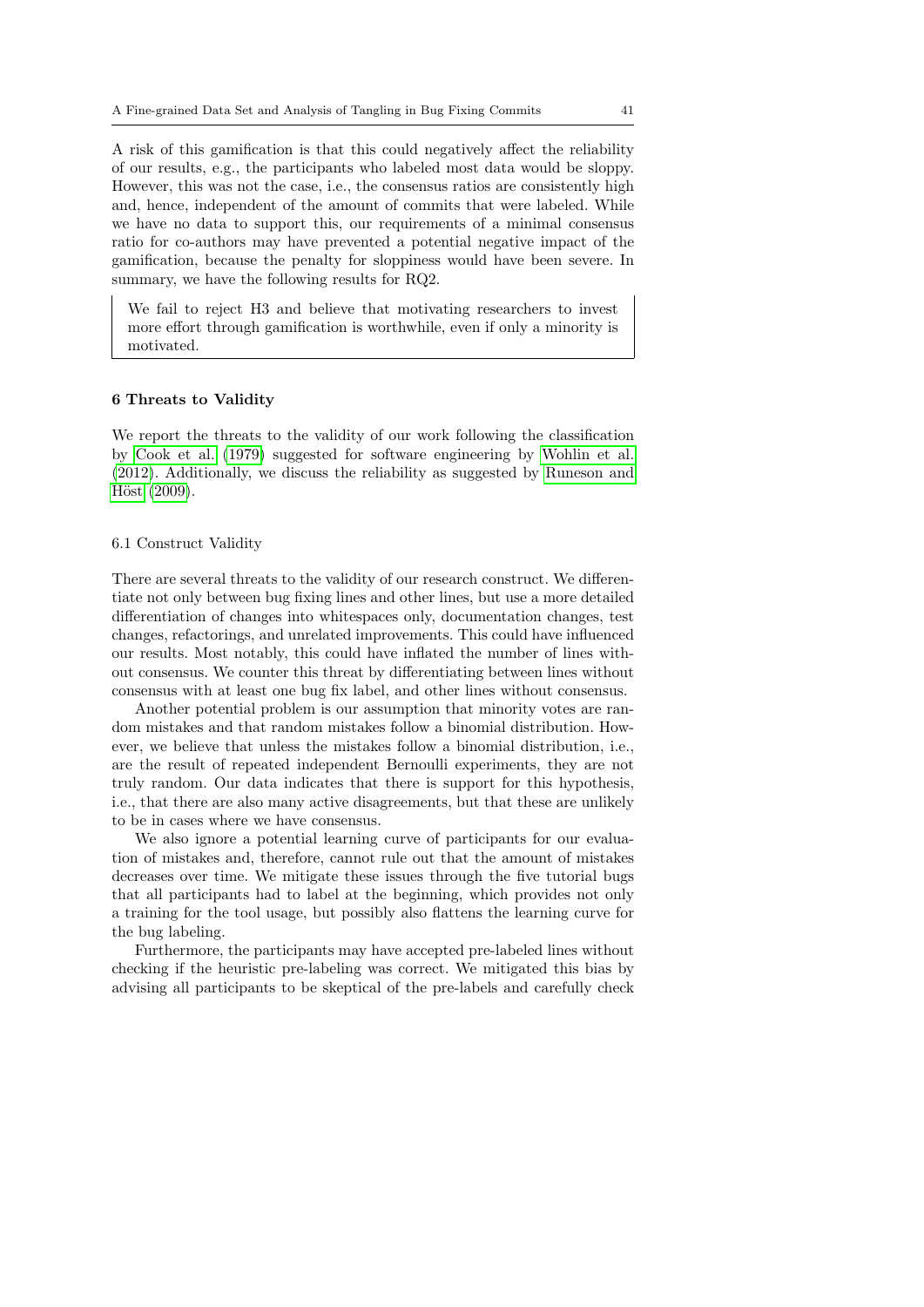them, as they are only hints. The disagreements with the refactoring pre-labels indicate that participants were indeed skeptical and did not accept pre-labeled lines without checking. While all projects use Java as the main programming language, some projects also use additional languages, which means we may slightly underestimate the amount of production code.

The results regarding the gamification may be untrustworthy, because the participants were fully aware that this would be analyzed. Thus, a participant could have, e.g., avoided to label more data, if they wanted to show that gamification is ineffective, or labeled more data, if they wanted to show that gamification is effective. We have no way to counter this threat, since not revealing this aspect of the analysis as part of the pre-registered study protocol would not have been in line with our open science approach<sup>[20](#page-41-0)</sup> and be ethically questionable. Instead, we rely on our participants, who are mostly researchers, to act ethical and not intentionally modify our data through such actions. Additionally, one may argue that authorship order is not really gamification, because the reward is not a game element, but rather an impact on the real world. Gamification elements that would have no tanglible real world benefit, e.g., badges that could be earned while labeling, may lead to different results.

Similarly, the participants who answered the questions regarding the estimation of the lines where they were unsure or if they would have labeled more than 200 commits if the author order would have been randomized were effectively answered by the authors of this article. Thus, we could have constructed the results in a way to support our findings. Again, we can only rely on the ethical behavior of all participants but want to note that, in the end, any anonymous survey has similar risks. Moreover, we see no benefit for anybody from answering the questions incorrectly.

Finally, there were several opportunities for additional surveys among the participants, e.g., to directly ask specific participants if the gamification was a motivating factor or if they followed the provided guidance in specific aspects. We decided against this because this was not part of the pre-registered protocol and such questions could put participants into ethically problematic situations, e.g., because they may feel that stating that they were driven by curiosity instead of benefit would be beneficial. This is just hypothetical, but we still want to avoid such situations.

## 6.2 Conclusion Validity

There are no threats to the conclusion validity of our study. All statistical tests are suitable for our data, we correct our results to err on the side of caution, and the pre-registration ensured that we did not tailor our statistical analysis in a way to articifially find coincidental results, e.g., through subgroup analysis.

<span id="page-41-0"></span><sup>20</sup> Pre-registration, all tools are open source, all data publicly available.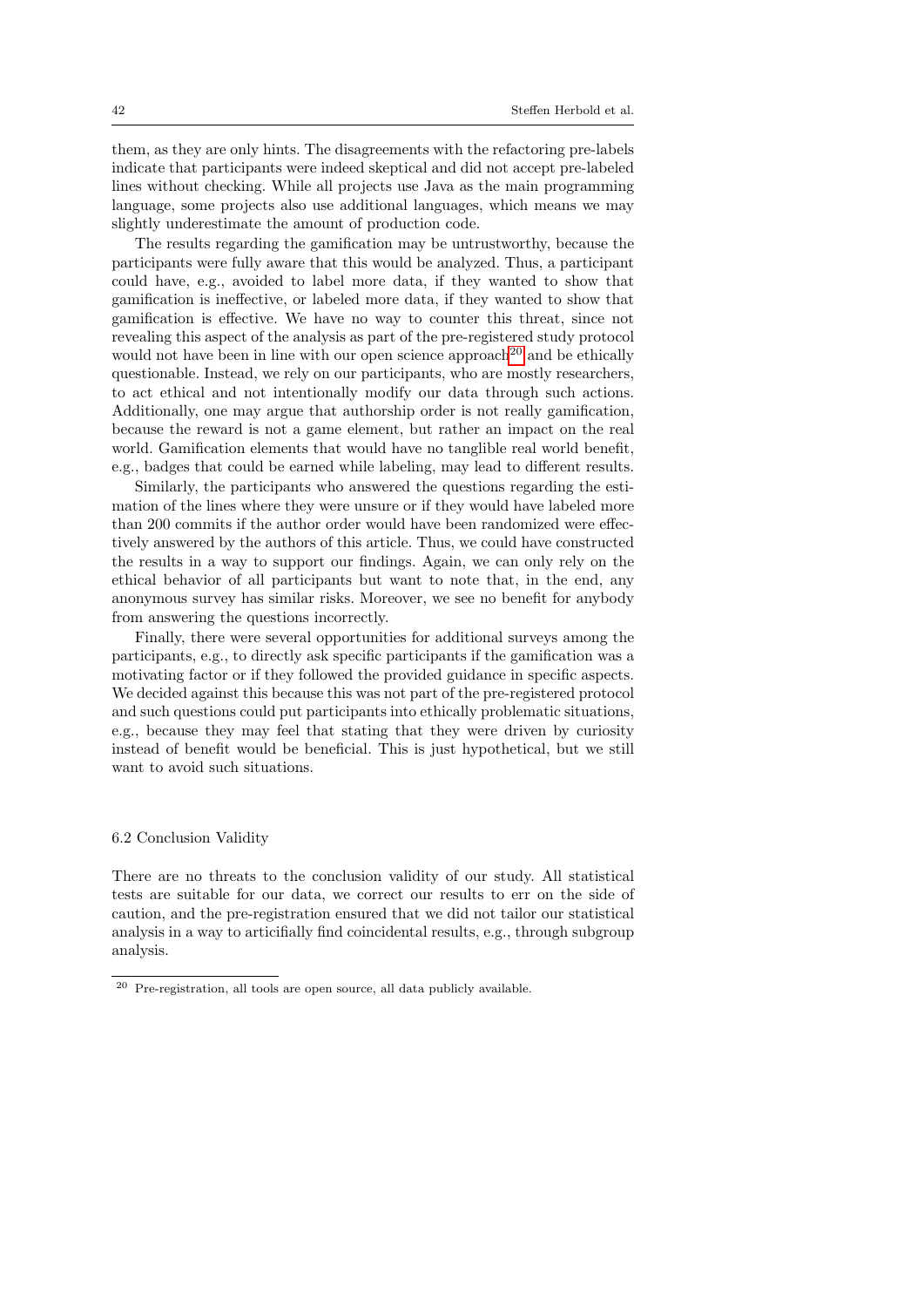#### 6.3 Internal Validity

The main threat to the internal validity of our work is that our analysis of percentages of change types per commit could be misleading, because the distribution of the percentages is not mainly driven by tangling, but by a different factor. The only such factor that we consider to be a major threat is the size: larger commits could be more difficult to label and, hence, have a different distribution of mislabels. Moreover, larger commits could indicate that not only the bug was fixed, but that there are many tangled changes. Similar arguments can be used for the number of commits used to fix a bug. Figure [9](#page-43-0) explores the relationship between the number of changed lines, as well as the number of commits and the percentage of bug fixing lines, respectively the lines without consensus. Both plots reveal that there is no pattern within the data that is related to the size and that no clear correlation is visible. We find very weak linear correlations that are significant between the number of lines changed and the ratio of bug fixing lines. However, given the structure of the data, this rather looks like a random effect than a clear pattern. The significance is not relevant in our case, as even weak correlations are significant given our amount of data. Another factor could also be that our results are project dependent. However, since this would be a case of subgroup analysis, we cannot simply extend our study protocol to evaluate this without adding a risk of finding random effects. Moreover, adding this analysis would invalidate one major aspect of pre-registrations, which is to avoid unplanned subgroup analysis.

Our decision to label data on a line level and not the character or statement level may affect the validity of our conclusions. In case changes are tangled within the same line, this is not detected by our labeling, since we advised participants to label lines as bug fixing in that case.<sup>[21](#page-42-0)</sup> However, such changes are very rare, as this requires not only lines with multiple concerns, but also that these different concerns are modified within the same commit, such that at least one modification is not part of the bug fix. While we do not have data on how often exactly that was the case, our participants reported that this happened only rarely. Thus, any noise we missed this way is likely to have only a negligible effect on our results.

Another threat to the internal validity is that we may underestimate the ability of researchers to achieve consensus on tangling. More training, e.g., on how to use the labeling tool or how to deal with special cases could improve the consensus among participants in future studies. Moreover, our study design does not include a disagreement resolution phase, where participants can discuss to resolve disagreements. We opted against such a phase due to the scale of our analysis, but hope that one of the aspects of future work is to gain further insights into disagreements, including their potential resolution.

Participants may have missed the gamification aspect in the study protocol and, hence, were not aware of how the author ranking would be determined.

<span id="page-42-0"></span> $^{21}$  Within the FAQ on [https://smartshark.github.io/msr20](https://smartshark.github.io/msr20_registered_report/)\_registered\_report/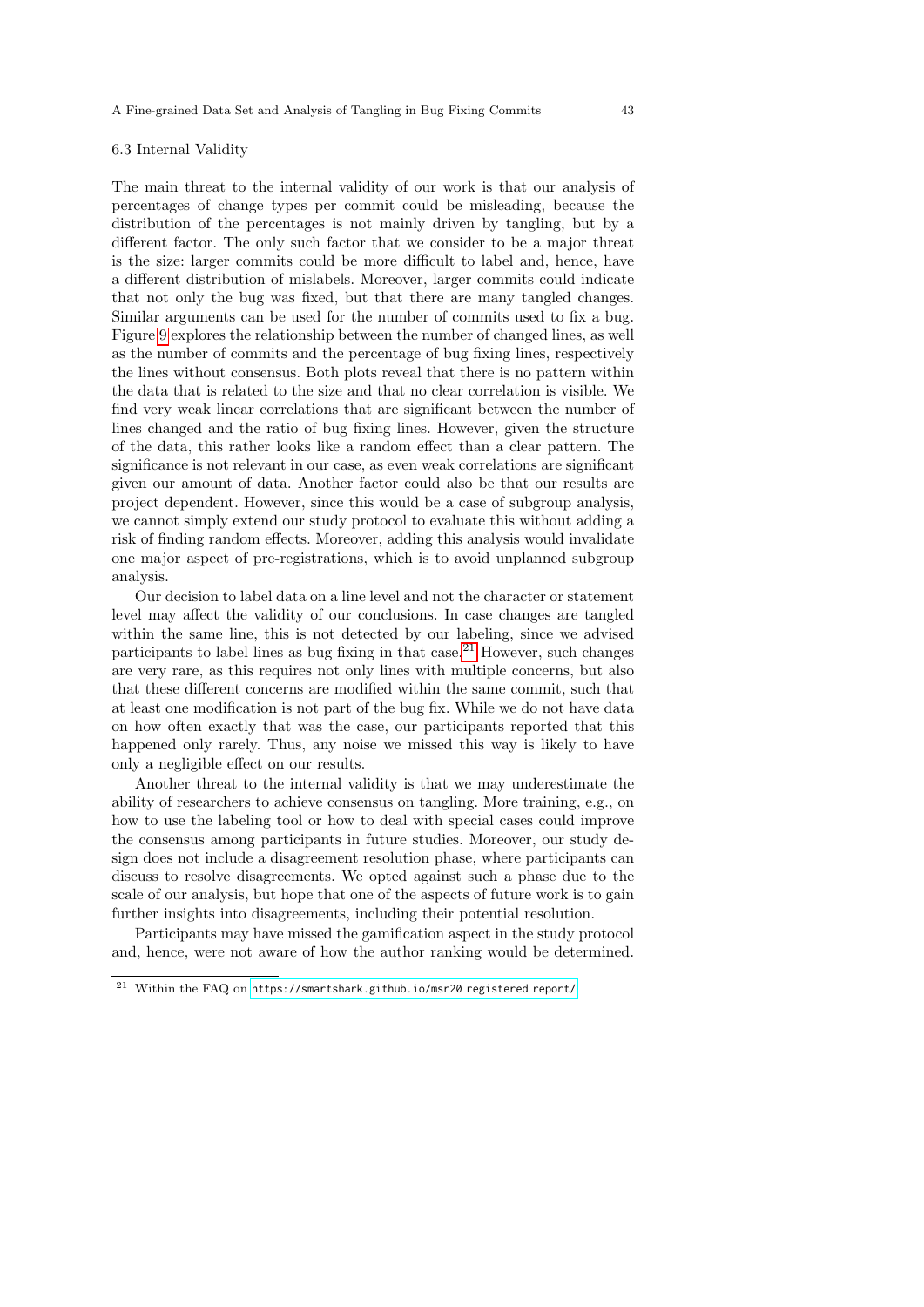<span id="page-43-0"></span>

Fig. 9: Relationship between the number of lines changed in production code files and the percentage of bug fixing lines and lines without consensus. The line indicates the regression line for a linear relationship between the variables, the r-value is Pearson's correlation coefficient [Kirch](#page-48-12) [\(2008\)](#page-48-12). The correlations are significant with  $p < 0.01$  for all values. The regression line has a curve in the upper plots, due to the logarithmic scale of the y-axis.

This could affect our conclusions regarding the impact of the gamification. However, missing the gamification aspect should only lead to underestimating the impact of the gamification, which means that our results should at least be reliable as a lower boundary. Moreover, participants may have labeled more than 200 commits, because the leaderboard was only updated once a day and they did not notice they passed 200 commits until the next day. However, our data indicates that if this was the case, this only led to a small amount of additional effort, i.e., at most 50 commits.

#### 6.4 External Validity

Due to our restriction to mature Java software, our results may not generalize to other languages or software with less mature development processes than those of the Apache projects. Moreover, the sample of projects may not be representative for mature Java projects as well, as we did not conduct random sampling, but re-used data from [Herbold et al.](#page-47-6) [\(2019\)](#page-47-6) who used a purposive sampling approach [\(Patton, 2014\)](#page-49-12). However, [Baltes and Ralph](#page-46-4) [\(2020\)](#page-46-4) argue that well-done purposive sampling should also yield generalizable results. Moreover, our analysis was done on open source projects. While there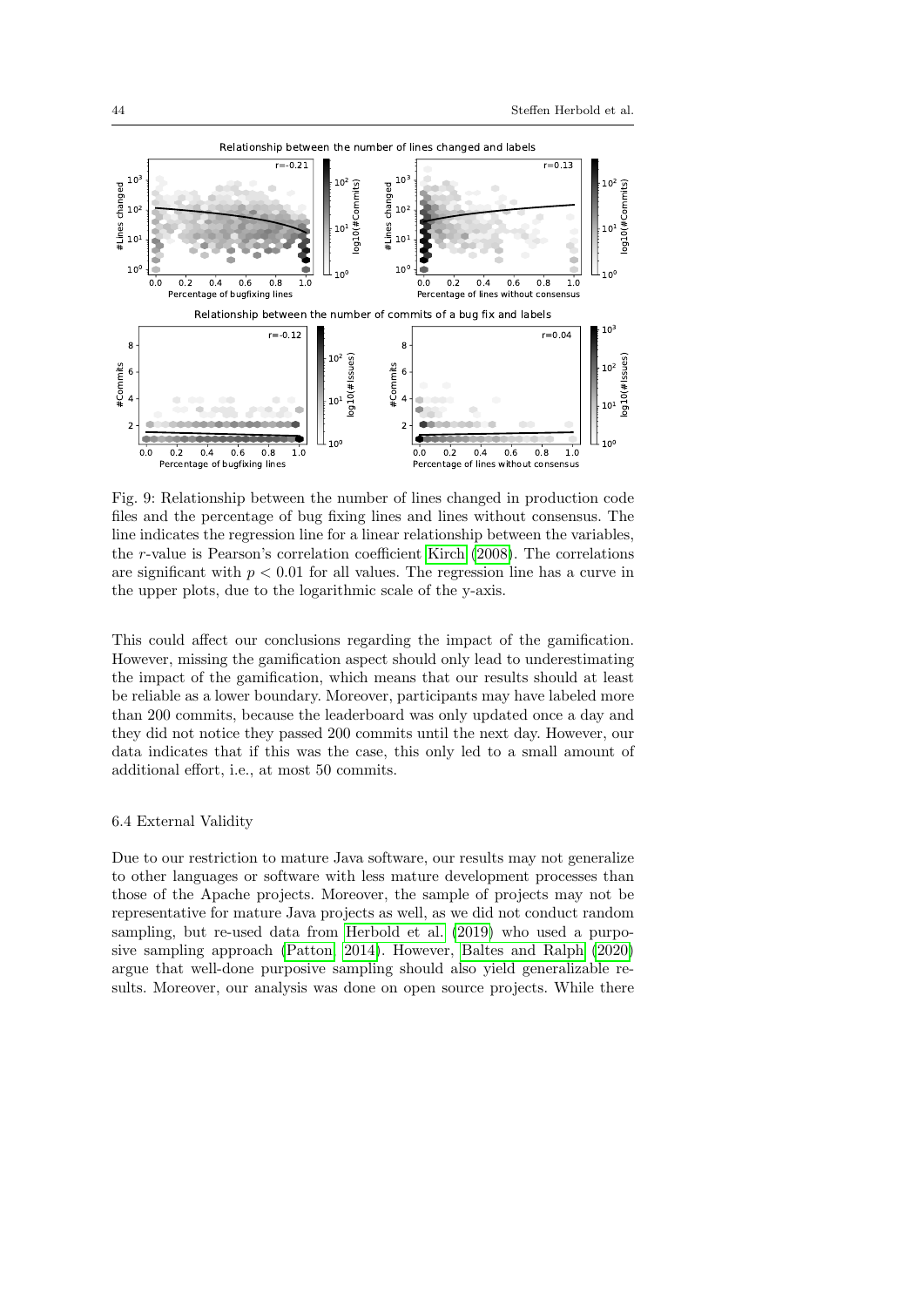are many industrial contributors in the projects we studied, our results may not generalize to closed source software.

#### 6.5 Reliability

We cannot rule out that the results of our study are due to the participants we recruited as fellow researchers. However, our participants are very diverse: they are working on all continents except Africa and Antarctica, the experience ranges from graduate students to full professors, and from a couple of years of development to several decades. Regardless of this, the overall consensus ratios are relatively high for all participants and Fleiss'  $\kappa$  indicates substantial agreement among our participants.

#### <span id="page-44-0"></span>7 Conclusion

We now conclude our article with a short summary and an outlook on possible future work on the topic.

#### 7.1 Summary

Our study shows that tangled commits have a high prevalence. While we found that most tangling is benign and can be identified by current heuristics, there is also problematic tangling that could lead to up to 47% of noise in data sets without manual intervention. We found that the identification of tangled commits is possible in general, but also that random errors have to be accounted for through multiple labels. We also found that there are about 14% of lines in production code files where participants actively disagree with each other, which we see as an indication that these lines are especially difficult to label. Overall, our study showed that tangling is a serious threat for research on bugs based on repository mining that should always be considered, at least to assess the noise which may be caused by the tangling.

#### 7.2 Future Work

There are many opportunities for future work, many of them enabled directly by the data we generated: the data can be used as accurate data for program repair, bug localization, defect prediction, but also other aspects like the assessment of the relation between static analysis warnings or technical debt and bugs. Moreover, many studies were conducted with tangled data. If and how this affected the research results requires further attention. Based on prior work by [Herzig et al.](#page-47-4) [\(2016\)](#page-47-4) and [Mills et al.](#page-49-2) [\(2020\)](#page-49-2) there are already indications that tangling may have a significant impact on results. These are just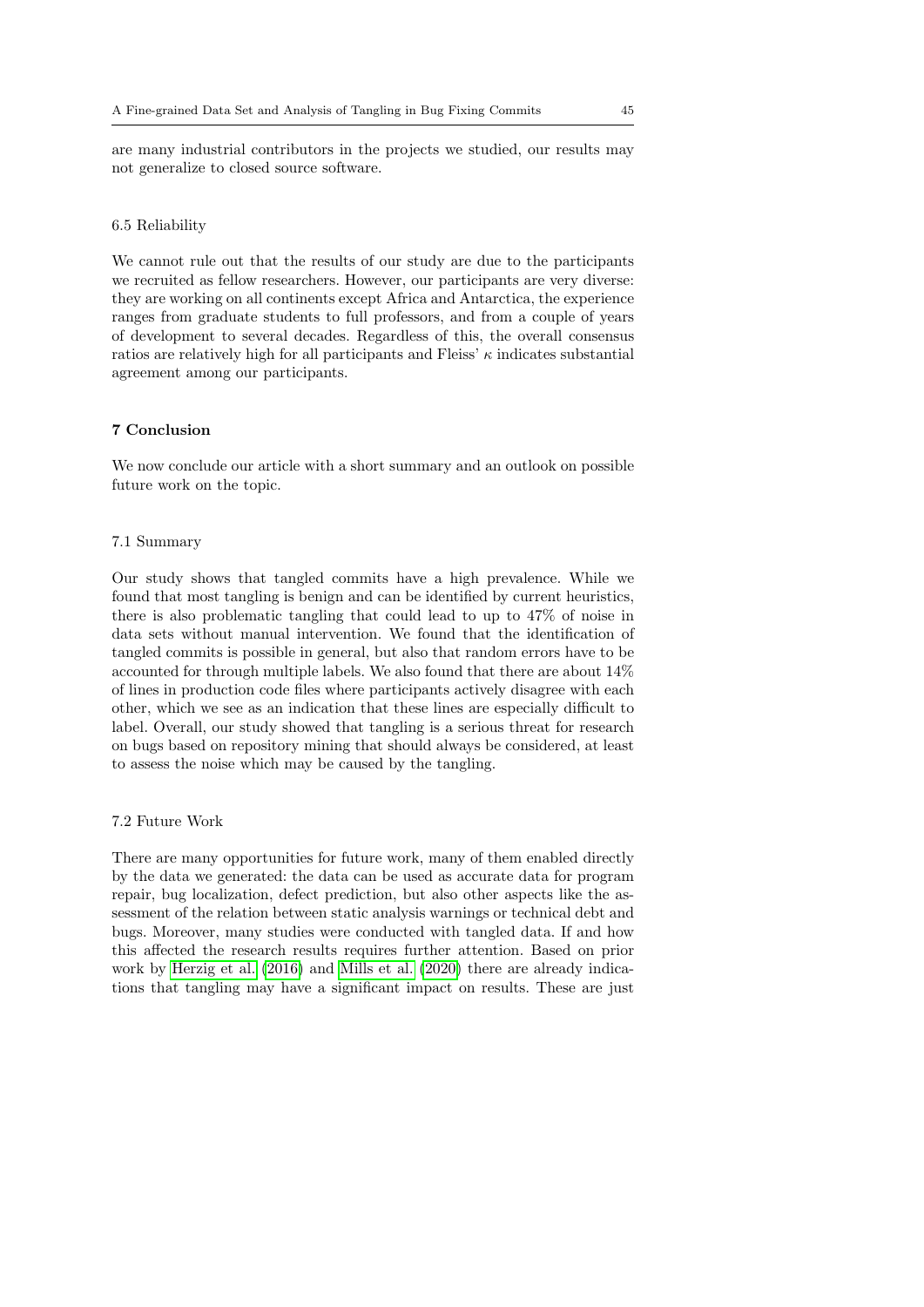some examples of use cases for this data and we fully expect the community to have many more good ideas.

Moreover, while we have advanced our understanding of tangled commits, there are still important issues which we do not yet understand and that are out of scope of our study. Some of these aspects can be analyzed with the help of our data. For example, lines without consensus could undergo further inspection to understand why no consensus was achieved. Through this, we may not only get a better understanding of tangling, but possibly also about program comprehension. For example, small bug fixes without consensus could be an indicator that even small changes may be hard to understand, which in turn could indicate that this may be because the concept of atoms of confusion does not only apply to  $C/C++$  [\(Gopstein et al., 2018\)](#page-47-14), but also to Java. Benign tangling could also undergo further scrutiny: how many tangled documentation or test changes are directly related to the bug fix and how many are completely unrelated. This could also be correlated with other factors, e.g., to understand when code documentation must be updated as part of bug fixes to avoid outdated documentation.

However, there are also aspects of tangling, which should not or cannot be studied on our data. For example, how the prevalence of tangling commits varies between projects and which factors influence the degree of tangling in a project. While our data could certainly be used to derive hypothesis for this, independent data must be used to evaluate these hypotheses as this would be a case of post-hoc subgroup analysis that could lead to overinterpretation of results that are actually non-reproducible random effects. Another gap in our knowledge is tangling beyond bug fixing commits, for which we still only have limited knowledge. Moreover, while we do not see any reason why tangling should be different in other programming languages, we also have no data to support that our results generalize beyond Java. Similarly, it is unclear how our results translate to closed source development, that possibly follows stricter rules regarding the use of issue tracking systems and the implementation of changes, which could reduce the tangling.

Finally, we note that the research turk was a suitable research method for this study and we look forward to future studies that follow a similar approach. Since even the very basic gamification approach we used was effective, future studies should consider to use more game elements (e.g., badges) and evaluate if they are effective at increasing the participation.

## Acknowledgments

Alexander Trautsch and Benjamin Ledel and the development of the infrastructure required for this research project were funded by DFG Grant 402774445. Ivan Pashchenko was partially funded by the H2020 AssureMOSS project (Grant No. 952647). We thank the cloud team of the GWDG ([https://gwdg.](https://gwdg.de) [de](https://gwdg.de)) that helped us migrate the VisualSHARK to a stronger machine within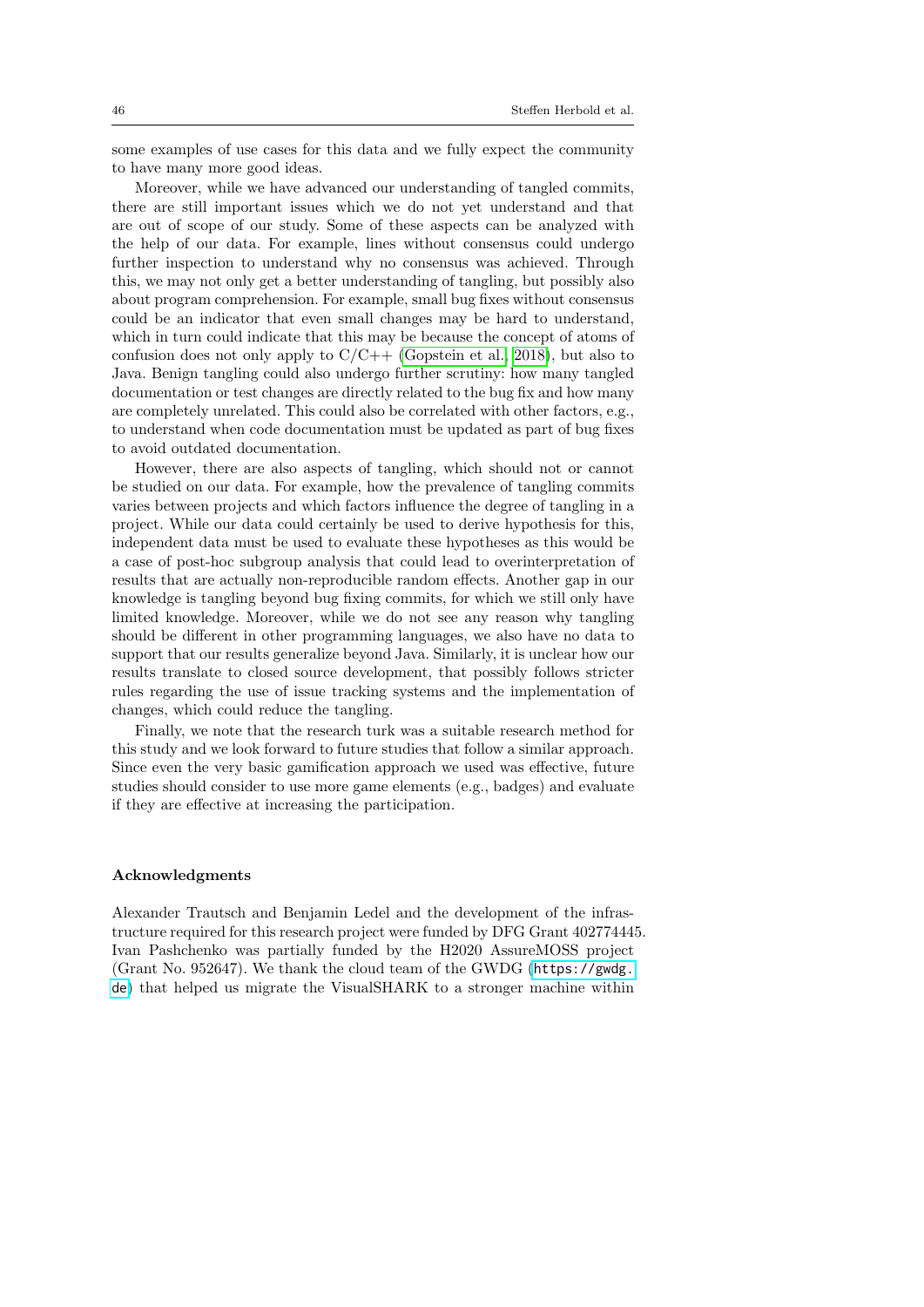a day, to meet the demands of this project once many participants started to label at the same time.

#### Author Contributions

Conceptualization: Steffen Herbold; Methodology: Steffen Herbold, Alexander Trautsch, Benjamin Ledel; Formal analysis and investigation: all authors; Writing - original draft preparation: Steffen Herbold; Writing - review and editing: all authors; Funding acquisition: Steffen Herbold; Resources: Steffen Herbold, Alexander Trautsch, Benjamin Ledel; Supervision: Steffen Herbold; Project administration: Steffen Herbold, Alexander Trautsch; Software: Steffen Herbold, Alexander Trautsch, Benjamin Ledel.

## References

- <span id="page-46-7"></span>Agresti A, Coull BA (1998) Approximate is better than "exact" for interval estimation of binomial proportions. The American Statistician 52(2):119– 126
- <span id="page-46-8"></span>Anderson A, Huttenlocher D, Kleinberg J, Leskovec J (2013) Steering user behavior with badges. In: Proceedings of the 22nd International Conference on World Wide Web, Association for Computing Machinery, New York, NY, USA, WWW '13, p 95–106, DOI 10.1145/2488388.2488398
- <span id="page-46-1"></span>Arima R, Higo Y, Kusumoto S (2018) A study on inappropriately partitioned commits: How much and what kinds of ip commits in java projects? In: Proceedings of the 15th International Conference on Mining Software Repositories, Association for Computing Machinery, New York, NY, USA, MSR '18, p 336–340, DOI 10.1145/3196398.3196406
- <span id="page-46-4"></span>Baltes S, Ralph P (2020) Sampling in software engineering research: A critical review and guidelines. arXiv preprint arXiv:200207764
- <span id="page-46-3"></span>Bissyandé TF, Thung F, Wang S, Lo D, Jiang L, Réveillère L (2013) Empirical evaluation of bug linking. In: 2013 17th European Conference on Software Maintenance and Reengineering, pp 89–98, DOI 10.1109/CSMR.2013.19
- <span id="page-46-6"></span>Brown LD, Cai TT, DasGupta A (2001) Interval estimation for a binomial proportion. Statistical Science 16(2):101–133, DOI 10.1214/ss/1009213286
- <span id="page-46-5"></span>Campbell MJ, Gardner MJ (1988) Calculating confidence intervals for some non-parametric analyses. Br Med J (Clin Res Ed) 296(6634):1454–1456
- <span id="page-46-9"></span>Cook TD, Campbell DT, Day A (1979) Quasi-experimentation: Design & analysis issues for field settings, vol 351. Houghton Mifflin Boston
- <span id="page-46-2"></span>Dias M, Bacchelli A, Gousios G, Cassou D, Ducasse S (2015) Untangling fine-grained code changes. In: 2015 IEEE 22nd International Conference on Software Analysis, Evolution, and Reengineering (SANER), pp 341–350
- <span id="page-46-0"></span>Do H, Elbaum S, Rothermel G (2005) Supporting controlled experimentation with testing techniques: An infrastructure and its potential impact. Empirical Software Engineering 10(4):405–435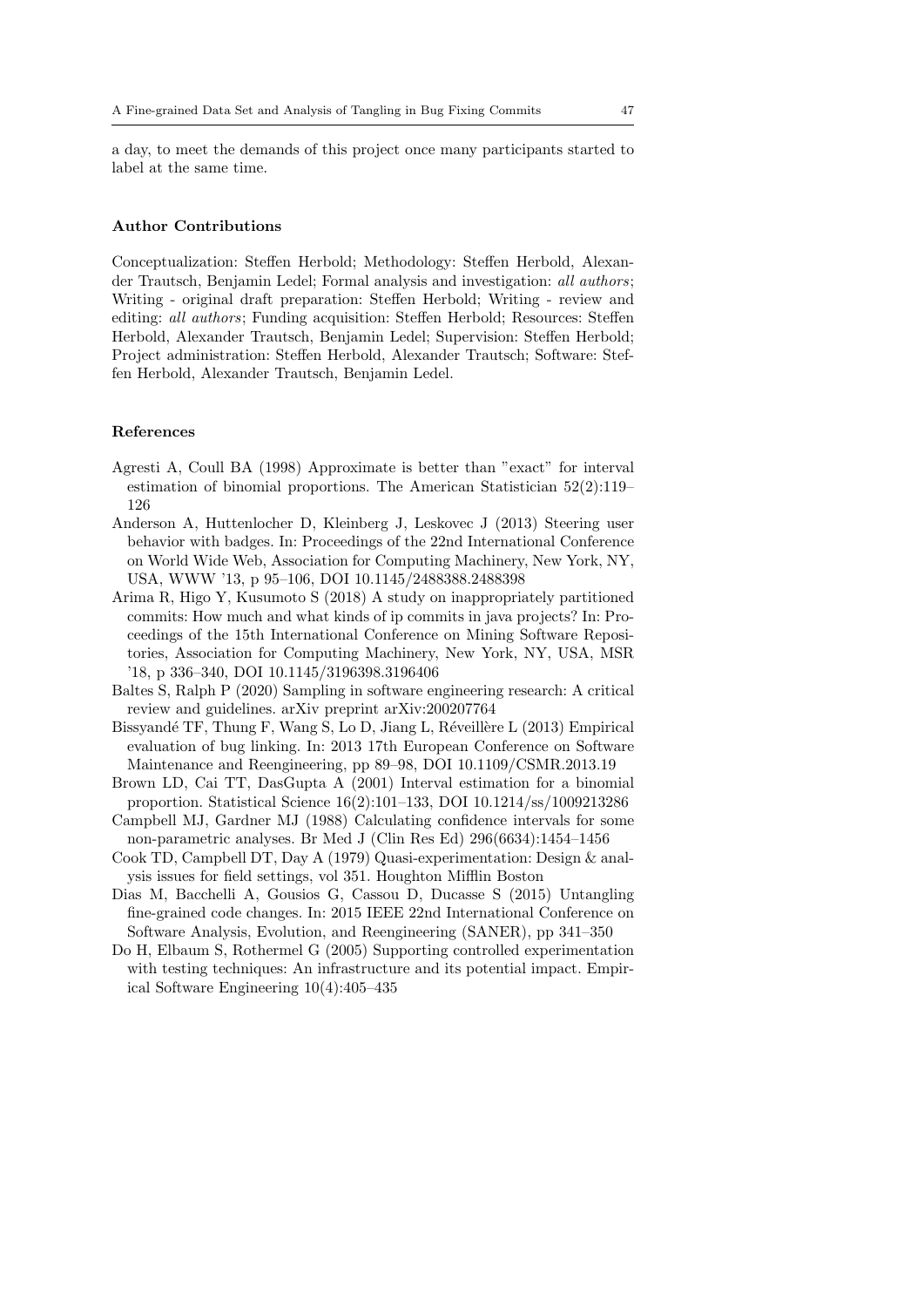- <span id="page-47-13"></span>Dunnett C (1955) A multiple comparison procedure for comparing several treatments with a control. Journal of the American Statistical Association 50(272):1096–1121
- <span id="page-47-12"></span>Fleiss JL (1971) Measuring nominal scale agreement among many raters. Psychological bulletin 76(5):378
- <span id="page-47-0"></span>Gazzola L, Micucci D, Mariani L (2019) Automatic software repair: A survey. IEEE Trans Softw Eng 45(1):34–67
- <span id="page-47-14"></span>Gopstein D, Zhou HH, Frankl P, Cappos J (2018) Prevalence of confusing code in software projects: Atoms of confusion in the wild. In: 2018 IEEE/ACM 15th International Conference on Mining Software Repositories (MSR), pp 281–291
- <span id="page-47-11"></span>Grant S, Betts B (2013) Encouraging user behaviour with achievements: An empirical study. In: Proceedings of the 10th Working Conference on Mining Software Repositories (MSR), IEEE, pp 65–68
- <span id="page-47-7"></span>Gyimesi P, Vancsics B, Stocco A, Mazinanian D, Beszedes A, Ferenc R, Mesbah A (2019) Bugsjs: a benchmark of javascript bugs. In: 2019 12th IEEE Conference on Software Testing, Validation and Verification (ICST), pp 90– 101
- <span id="page-47-8"></span>Herbold S (2020) With registered reports towards large scale data curation. In: Proceedings of the ACM/IEEE 42nd International Conference on Software Engineering: New Ideas and Emerging Results, Association for Computing Machinery, New York, NY, USA, ICSE-NIER '20, p 93–96, DOI 10.1145/ 3377816.3381721
- <span id="page-47-6"></span>Herbold S, Trautsch A, Trautsch F, Ledel B (2019) Issues with SZZ: An empirical assessment of the state of practice of defect prediction data collection. <1911.08938>
- <span id="page-47-9"></span>Herbold S, Trautsch A, Ledel B (2020) Large-scale manual validation of bugfixing changes. DOI 10.17605/OSF.IO/ACNWK, URL <https://osf.io/acnwk>
- <span id="page-47-3"></span>Herzig K, Zeller A (2013) The impact of tangled code changes. In: Proceedings of the 10th Working Conference on Mining Software Repositories, IEEE Press, MSR '13, p 121–130
- <span id="page-47-2"></span>Herzig K, Just S, Zeller A (2013) It's not a bug, it's a feature: How misclassification impacts bug prediction. In: Proceedings of the 2013 International Conference on Software Engineering (ICSE), IEEE
- <span id="page-47-4"></span>Herzig K, Just S, Zeller A (2016) The impact of tangled code changes on defect prediction models. Empirical Software Engineering 21(2):303–336
- <span id="page-47-10"></span>Hindle A, German DM, Holt R (2008) What do large commits tell us? a taxonomical study of large commits. In: Proceedings of the 2008 International Working Conference on Mining Software Repositories, Association for Computing Machinery, New York, NY, USA, MSR '08, p 99–108, DOI 10.1145/1370750.1370773
- <span id="page-47-1"></span>Hosseini S, Turhan B, Gunarathna D (2019) A systematic literature review and meta-analysis on cross project defect prediction. IEEE Transactions on Software Engineering 45(2):111–147
- <span id="page-47-5"></span>Hutchins M, Foster H, Goradia T, Ostrand T (1994) Experiments on the effectiveness of dataflow- and control-flow-based test adequacy criteria. In: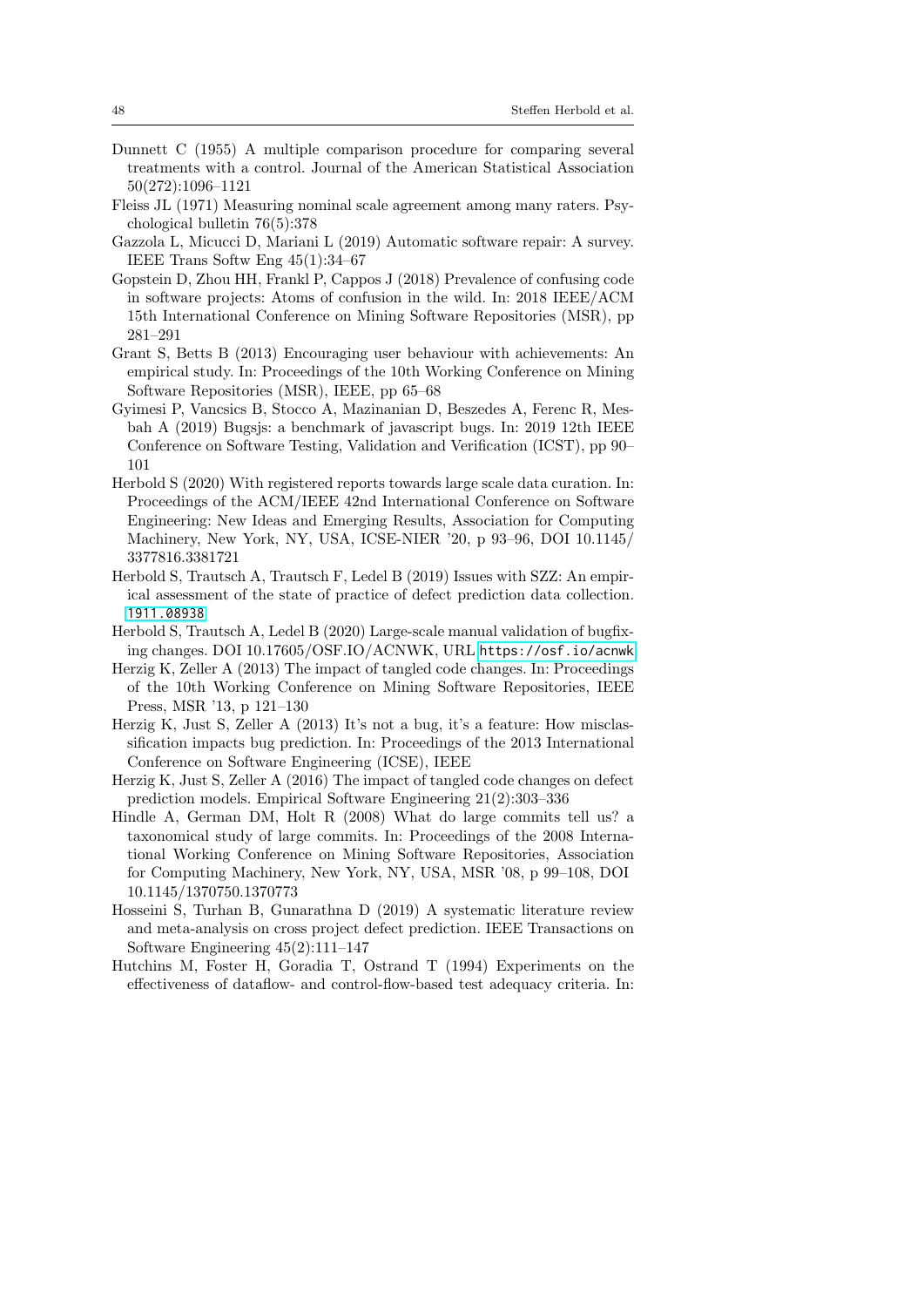Proceedings of 16th International Conference on Software Engineering, pp 191–200

- <span id="page-48-3"></span>Jia Y, Harman M (2011) An analysis and survey of the development of mutation testing. IEEE Transactions on Software Engineering 37(5):649–678
- <span id="page-48-6"></span>Just R, Jalali D, Ernst MD (2014) Defects4j: A database of existing faults to enable controlled testing studies for java programs. In: Proceedings of the 2014 International Symposium on Software Testing and Analysis, Association for Computing Machinery, New York, NY, USA, ISSTA 2014, p 437–440, DOI 10.1145/2610384.2628055
- <span id="page-48-11"></span>Kamei Y, Shihab E, Adams B, Hassan AE, Mockus A, Sinha A, Ubayashi N (2013) A large-scale empirical study of just-in-time quality assurance. IEEE Transactions on Software Engineering 39(6):757–773
- <span id="page-48-8"></span>Kawrykow D, Robillard MP (2011) Non-essential changes in version histories. In: Proceedings of the 2011 33rd International Conference on Software Engineering (ICSE), pp 351–360
- <span id="page-48-9"></span>Kiczales G, Lamping J, Mendhekar A, Maeda C, Lopes C, Loingtier JM, Irwin J (1997) Aspect-oriented programming. In: Proceedings of the European Conference on Object-Oriented Programming (ECOOP), Springer, pp 220– 242
- <span id="page-48-5"></span>Kim S, Zimmermann T, Pan K, Jr Whitehead EJ (2006) Automatic identification of bug-introducing changes. In: Proceedings of the 21st IEEE/ACM International Conference on Automated Software Engineering (ASE), pp 81–90, DOI 10.1109/ASE.2006.23
- <span id="page-48-12"></span>Kirch W (ed) (2008) Pearson's Correlation Coefficient, Springer Netherlands, Dordrecht, pp 1090–1091. DOI 10.1007/978-1-4020-5614-7 2569
- <span id="page-48-0"></span>Kirinuki H, Higo Y, Hotta K, Kusumoto S (2014) Hey! are you committing tangled changes? In: Proceedings of the 22nd International Conference on Program Comprehension, Association for Computing Machinery, New York, NY, USA, ICPC 2014, p 262–265, DOI 10.1145/2597008.2597798
- <span id="page-48-2"></span>Kirinuki H, Higo Y, Hotta K, Kusumoto S (2016) Splitting commits via past code changes. In: Proceedings of the 2016 23rd Asia-Pacific Software Engineering Conference (APSEC), pp 129–136
- <span id="page-48-1"></span>Kochhar PS, Tian Y, Lo D (2014) Potential biases in bug localization: Do they matter? In: Proceedings of the 29th ACM/IEEE International Conference on Automated Software Engineering, Association for Computing Machinery, New York, NY, USA, ASE '14, p 803–814, DOI 10.1145/2642937.2642997
- <span id="page-48-7"></span>Kreutzer P, Dotzler G, Ring M, Eskofier BM, Philippsen M (2016) Automatic clustering of code changes. In: Proceedings of the 2016 IEEE/ACM 13th Working Conference on Mining Software Repositories (MSR), pp 61–72
- <span id="page-48-10"></span>Landis JR, Koch GG (1977) The measurement of observer agreement for categorical data. Biometrics 33(1):159–174
- <span id="page-48-4"></span>Le Goues C, Holtschulte N, Smith EK, Brun Y, Devanbu P, Forrest S, Weimer W (2015) The ManyBugs and IntroClass Benchmarks for Automated Repair of C Programs. IEEE Transactions on Software Engineering 41(12):1236– 1256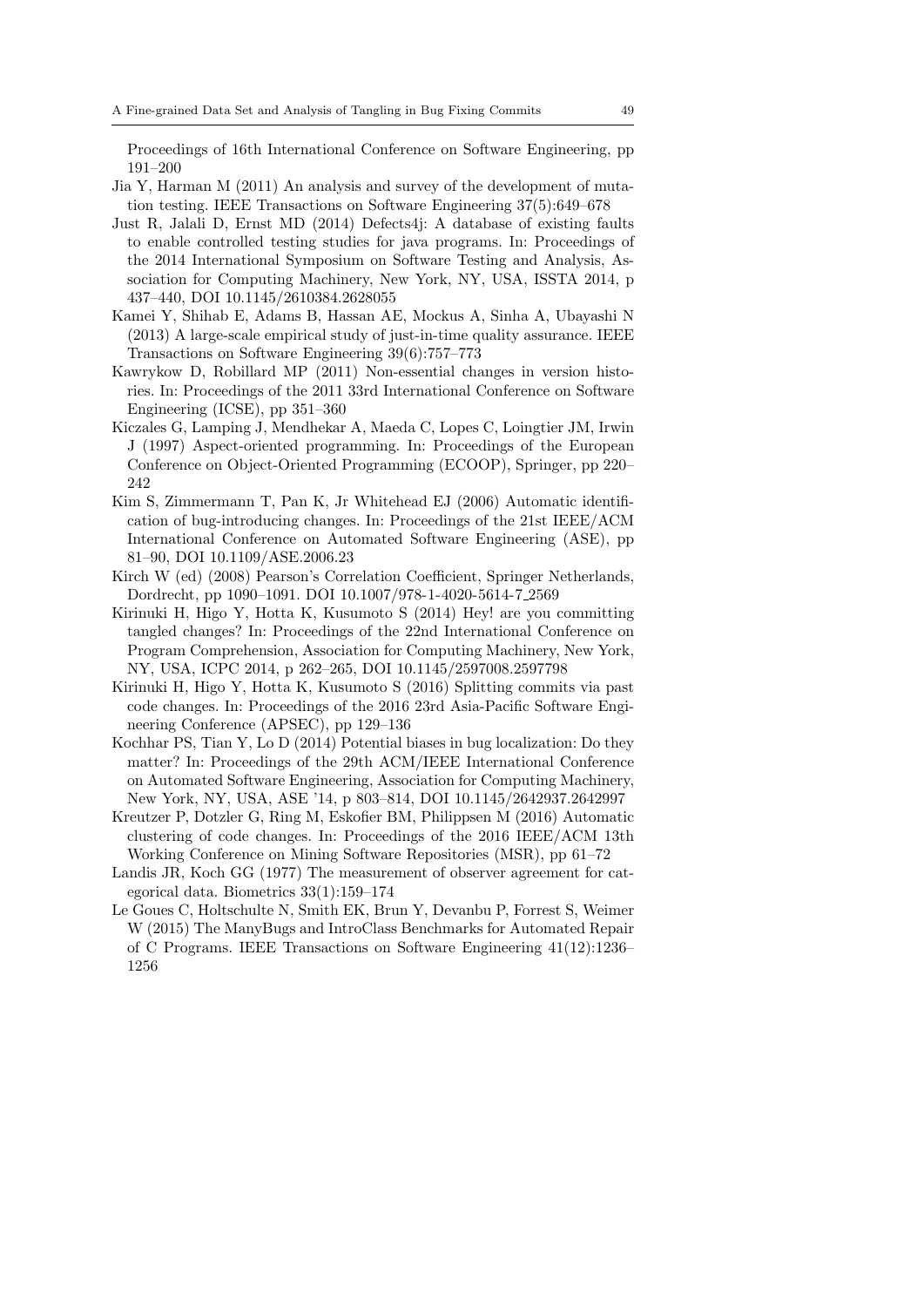- <span id="page-49-9"></span>Li Y, Wang S, Nguyen TN (2020) Dlfix: Context-based code transformation learning for automated program repair. In: Proceedings of the ACM/IEEE 42nd International Conference on Software Engineering, Association for Computing Machinery, New York, NY, USA, ICSE '20, p 602–614, DOI 10. 1145/3377811.3380345, URL <https://doi.org/10.1145/3377811.3380345>
- <span id="page-49-10"></span>Martinez M, Durieux T, Sommerard R, Xuan J, Monperrus M (2016) Automatic repair of real bugs in java: a large-scale experiment on the defects4j dataset. Empirical Software Engineering 22(4):1936–1964, DOI 10.1007/ s10664-016-9470-4, URL <https://doi.org/10.1007/s10664-016-9470-4>
- <span id="page-49-0"></span>Mills C, Pantiuchina J, Parra E, Bavota G, Haiduc S (2018) Are bug reports enough for text retrieval-based bug localization? In: Proceedings of the IEEE International Conference on Software Maintenance and Evolution (ICSME), pp 381–392
- <span id="page-49-2"></span>Mills C, Parra E, Pantiuchina J, Bavota G, Haiduc S (2020) On the relationship between bug reports and queries for text retrieval-based bug localization. Empirical Software Engineering pp 1–42
- <span id="page-49-5"></span>Neto EC, da Costa DA, Kulesza U (2018) The impact of refactoring changes on the SZZ algorithm: An empirical study. In: Proceedings of the 2018 IEEE 25th International Conference on Software Analysis, Evolution and Reengineering (SANER), pp 380–390, DOI 10.1109/SANER.2018.8330225
- <span id="page-49-1"></span>Nguyen HA, Nguyen AT, Nguyen TN (2013) Filtering noise in mixed-purpose fixing commits to improve defect prediction and localization. In: Proceedings of the 2013 IEEE 24th International Symposium on Software Reliability Engineering (ISSRE), IEEE, pp 138–147
- <span id="page-49-6"></span>Pârtachi P, Dash S, Allamanis M, Barr E (2020) Flexeme: Untangling commits using lexical flows. In: Proceedings of the 2020 ACM Joint European Software Engineering Conference and Symposium on the Foundations of Software Engineering, ACM, ESEC/FSE 2020
- <span id="page-49-12"></span>Patton MQ (2014) Qualitative research & evaluation methods: Integrating theory and practice. Sage publications
- <span id="page-49-8"></span>Podsakoff PM, MacKenzie SB, Lee JY, Podsakoff NP (2003) Common method biases in behavioral research: a critical review of the literature and recommended remedies. Journal of applied psychology 88(5):879
- <span id="page-49-3"></span>Rodríguez-Pérez G, Robles G, Serebrenik A, Zaidman A, Germán DM, Gonzalez-Barahona JM (2020) How bugs are born: a model to identify how bugs are introduced in software components. Empirical Software Engineering 25(2):1294–1340, DOI 10.1007/s10664-019-09781-y
- <span id="page-49-11"></span>Runeson P, Höst M (2009) Guidelines for conducting and reporting case study research in software engineering. Empirical Software Engineering 14(2):131– 164
- <span id="page-49-4"></span>Saha R, Lyu Y, Lam W, Yoshida H, Prasad M (2018) Bugs.jar: A largescale, diverse dataset of real-world java bugs. In: Proceedings of the 2018 IEEE/ACM 15th International Conference on Mining Software Repositories (MSR), pp 10–13
- <span id="page-49-7"></span>Shapiro SS, Wilk MB (1965) An analysis of variance test for normality (complete samples). Biometrika 52(3/4):591–611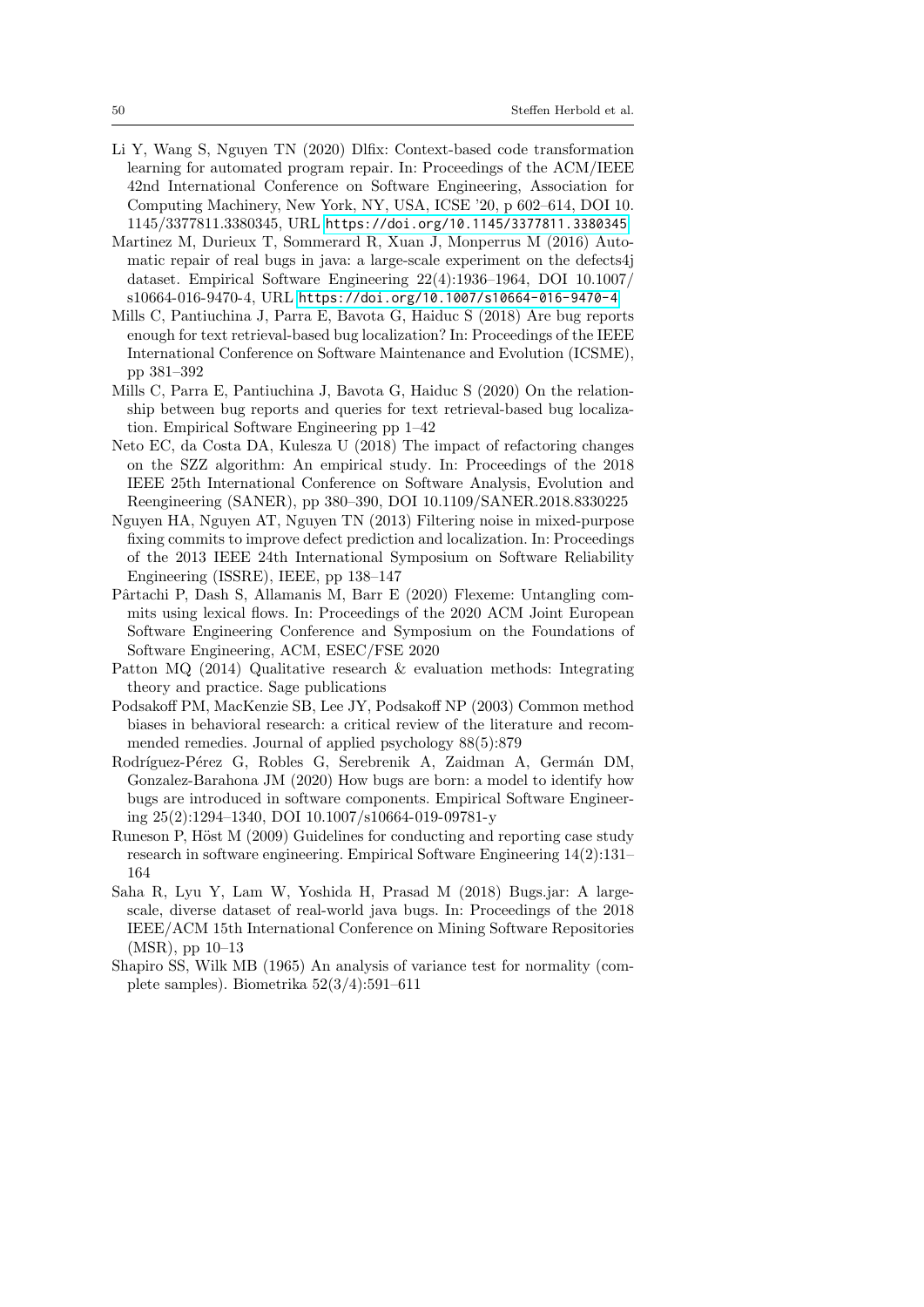- <span id="page-50-0"></span>Sliwerski J, Zimmermann T, Zeller A (2005) When do changes induce fixes? ´ In: Proceedings of the 2005 Int. Workshop on Mining Software Repositories (MSR), ACM, p 1–5
- <span id="page-50-3"></span>Strüder S, Mukelabai M, Strüber D, Berger T (2020) Feature-oriented defect prediction. In: Proceedings of the International Systems and Software Product Line Conference (SPLC), ACM, pp 21:1–21:12, DOI 10.1145/3382025. 3414960
- <span id="page-50-4"></span>Tao Y, Kim S (2015) Partitioning composite code changes to facilitate code review. In: Proceedings of the 2015 IEEE/ACM 12th Working Conference on Mining Software Repositories, pp 180–190
- <span id="page-50-8"></span>Trautsch A, Herbold S, Grabowski J (2020a) A longitudinal study of static analysis warning evolution and the effects of PMD on software quality in apache open source projects. Empirical Software Engineering DOI 10.1007/ s10664-020-09880-1
- <span id="page-50-7"></span>Trautsch A, Trautsch F, Herbold S, Ledel B, Grabowski J (2020b) The smartshark ecosystem for software repository mining. In: Proceedings of the ACM/IEEE 42nd International Conference on Software Engineering: Companion Proceedings, Association for Computing Machinery, New York, NY, USA, ICSE '20, p 25–28, DOI 10.1145/3377812.3382139
- <span id="page-50-6"></span>Trautsch F, Herbold S, Makedonski P, Grabowski J (2018) Addressing problems with replicability and validity of repository mining studies through a smart data platform. Empirical Software Engineering 23(2):1036–1083
- <span id="page-50-9"></span>Tsantalis N, Mansouri M, Eshkevari LM, Mazinanian D, Dig D (2018) Accurate and efficient refactoring detection in commit history. In: Proceedings of the 40th International Conference on Software Engineering (ICSE), ACM, pp 483–494
- <span id="page-50-10"></span>Tsantalis N, Ketkar A, Dig D (2020) Refactoringminer 2.0. IEEE Transactions on Software Engineering DOI 10.1109/TSE.2020.3007722
- <span id="page-50-11"></span>Tufano M, Pantiuchina J, Watson C, Bavota G, Poshyvanyk D (2019) On learning meaningful code changes via neural machine translation. In: Proceedings of the 41st International Conference on Software Engineering, IEEE Press, ICSE '19, p 25–36, DOI 10.1109/ICSE.2019.00021, URL [https:](https://doi.org/10.1109/ICSE.2019.00021) [//doi.org/10.1109/ICSE.2019.00021](https://doi.org/10.1109/ICSE.2019.00021)
- <span id="page-50-1"></span>Wang M, Lin Z, Zou Y, Xie B (2019) Cora: Decomposing and describing tangled code changes for reviewer. In: Proceedings of the 2019 34th IEEE/ACM International Conference on Automated Software Engineering (ASE), pp 1050–1061
- <span id="page-50-5"></span>Werbach K, Hunter D (2012) For the win: How game thinking can revolutionize your business. Wharton Digital Press
- <span id="page-50-12"></span>Wohlin C, Runeson P, Höst M, Ohlsson MC, Regnell B, Wesslen A (2012) Experimentation in Software Engineering. Springer Publishing Company, Incorporated
- <span id="page-50-2"></span>Yamashita S, Hayashi S, Saeki M (2020) Changebeadsthreader: An interactive environment for tailoring automatically untangled changes. In: Proceedings of the 2020 IEEE 27th International Conference on Software Analysis, Evolution and Reengineering (SANER), pp 657–661, DOI 10.1109/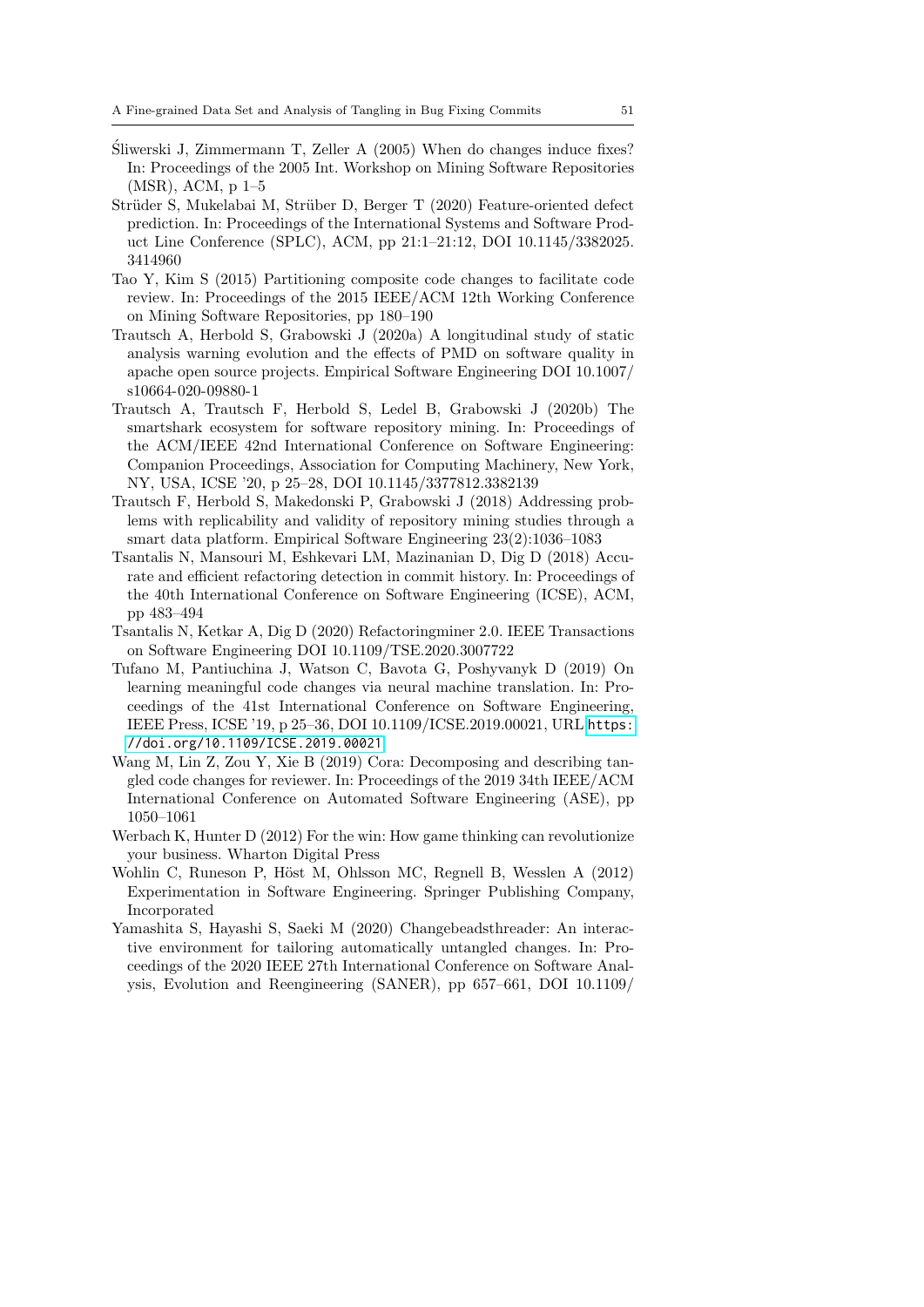## SANER48275.2020.9054861

<span id="page-51-1"></span>Yang W (1991) Identifying syntactic differences between two programs. Software: Practice and Experience 21(7):739–755, DOI 10.1002/spe.4380210706

## Appendix

#### <span id="page-51-0"></span>A Email with Instructions

#### Dear FIRST\_NAME.

Thank you for joining us! You will get your account soon (at most a couple of days, usually a lot faster) from Alexander via Email.

Once you have your credentials, you can access the labeling system (1).

Some more things, that are not in the tutorial video, but also important:

- The first five bugs that you are shown are scripted, i.e., everybody will have to work on these five bugs. They overlap with the tutorial. This should help you get comfortable with the system and avoid mislabels that could happen while get used to the system.
- We use the RefactoringMiner (2) to automatically label lines that are potentially refactorings to help you identify such lines. Please check this carefully. We already found several instances, where RefactoringMiner was wrong, e.g., because it overlooked side effects due to method calls.
- You can select the project you want to work on in the dropdown menu on the right side of the page. You may have to open the menu first by clicking on the three bars in the top-right corner.
- If you are not sure which project you want to work on, check the leaderboard. The leaderboard not only lists how much the other participants have labeled, but also the progress for the individual projects. Ideally, work on projects where others have also started to label issues.
- If no bugs are shown for the project you selected, the reason could also be that the labeling for this project is already finished. You can check this in the leaderboard.
- While we manually validated if the issues are really bugs and the links between the issues and the commits, there is always a chance that we made a mistake or missed something. If you think that there is a wrong link to a bug fixing commit or that an issue is not really a bug, write me an email with the bug id (e.g., IO-111) and the problem you found. We will then check this and possibly correct this in the database. All such corrections will be recorded.
- Finally, if you find any bugs in our system, either file an issue on GitHub (3) or just write me an email.

Best,

Steffen

- (1) https://visualshark.informatik.uni-goettingen.de/
- (2) https://github.com/tsantalis/RefactoringMiner
- (3) https://github.com/smartshark/visualSHARK

#### B Detailed Results for Lines without Consensus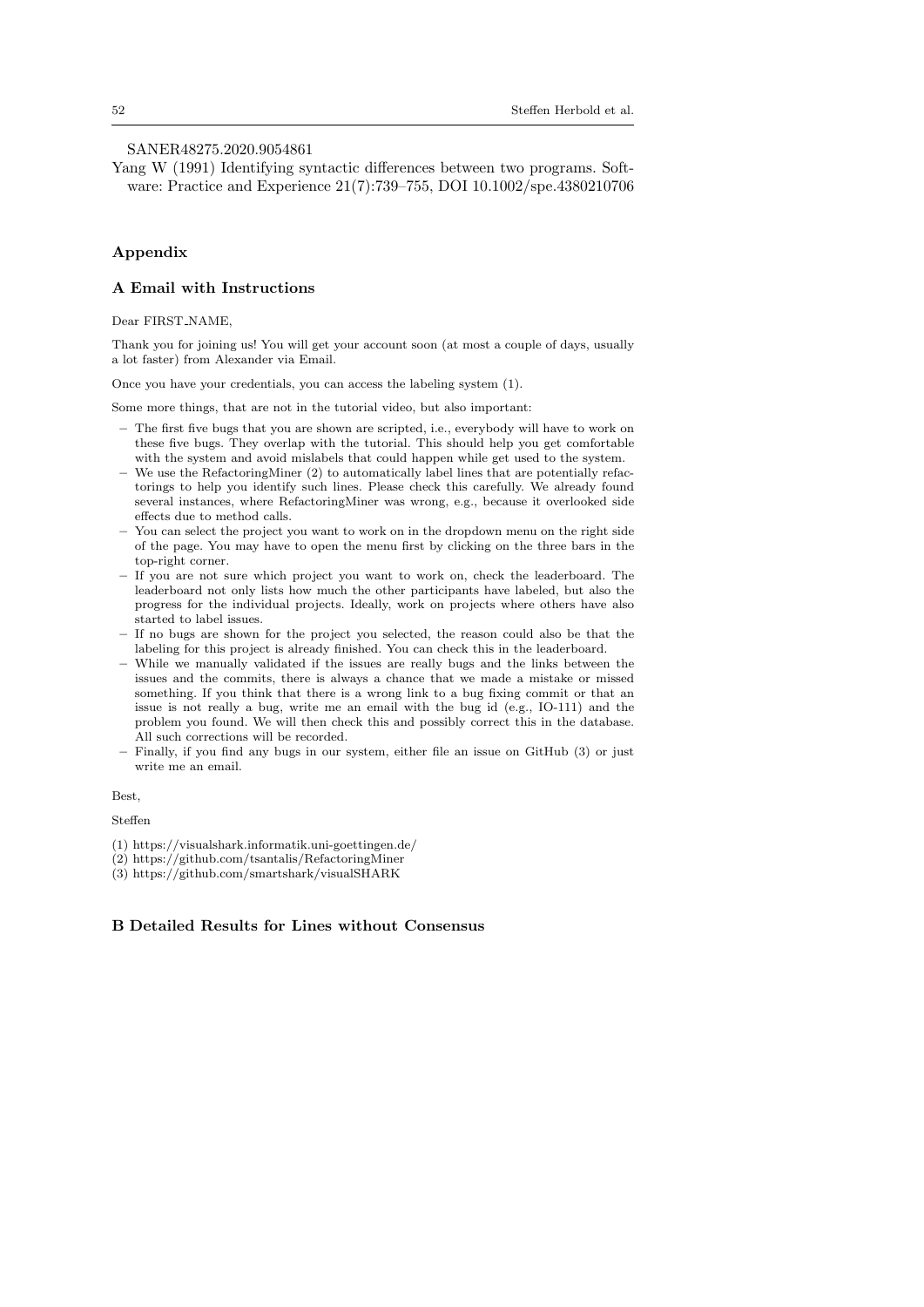A Fine-grained Data Set and Analysis of Tangling in Bug Fixing Commits 53

<span id="page-52-0"></span>

|               | Bug fix        | Doc.          | Refactoring              | Unrelated                | Whitespace    | Test          |
|---------------|----------------|---------------|--------------------------|--------------------------|---------------|---------------|
| Bug fix       | $\sim$         | $0.1 \pm 0.0$ | $3.6 \pm 0.0$            | $4.2 + 0.0$              | $0.7 \pm 0.0$ | $0.2 \pm 0.0$ |
| Documentation | $3.3 \pm 0.0$  | $\sim$        | $0.8 \pm 0.0$            | $1.6 \pm 0.0$            | $0.9 \pm 0.0$ | $0.3 \pm 0.0$ |
| Refactoring   | $13.7 \pm 0.0$ | $0.7 \pm 0.0$ | $\overline{\phantom{a}}$ | $3.4 \pm 0.0$            | $0.9 + 0.0$   | $0.0 \pm 0.0$ |
| Unrelated     | $18.5 \pm 0.0$ | $0.8 + 0.0$   | $1.9 \pm 0.0$            | $\overline{\phantom{a}}$ | $1.2 \pm 0.0$ | $0.0 \pm 0.0$ |
| Whitespace    | $4.2 \pm 0.0$  | $0.3 \pm 0.0$ | $2.8 \pm 0.0$            | $2.4 \pm 0.0$            |               | $0.5 \pm 0.0$ |

Table 7: Estimated probabilities of random mislabels in production code files. The rows are the correct labels, the columns are the mislabels.

Table 8: Observed label combinations for lines without consensus.

<span id="page-52-1"></span>

| <b>Observed Labels</b>                                 | #Lines | Percentage             |
|--------------------------------------------------------|--------|------------------------|
| 2 bug fix, 2 refactoring                               | 3680   | 14.6%                  |
| 2 bug fix, 2 unrelated                                 | 3516   | 14.0%                  |
| 1 refactoring, 1 unrelated, 2 bug fix                  | 1971   | 7.8%                   |
| 1 bug fix, 1 whitespace, 2 unrelated                   | 1245   | 5.0%                   |
| 1 bug fix, 1 unrelated, 2 documentation                | 1130   | 4.5%                   |
| 1 bug fix, 1 documentation, 2 unrelated                | 1114   | 4.4%                   |
| 1 bug fix, 1 refactoring, 2 unrelated                  | 1028   | 4.1%                   |
| 1 unrelated, 1 whitespace, 2 bug fix                   | 902    | 3.6%                   |
| 2 bug fix, 2 documentation                             | 811    | 3.2%                   |
| 2 refactoring, 2 whitespace                            | 767    | 3.0%                   |
| 1 bug fix, 1 unrelated, 2 whitespace                   | 719    | 2.9%                   |
| 2 bug fix, 2 whitespace                                | 688    | 2.7%                   |
| 1 bug fix, 1 unrelated, 2 refactoring                  | 655    | 2.6%                   |
| 2 documentation, 2 refactoring                         | 633    | $2.5\%$                |
| 2 documentation, 2 unrelated                           | 537    | 2.1%                   |
| 2 unrelated, 2 whitespace                              | 494    | 2.0%                   |
| 1 bug fix, 1 refactoring, 1 unrelated, 1 whitespace    | 490    | 1.9%                   |
| 1 refactoring, 1 whitespace, 2 bug fix                 | 489    | 1.9%                   |
| 1 documentation, 1 unrelated, 2 bug fix                | 435    | 1.7%                   |
| 1 bug fix, 1 whitespace, 2 refactoring                 | 415    | 1.7%                   |
| 1 refactoring, 1 unrelated, 2 whitespace               | 402    | 1.6%                   |
| 1 bug fix, 1 refactoring, 2 whitespace                 | 355    | 1.4%                   |
| $1$ refactoring, $1$ unrelated, $2$ documentation      | 297    | 1.2%                   |
| 1 bug fix, 1 refactoring, 2 documentation              | 175    | 0.7%                   |
| 1 bug fix, 1 documentation, 2 refactoring              | 166    | 0.7%                   |
| 1 documentation, 1 refactoring, 2 whitespace           | 156    | 0.6%                   |
| 1 bug fix, 1 documentation, 1 refactoring, 1 unrelated | 148    | $0.6\%$                |
| 2 refactoring, 2 unrelated                             | 140    | 0.6%                   |
| 1 refactoring, 1 test, 2 whitespace                    | 139    | $0.6\%$                |
| 1 documentation, 1 refactoring, 2 bug fix              | 129    | 0.5%                   |
| 1 unrelated, 1 whitespace, 2 refactoring               | 116    | 0.5%                   |
| 1 refactoring, 1 whitespace, 2 unrelated               | 97     | 0.4%                   |
| 2 documentation, 2 whitespace                          | 95     | 0.4%                   |
| 1 refactoring, 1 whitespace, 2 documentation           | 92     | 0.4%                   |
| 1 documentation, 1 test, 2 whitespace                  | 89     | 0.4%                   |
| $2$ bug fix, $2$ test                                  | 85     | 0.3%                   |
| 1 test, 1 unrelated, 2 bug fix                         | 77     | 0.3%                   |
| 2 documentation, 2 test                                | 69     | 0.3%                   |
| 1 documentation, 1 unrelated, 2 refactoring            | 65     | 0.3%                   |
| $1$ bug fix, $1$ test, $2$ unrelated                   | 61     | 0.2%                   |
| 1 test, 1 whitespace, 2 documentation                  | 44     | 0.2%                   |
|                                                        |        | Continued on next page |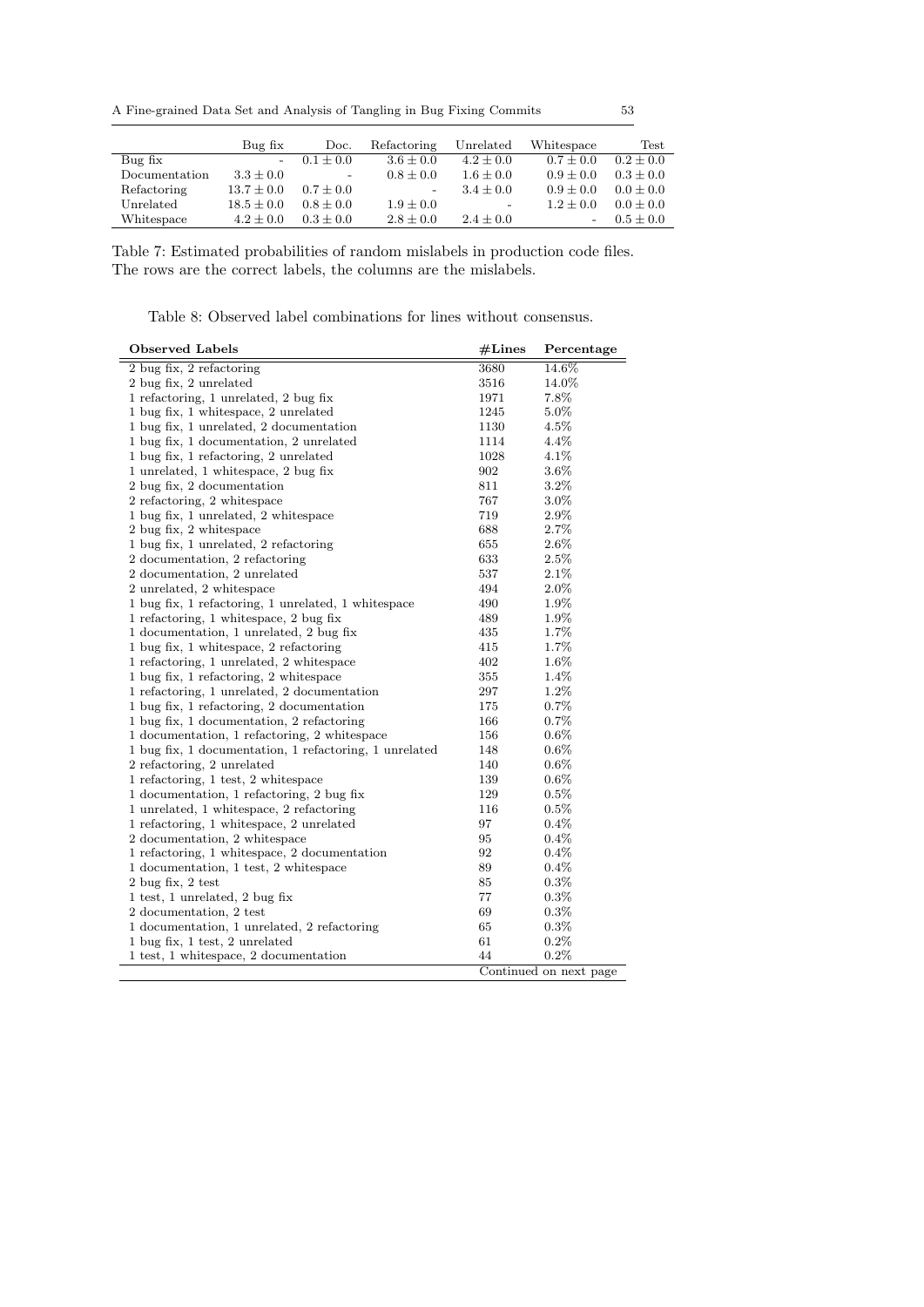| Table $8$ – continued from previous page                  |                  |            |  |  |  |  |
|-----------------------------------------------------------|------------------|------------|--|--|--|--|
| <b>Observed Labels</b>                                    | #Lines           | Percentage |  |  |  |  |
| 1 unrelated, 1 whitespace, 2 documentation                | 43               | $0.2\%$    |  |  |  |  |
| 1 refactoring, 1 test, 2 documentation                    | 31               | 0.1%       |  |  |  |  |
| 1 bug fix, 1 documentation, 1 unrelated, 1 white          | 30               | 0.1%       |  |  |  |  |
| 1 test, 1 whitespace, 2 bug fix                           | 29               | 0.1%       |  |  |  |  |
| 2 refactoring, 2 test                                     | 26               | 0.1%       |  |  |  |  |
| 1 bug fix, 1 refactoring, 2 test                          | 26               | 0.1%       |  |  |  |  |
| 1 bug fix, 1 documentation, 1 refactoring, 1 whitespace   | 26               | 0.1%       |  |  |  |  |
| 1 documentation, 1 whitespace, 2 refactoring              | 23               | 0.1%       |  |  |  |  |
| 1 documentation, 1 whitespace, 2 bug fix                  | 19               | 0.1%       |  |  |  |  |
| 1 refactoring, 1 unrelated, 2 test                        | 16               | $0.1\%$    |  |  |  |  |
| 1 bug fix, 1 refactoring, 1 test, 1 unrelated             | 16               | $0.1\%$    |  |  |  |  |
| 1 bug fix, 1 documentation, 2 whitespace                  | 15               | 0.1%       |  |  |  |  |
| 1 bug fix, 1 whitespace, 2 test                           | 15               | $0.1\%$    |  |  |  |  |
| 1 test, 1 unrelated, 2 whitespace                         | 12               | ${<}0.1\%$ |  |  |  |  |
| 1 bug fix, 1 test, 2 documentation                        | 12               | ${<}0.1\%$ |  |  |  |  |
| 1 bug fix, 1 test, 2 refactoring                          | 10               | ${<}0.1\%$ |  |  |  |  |
| 1 bug fix, 1 test, 2 whitespace                           | 10               | ${<}0.1\%$ |  |  |  |  |
| 1 bug fix, 1 whitespace, 2 documentation                  | 10               | ${<}0.1\%$ |  |  |  |  |
| 1 documentation, 1 refactoring, 2 unrelated               | 9                | ${<}0.1\%$ |  |  |  |  |
| 1 test, 1 unrelated, 2 documentation                      | 8                | ${<}0.1\%$ |  |  |  |  |
| 1 documentation, 1 test, 2 unrelated                      | $\overline{7}$   | ${<}0.1\%$ |  |  |  |  |
| 1 bug fix, 1 unrelated, 2 test                            | $\overline{7}$   | ${<}0.1\%$ |  |  |  |  |
| 2 test, 2 whitespace                                      | 6                | ${<}0.1\%$ |  |  |  |  |
| 1 refactoring, 1 test, 2 bug fix                          | 6                | ${<}0.1\%$ |  |  |  |  |
| 1 documentation, 1 refactoring, 1 unrelated, 1 whitespace | 5                | ${<}0.1\%$ |  |  |  |  |
| 1 documentation, 1 unrelated, 2 whitespace                | $\overline{4}$   | ${<}0.1\%$ |  |  |  |  |
| 1 test, 1 whitespace, 2 refactoring                       | 4                | ${<}0.1\%$ |  |  |  |  |
| 1 bug fix, 1 test, 1 unrelated, 1 whitespace              | 3                | ${<}0.1\%$ |  |  |  |  |
| 1 refactoring, 1 test, 2 unrelated                        | 3                | ${<}0.1\%$ |  |  |  |  |
| 1 bug fix, 1 documentation, 2 test                        | $\boldsymbol{2}$ | ${<}0.1\%$ |  |  |  |  |
| 1 bug fix, 1 documentation, 1 test, 1 unrelated           | $\mathbf{1}$     | ${<}0.1\%$ |  |  |  |  |
| 1 bug fix, 1 documentation, 1 test, 1 whitespace          | $\mathbf 1$      | ${<}0.1\%$ |  |  |  |  |

#### <span id="page-53-0"></span>C Recruitment of Participants

Figure [10](#page-54-0) shows that the number of registered participants increased throughout the timespan of the data collection phase. At the beginning, the increase was relatively slow, but recruitment picked up once we presented the registered report at the MSR 2020[22](#page-53-1) and the idea about the research turk at the ICSE 2020<sup>[23](#page-53-2)</sup>. Moreover, we actively advertised for the study at both conferences in the provided virtual communication media, which also helped to attract participants. Next, we see a sharp rise in the number of participants at the beginning of August. This is likely due to an announcement of the study on Twitter that we combined with asking all participants registered so far to share this and also to invite colleagues. The increase before the ASE  $2020^{24}$  $2020^{24}$  $2020^{24}$  is the result of advertising for this study in software engineering related Facebook groups. The rise during the ASE is partially attributed to our advertisement at the ASE, but also due to many participants from a large research group joining at the same time, independent of the ASE. A final push for more participants at the SCAM and ICSME 2020<sup>[25](#page-53-4)</sup> was also effective and resulted in additional registrations.

<span id="page-53-1"></span><sup>22</sup> <https://2020.msrconf.org/>

<span id="page-53-2"></span><sup>23</sup> <https://conf.researchr.org/home/icse-2020>

<span id="page-53-3"></span><sup>24</sup> <https://conf.researchr.org/home/ase-2020>

<span id="page-53-4"></span><sup>25</sup> <https://icsme2020.github.io/>